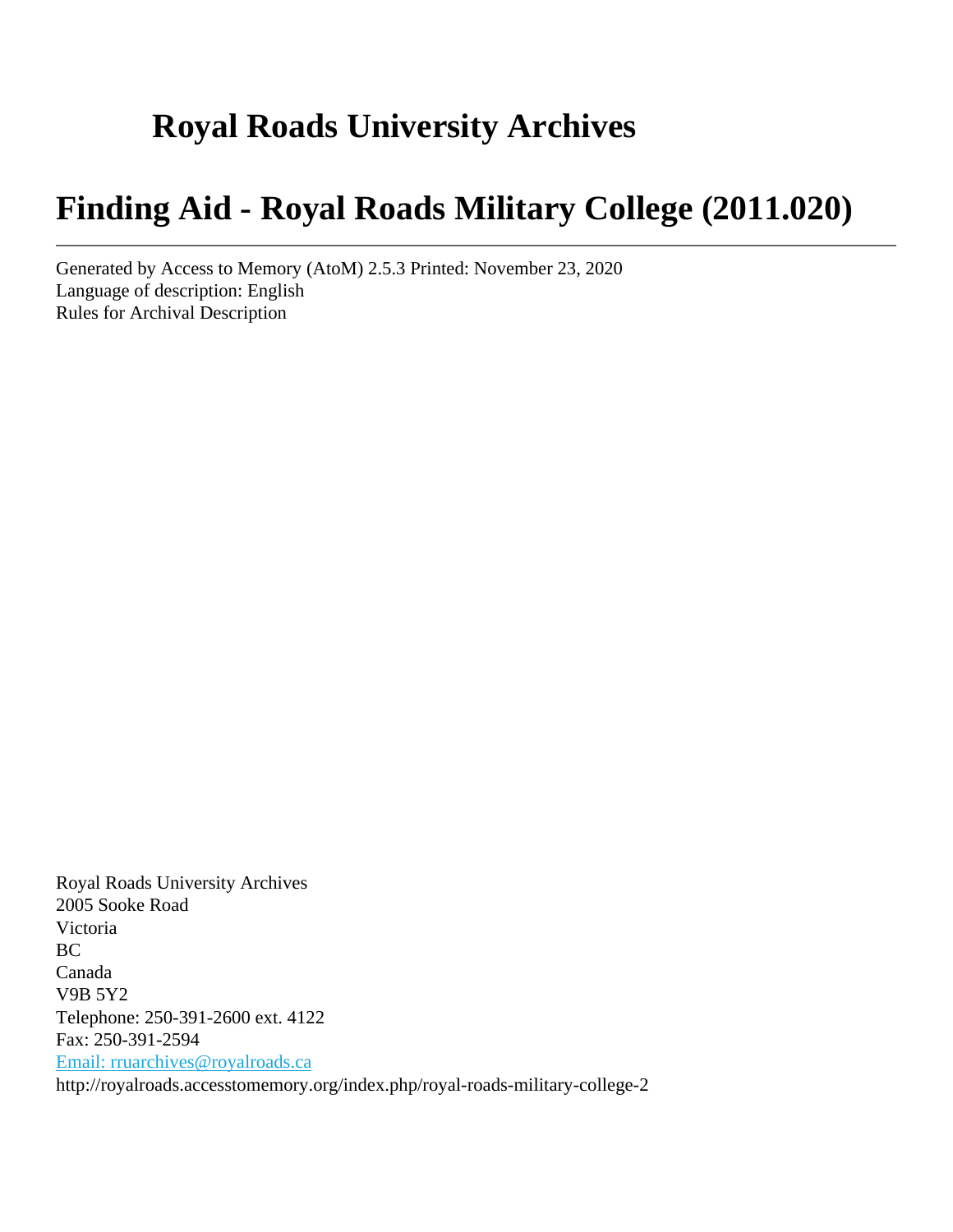## **Table of contents**

| 33 |
|----|
|    |
|    |
|    |
|    |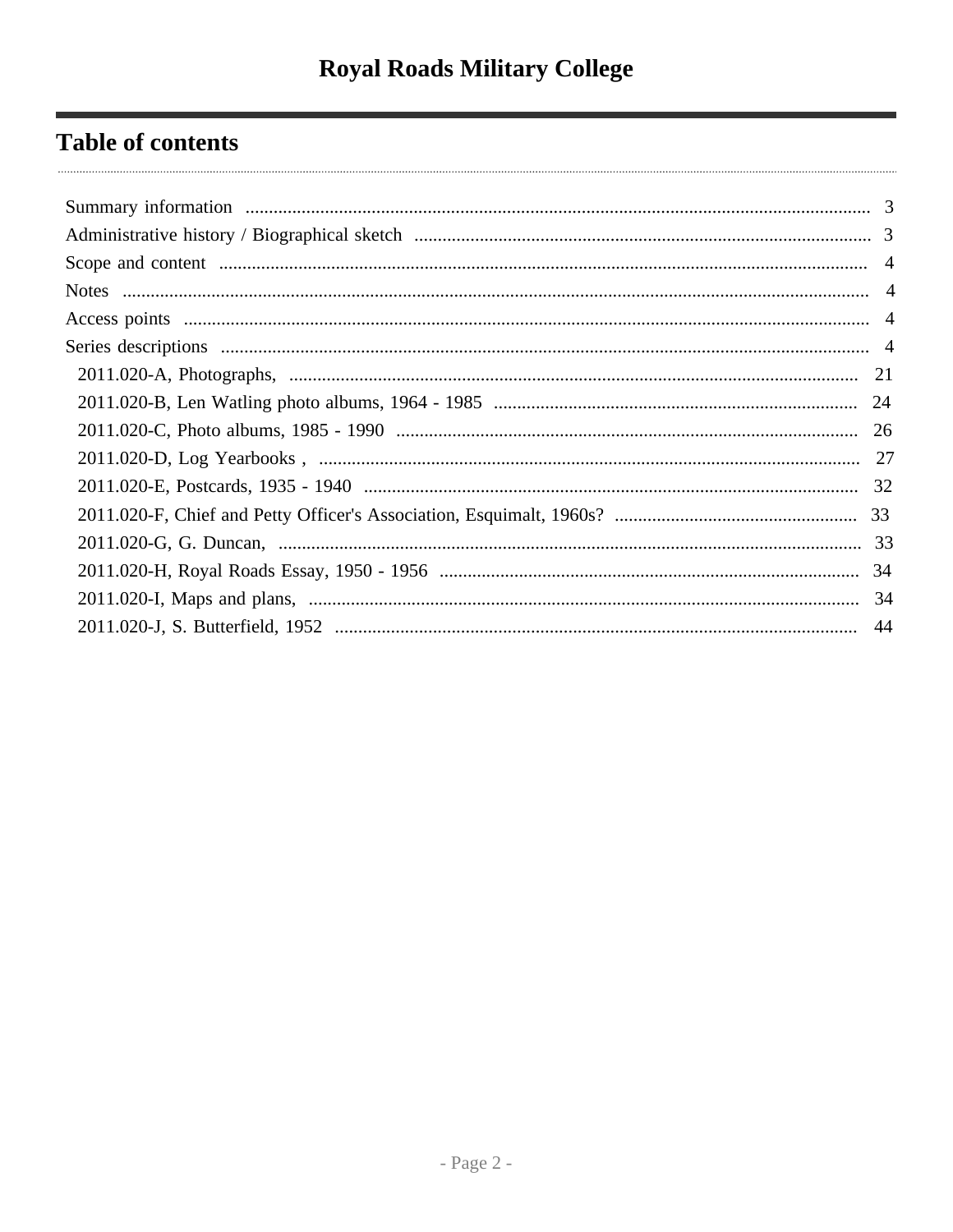## <span id="page-2-0"></span>**Summary information**

| <b>Repository:</b>                           | <b>Royal Roads University Archives</b>                                                                                            |
|----------------------------------------------|-----------------------------------------------------------------------------------------------------------------------------------|
| <b>Title:</b>                                | Royal Roads Military College                                                                                                      |
| ID:                                          | 2011.020                                                                                                                          |
| Date:                                        | 1940 - 1995 (date of creation)                                                                                                    |
| <b>Physical description:</b>                 | approx. 2 m records<br>10 000 photographs<br>2 film reels<br>50 maps<br>and other material<br>Note: further accruals are expected |
| Language:                                    | English                                                                                                                           |
| Dates of creation,<br>revision and deletion: |                                                                                                                                   |

## <span id="page-2-1"></span>**Administrative history / Biographical sketch**

### **Note**

Established by the National Defence Act, the Department of National Defence incorporates the military forces of Canada. The fundamental goal of DND and the Canadian Forces is to protect Canada, and Canadian interests and values, while contributing to international peace and security. The Canadian Forces includes the Canadian Army, the Royal Canadian Air Force, and the Royal Canadian Navy. For more information, visit http://www.forces.gc.ca.

## **Custodial history**

DND transferred records to RRU at time of closure of Royal Roads Military College. DND maintained archives between 1940 and 1995 when it operated a series of military and naval training institutions at Hatley Park, which were HMCS Royal Roads, 1940-42; the Royal Canadian Naval College, 1942-47; the Royal Canadian Navy - Royal Canadian Air Force Joint Services College, 1947-48; the Canadian Services College Royal Roads, 1948-68; and the Royal Roads Military College, 1968-95.

Records containing private information such as personnel records and exams were sent to RMC archives in Kingston. Records retained at RRU were those DND saw as helpful in the interpretation of the site for visitors such as photographs, maps etc.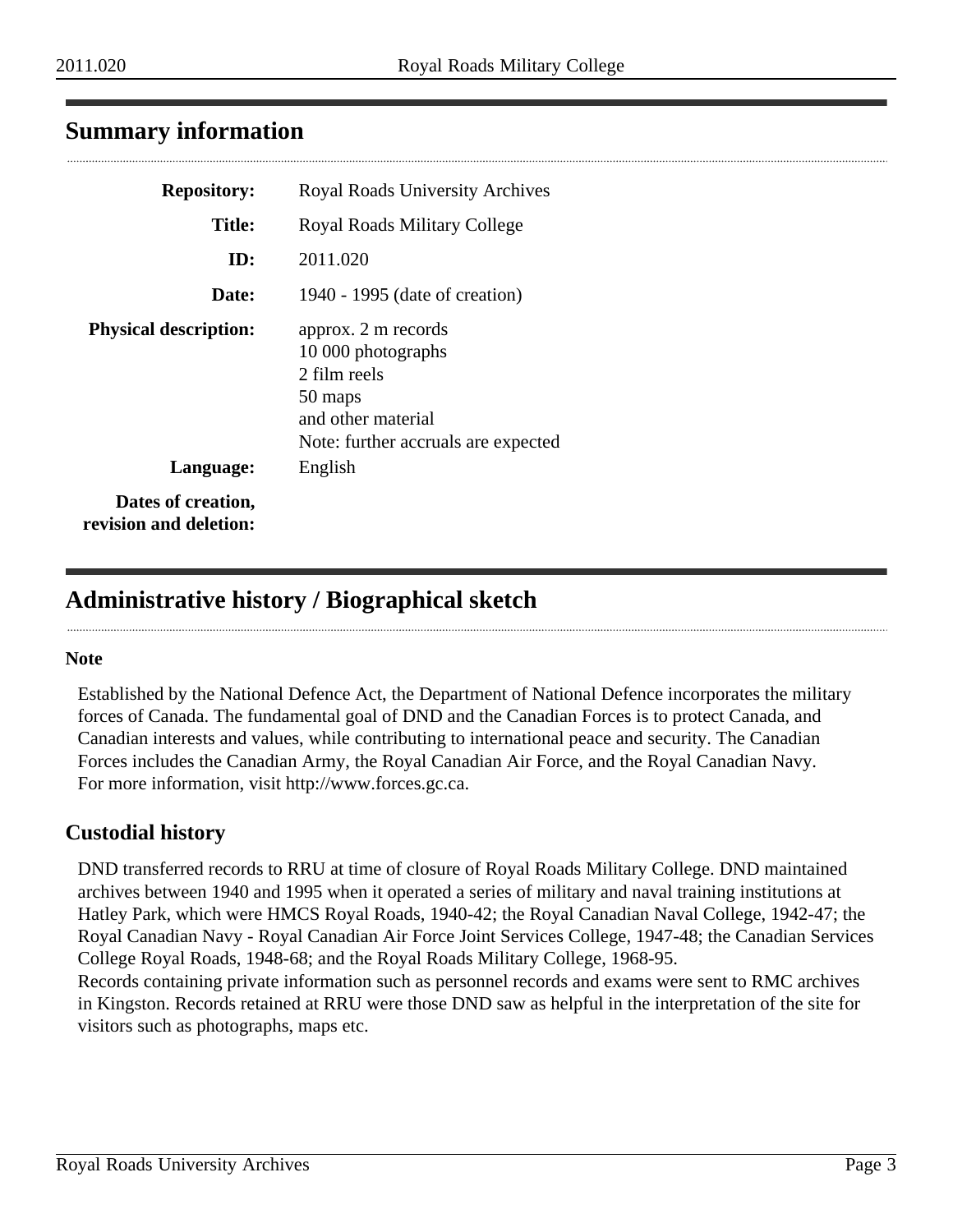## <span id="page-3-0"></span>**Scope and content**

The fonds consists of records made or received by DND in the course of operating a series of military and naval training institutions at Hatley Park (Royal Roads Military College and its antecedents). The DND records were transferred to RRU Archives following the dissolution of the Royal Roads Military College in 1995. Record media include paper, 16mm film reels, photographs and graphics.

## <span id="page-3-1"></span>**Notes**

### **Title notes**

• **Attributions and conjectures**: Title based on contents of the fonds

### **Immediate source of acquisition**

Department of National Defence (DND)

### **Other notes**

- **Publication status:** published
- **Level of detail**: Minimal
- **Institution identifier:** Royal Roads University Archives

## <span id="page-3-2"></span>**Access points**

- Royal Roads Military College
- Royal Canadian Naval College
- Royal Canadian Navy Royal Canadian Air Force Joint Services College
- Multiple media (documentary form)
- Military (subject)
- Education (subject)
- Buildings and structures (subject)
- Victoria (place)
- Colwood (place)

## <span id="page-3-3"></span>**Series descriptions**

### **Subfonds 2011.020-001: W. Woodley**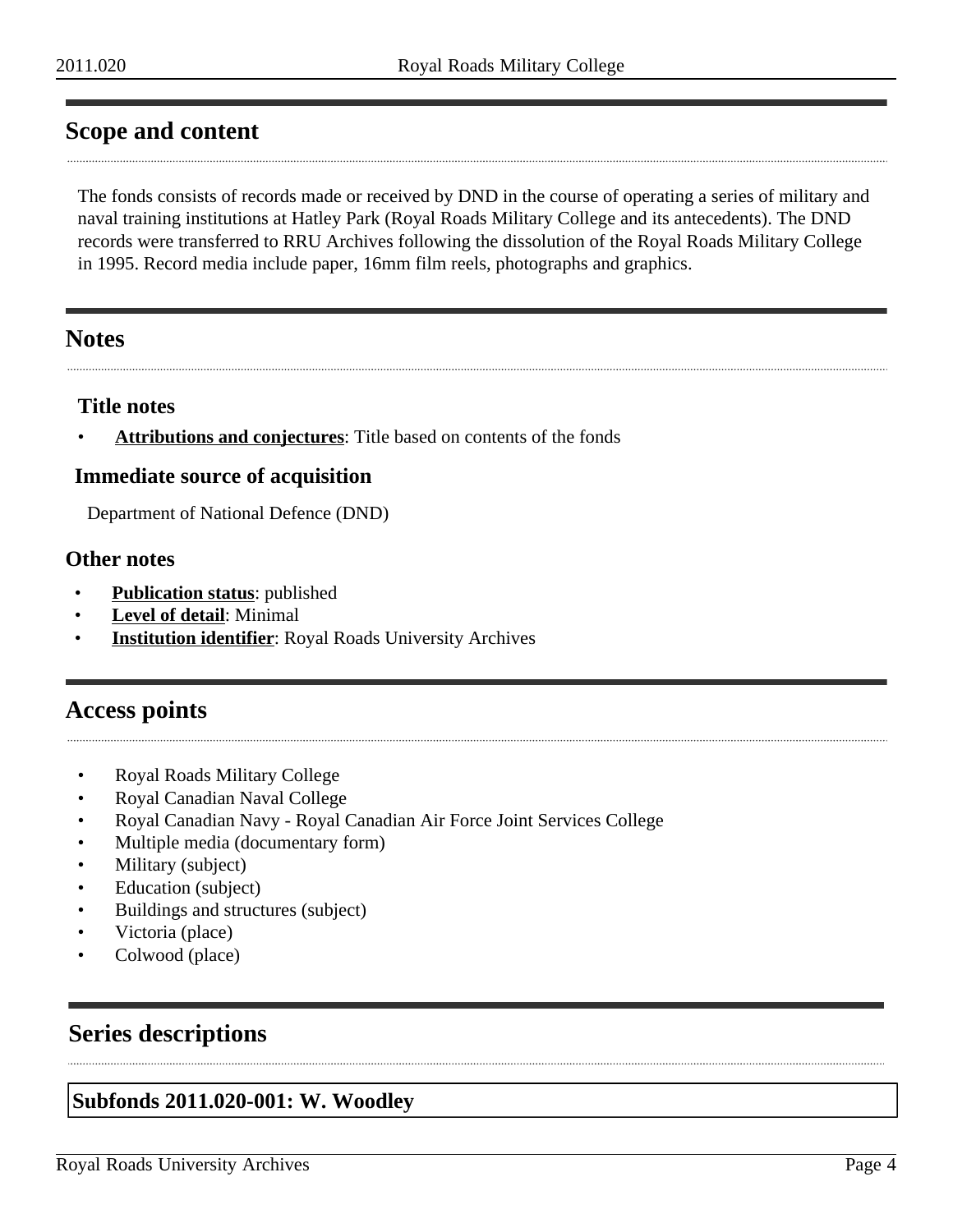Date: 1941 (contribution) (date of creation)

Date: 1940 - 1944 (accumulation) (date of creation)

Scope and content:

Thirty photographs of cadets from 1940s during educational, sporting, and official events at the Royal Canadian Naval College; one drawing of Hatley Castle; one booklet "Prospectus for students 1944-45"; one"Views" booklet from 1940; Log v.5, no 1 (1943, first one for HMCS Royal Roads); biographical information on donor, including photograph

Physical description: 30 photographs

1 drawing

1 yearbook

2 booklets

biographical sketch

Access points:

- Goodall, Edward
- Woodley, William
- Woodley, William (subject)
- HMCS Royal Roads Canadian Naval College
- Goodall, Edward (subject)
- Textual record (documentary form)
- Graphic material (documentary form)

#### Physical condition:

All the material is in good condition for its age. Some photographs have stickers and/or felt pen marker on the back.

Immediate source of acquisition:

Donated by son of William Woodley

Arrangement:

Have kept the photographs in order received.

#### Location of originals:

RRU Archives room, most of material in one small grey Hollinger box. Larger drawing of Hatley Castle placed in a numbered folder in larger box with other Hatley Castle material.

Alternative form available:

Photographs will be digitized

Restrictions on access: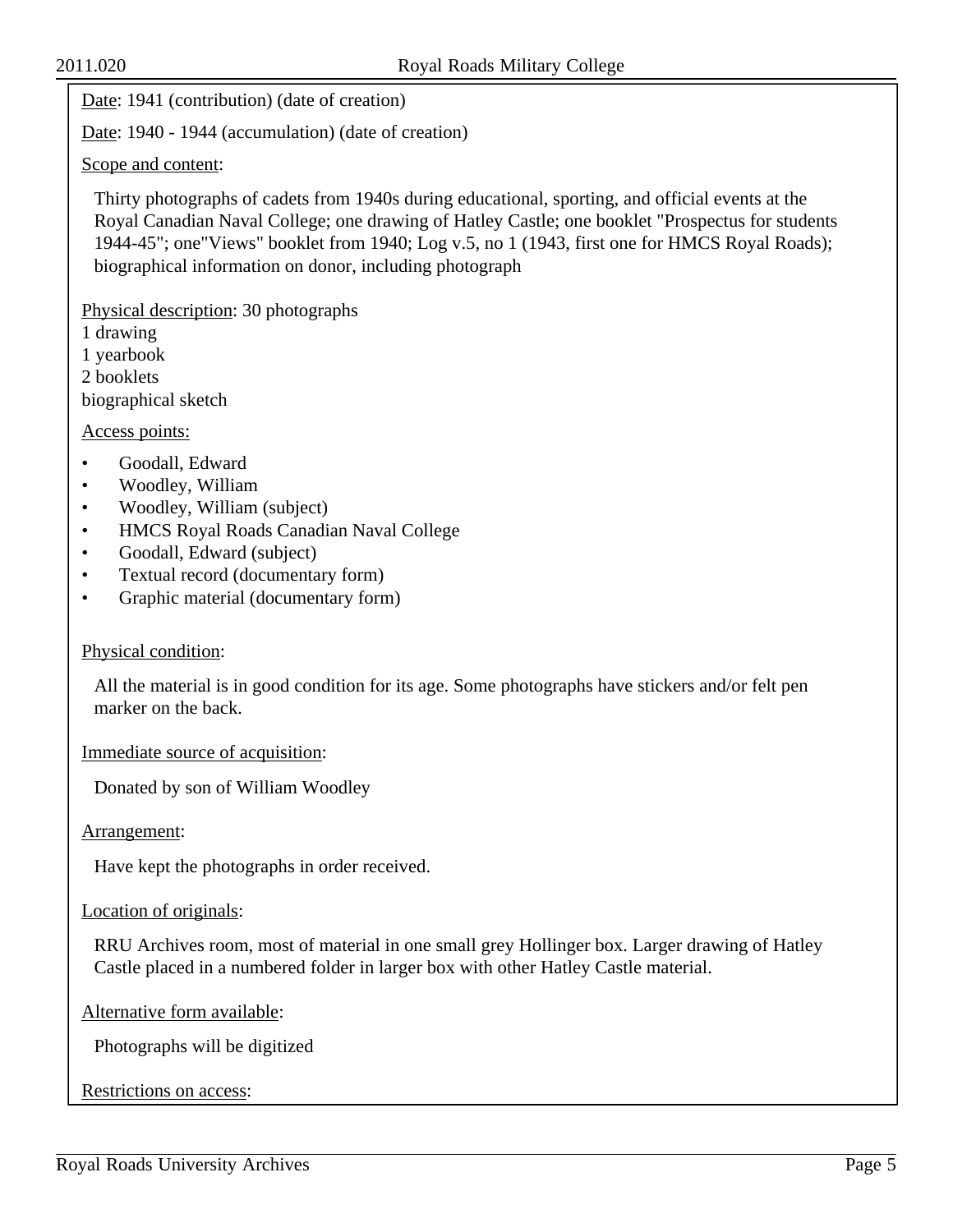no restrictions according to donor agreement

#### Conditions governing use:

No restrictions, but always check with DND for confirmed use unless previously cleared. Note that many of the RCNC brochure photos have been cleared.

#### Finding aids:

File list in box.

#### Related material:

Copies of many, but not all, of these photographs are already scanned. They are in the folder "RCNC Brochure".

#### Accruals:

no further accruals are expected

Publication status:

published

Accompanying material:

Photocopy of W. Woodley's photograph, biographical info, and college-created list including Woodley's home address

#### **File / item list**

#### **Series 2011.020-001-1: Photographs**

Scope and content:

30 glossy photographs depticting the Royal Canadian Naval College:

- education
- sports
- formal occassions

Physical description: 30 photographs

#### Access points:

• Graphic material (documentary form)

Publication status: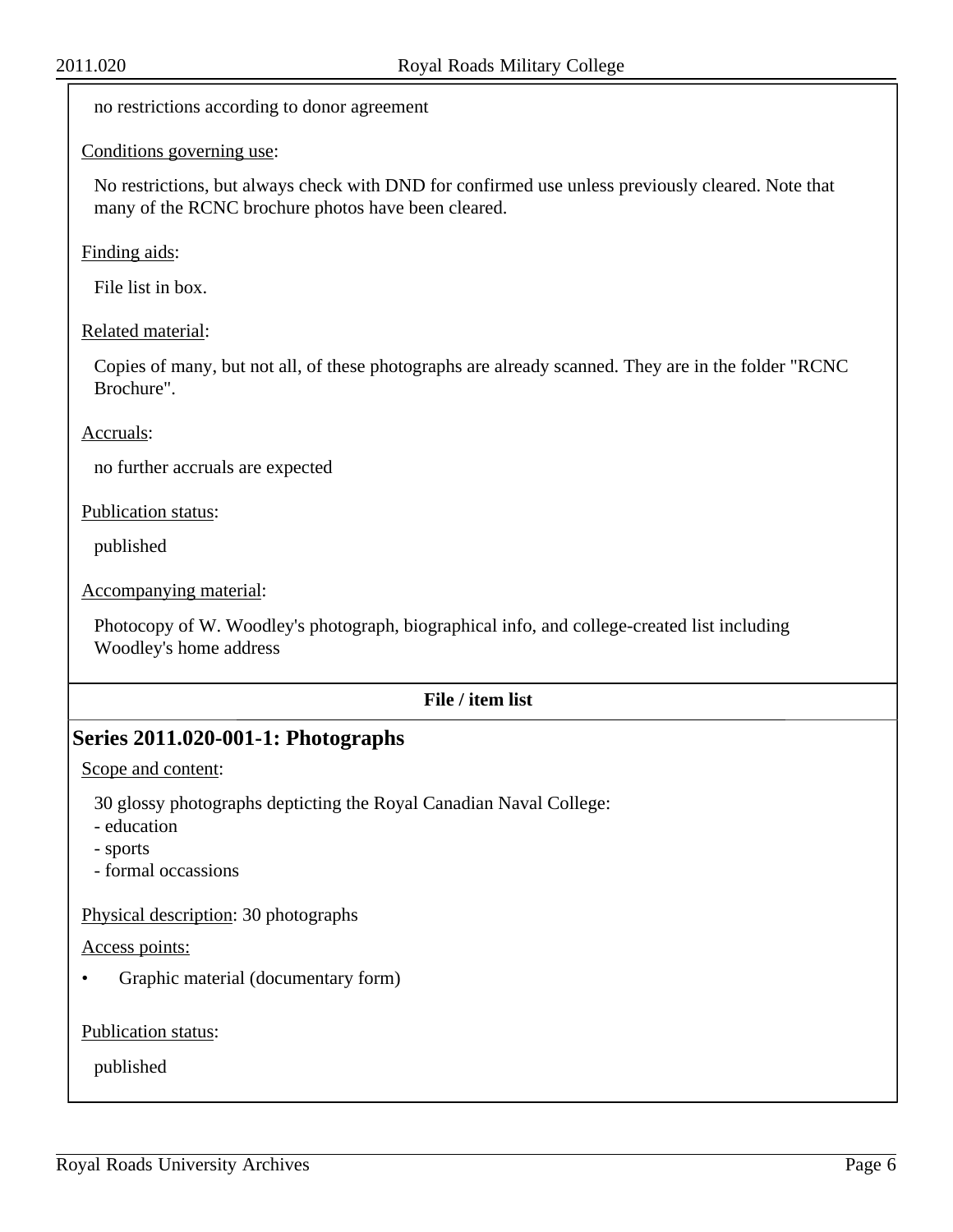| Title<br>Container<br>Dates<br>Access status<br>Item - RCNC cadet boxing<br>2011.020-001-1-2<br>Item - Hatley Castle, circa 1943<br>Item - RCNC cadet studies model ship<br>2011.020-001-1-22<br>$\overline{1940s}$<br>public domain<br>Series 2011.020-001-2: Booklets<br>Date: 1940 - 1945 (distribution) (date of creation)<br>Scope and content:<br>- booklet "Views: The Royal Canadian Naval College"<br>- booklet "The Royal Canadian Naval College Royal Roads British Columbia Prospectus 1944-45<br>Physical description: 2 booklets<br>Access points:<br>Textual record (documentary form)<br>Publication status:<br>published<br>File / item list<br>Title<br>Container<br>Dates<br>Access status<br>Item - Prospectus 1944 - 1945<br>2011.020-001-2-1<br>1943 - 1944<br>Item - Views: The Royal Canadian Naval<br>2011.020-001-2-2<br>194-<br>College Royal Roads British Columbia<br>Series 2011.020-001-3: Yearbooks<br>Physical description: 1 yearbook<br>Access points:<br>Textual record (documentary form)<br>Publication status:<br>published<br>File / item list<br>Title<br>Container<br>Dates<br>Access status<br>Item - The Log yearbookLog of HMCS<br>1943<br>Royal Roads Royal Canadian Naval<br>CollegeVol. 5 No. 1<br><b>Series 2011.020-001-4: Drawing</b><br>Date: 1941 (date of creation)<br>Physical description: 1 drawing | File / item list |  |  |  |  |  |
|--------------------------------------------------------------------------------------------------------------------------------------------------------------------------------------------------------------------------------------------------------------------------------------------------------------------------------------------------------------------------------------------------------------------------------------------------------------------------------------------------------------------------------------------------------------------------------------------------------------------------------------------------------------------------------------------------------------------------------------------------------------------------------------------------------------------------------------------------------------------------------------------------------------------------------------------------------------------------------------------------------------------------------------------------------------------------------------------------------------------------------------------------------------------------------------------------------------------------------------------------------------------------------------------------------------------------------------------------------------|------------------|--|--|--|--|--|
|                                                                                                                                                                                                                                                                                                                                                                                                                                                                                                                                                                                                                                                                                                                                                                                                                                                                                                                                                                                                                                                                                                                                                                                                                                                                                                                                                              | Ref code         |  |  |  |  |  |
|                                                                                                                                                                                                                                                                                                                                                                                                                                                                                                                                                                                                                                                                                                                                                                                                                                                                                                                                                                                                                                                                                                                                                                                                                                                                                                                                                              | 2011.020-001-1-1 |  |  |  |  |  |
|                                                                                                                                                                                                                                                                                                                                                                                                                                                                                                                                                                                                                                                                                                                                                                                                                                                                                                                                                                                                                                                                                                                                                                                                                                                                                                                                                              |                  |  |  |  |  |  |
|                                                                                                                                                                                                                                                                                                                                                                                                                                                                                                                                                                                                                                                                                                                                                                                                                                                                                                                                                                                                                                                                                                                                                                                                                                                                                                                                                              |                  |  |  |  |  |  |
|                                                                                                                                                                                                                                                                                                                                                                                                                                                                                                                                                                                                                                                                                                                                                                                                                                                                                                                                                                                                                                                                                                                                                                                                                                                                                                                                                              |                  |  |  |  |  |  |
|                                                                                                                                                                                                                                                                                                                                                                                                                                                                                                                                                                                                                                                                                                                                                                                                                                                                                                                                                                                                                                                                                                                                                                                                                                                                                                                                                              |                  |  |  |  |  |  |
|                                                                                                                                                                                                                                                                                                                                                                                                                                                                                                                                                                                                                                                                                                                                                                                                                                                                                                                                                                                                                                                                                                                                                                                                                                                                                                                                                              |                  |  |  |  |  |  |
|                                                                                                                                                                                                                                                                                                                                                                                                                                                                                                                                                                                                                                                                                                                                                                                                                                                                                                                                                                                                                                                                                                                                                                                                                                                                                                                                                              |                  |  |  |  |  |  |
|                                                                                                                                                                                                                                                                                                                                                                                                                                                                                                                                                                                                                                                                                                                                                                                                                                                                                                                                                                                                                                                                                                                                                                                                                                                                                                                                                              |                  |  |  |  |  |  |
|                                                                                                                                                                                                                                                                                                                                                                                                                                                                                                                                                                                                                                                                                                                                                                                                                                                                                                                                                                                                                                                                                                                                                                                                                                                                                                                                                              |                  |  |  |  |  |  |
|                                                                                                                                                                                                                                                                                                                                                                                                                                                                                                                                                                                                                                                                                                                                                                                                                                                                                                                                                                                                                                                                                                                                                                                                                                                                                                                                                              |                  |  |  |  |  |  |
|                                                                                                                                                                                                                                                                                                                                                                                                                                                                                                                                                                                                                                                                                                                                                                                                                                                                                                                                                                                                                                                                                                                                                                                                                                                                                                                                                              |                  |  |  |  |  |  |
|                                                                                                                                                                                                                                                                                                                                                                                                                                                                                                                                                                                                                                                                                                                                                                                                                                                                                                                                                                                                                                                                                                                                                                                                                                                                                                                                                              |                  |  |  |  |  |  |
|                                                                                                                                                                                                                                                                                                                                                                                                                                                                                                                                                                                                                                                                                                                                                                                                                                                                                                                                                                                                                                                                                                                                                                                                                                                                                                                                                              |                  |  |  |  |  |  |
|                                                                                                                                                                                                                                                                                                                                                                                                                                                                                                                                                                                                                                                                                                                                                                                                                                                                                                                                                                                                                                                                                                                                                                                                                                                                                                                                                              |                  |  |  |  |  |  |
|                                                                                                                                                                                                                                                                                                                                                                                                                                                                                                                                                                                                                                                                                                                                                                                                                                                                                                                                                                                                                                                                                                                                                                                                                                                                                                                                                              | Ref code         |  |  |  |  |  |
|                                                                                                                                                                                                                                                                                                                                                                                                                                                                                                                                                                                                                                                                                                                                                                                                                                                                                                                                                                                                                                                                                                                                                                                                                                                                                                                                                              |                  |  |  |  |  |  |
|                                                                                                                                                                                                                                                                                                                                                                                                                                                                                                                                                                                                                                                                                                                                                                                                                                                                                                                                                                                                                                                                                                                                                                                                                                                                                                                                                              |                  |  |  |  |  |  |
|                                                                                                                                                                                                                                                                                                                                                                                                                                                                                                                                                                                                                                                                                                                                                                                                                                                                                                                                                                                                                                                                                                                                                                                                                                                                                                                                                              |                  |  |  |  |  |  |
|                                                                                                                                                                                                                                                                                                                                                                                                                                                                                                                                                                                                                                                                                                                                                                                                                                                                                                                                                                                                                                                                                                                                                                                                                                                                                                                                                              |                  |  |  |  |  |  |
|                                                                                                                                                                                                                                                                                                                                                                                                                                                                                                                                                                                                                                                                                                                                                                                                                                                                                                                                                                                                                                                                                                                                                                                                                                                                                                                                                              |                  |  |  |  |  |  |
|                                                                                                                                                                                                                                                                                                                                                                                                                                                                                                                                                                                                                                                                                                                                                                                                                                                                                                                                                                                                                                                                                                                                                                                                                                                                                                                                                              |                  |  |  |  |  |  |
|                                                                                                                                                                                                                                                                                                                                                                                                                                                                                                                                                                                                                                                                                                                                                                                                                                                                                                                                                                                                                                                                                                                                                                                                                                                                                                                                                              |                  |  |  |  |  |  |
|                                                                                                                                                                                                                                                                                                                                                                                                                                                                                                                                                                                                                                                                                                                                                                                                                                                                                                                                                                                                                                                                                                                                                                                                                                                                                                                                                              |                  |  |  |  |  |  |
|                                                                                                                                                                                                                                                                                                                                                                                                                                                                                                                                                                                                                                                                                                                                                                                                                                                                                                                                                                                                                                                                                                                                                                                                                                                                                                                                                              |                  |  |  |  |  |  |
|                                                                                                                                                                                                                                                                                                                                                                                                                                                                                                                                                                                                                                                                                                                                                                                                                                                                                                                                                                                                                                                                                                                                                                                                                                                                                                                                                              |                  |  |  |  |  |  |
|                                                                                                                                                                                                                                                                                                                                                                                                                                                                                                                                                                                                                                                                                                                                                                                                                                                                                                                                                                                                                                                                                                                                                                                                                                                                                                                                                              |                  |  |  |  |  |  |
|                                                                                                                                                                                                                                                                                                                                                                                                                                                                                                                                                                                                                                                                                                                                                                                                                                                                                                                                                                                                                                                                                                                                                                                                                                                                                                                                                              | Ref code         |  |  |  |  |  |
|                                                                                                                                                                                                                                                                                                                                                                                                                                                                                                                                                                                                                                                                                                                                                                                                                                                                                                                                                                                                                                                                                                                                                                                                                                                                                                                                                              | 2011.020-001-3-1 |  |  |  |  |  |
|                                                                                                                                                                                                                                                                                                                                                                                                                                                                                                                                                                                                                                                                                                                                                                                                                                                                                                                                                                                                                                                                                                                                                                                                                                                                                                                                                              |                  |  |  |  |  |  |
|                                                                                                                                                                                                                                                                                                                                                                                                                                                                                                                                                                                                                                                                                                                                                                                                                                                                                                                                                                                                                                                                                                                                                                                                                                                                                                                                                              |                  |  |  |  |  |  |
|                                                                                                                                                                                                                                                                                                                                                                                                                                                                                                                                                                                                                                                                                                                                                                                                                                                                                                                                                                                                                                                                                                                                                                                                                                                                                                                                                              |                  |  |  |  |  |  |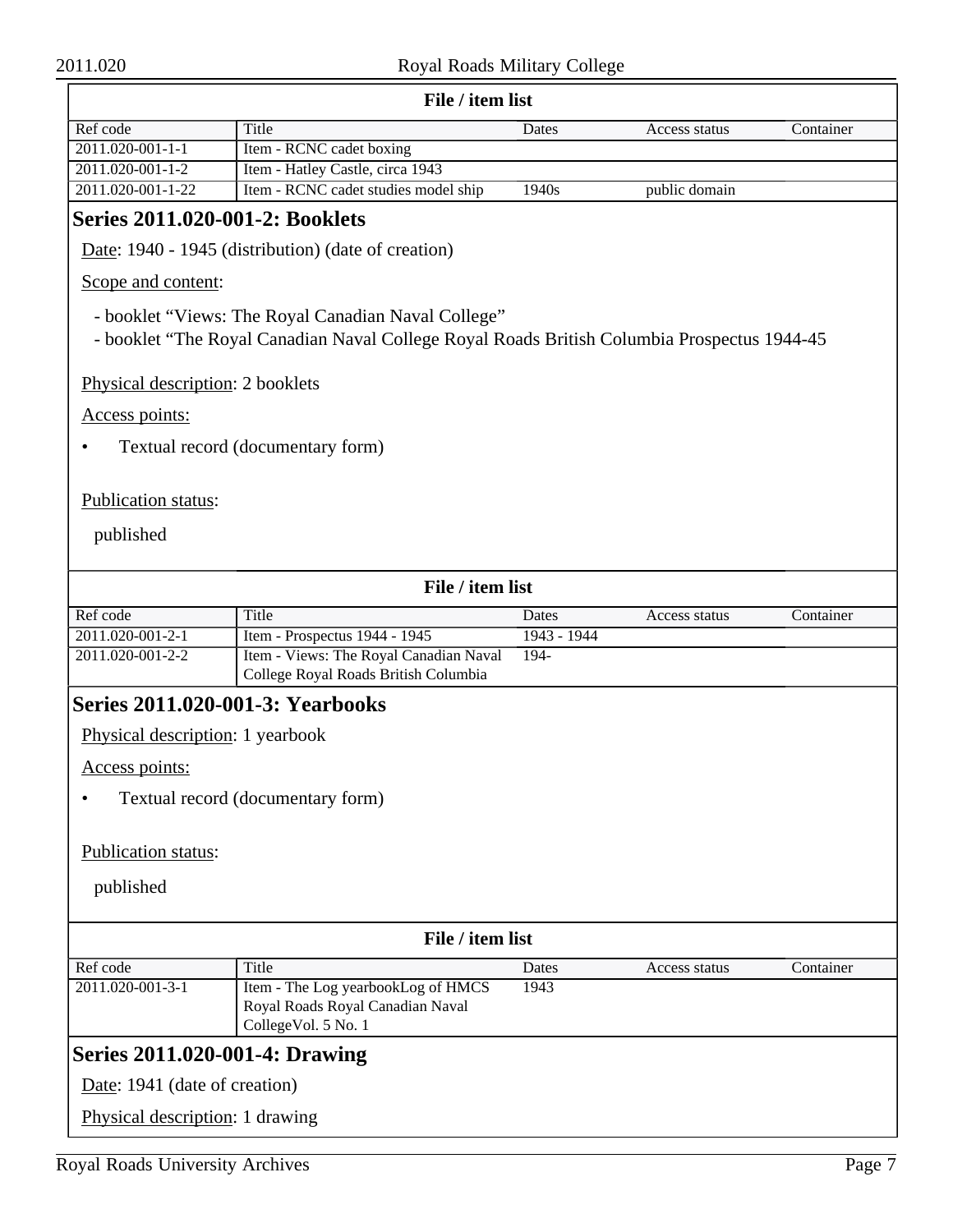## Access points:

• Graphic material (documentary form)

## Publication status:

| File / item list                                                                                                                                                       |                                                                                                                                                                                                                                                                                                              |       |               |           |  |  |
|------------------------------------------------------------------------------------------------------------------------------------------------------------------------|--------------------------------------------------------------------------------------------------------------------------------------------------------------------------------------------------------------------------------------------------------------------------------------------------------------|-------|---------------|-----------|--|--|
| Ref code                                                                                                                                                               | Title                                                                                                                                                                                                                                                                                                        | Dates | Access status | Container |  |  |
| 2011.020-001-4-1                                                                                                                                                       | Item - HMCS "Royal Roads"Edward<br>Goodall                                                                                                                                                                                                                                                                   | 1941  |               |           |  |  |
|                                                                                                                                                                        | <b>Subfonds 2011.020-002: M. Townsend</b>                                                                                                                                                                                                                                                                    |       |               |           |  |  |
| Scope and content:                                                                                                                                                     |                                                                                                                                                                                                                                                                                                              |       |               |           |  |  |
| 1 photograph                                                                                                                                                           | "The Log" yearbooks from 1952, 1953 (x2), 1954 (x3), 1956, 1957, 1958, 1959, 1960, 1961, 1962,<br>1965, 1966, 1967<br>"White Twist" yearbooks from 1953, 1954<br>1 photograph of cadets singing in Hatley Castle at Christmas<br>Physical description: 18 Yearbooks - 16 "The Log" for RRMC; 2 "White Twist" |       |               |           |  |  |
| Access points:                                                                                                                                                         |                                                                                                                                                                                                                                                                                                              |       |               |           |  |  |
|                                                                                                                                                                        | Royal Roads Military College<br>Textual record (documentary form)                                                                                                                                                                                                                                            |       |               |           |  |  |
| Arrangement:                                                                                                                                                           |                                                                                                                                                                                                                                                                                                              |       |               |           |  |  |
| Not accessioned:<br>2 photographs of Navy non-commissioned officers<br>1 booklet from The Bishop Strachan School<br>These were found tucked inside a 1953 Log yearbook |                                                                                                                                                                                                                                                                                                              |       |               |           |  |  |
| Publication status:                                                                                                                                                    |                                                                                                                                                                                                                                                                                                              |       |               |           |  |  |
| published                                                                                                                                                              |                                                                                                                                                                                                                                                                                                              |       |               |           |  |  |
| File / item list                                                                                                                                                       |                                                                                                                                                                                                                                                                                                              |       |               |           |  |  |
| <b>Series 2011.020-002-1: The Log yearbook</b>                                                                                                                         |                                                                                                                                                                                                                                                                                                              |       |               |           |  |  |
| Date: 1952 - 1967 (date of creation)                                                                                                                                   |                                                                                                                                                                                                                                                                                                              |       |               |           |  |  |
| Scope and content:                                                                                                                                                     |                                                                                                                                                                                                                                                                                                              |       |               |           |  |  |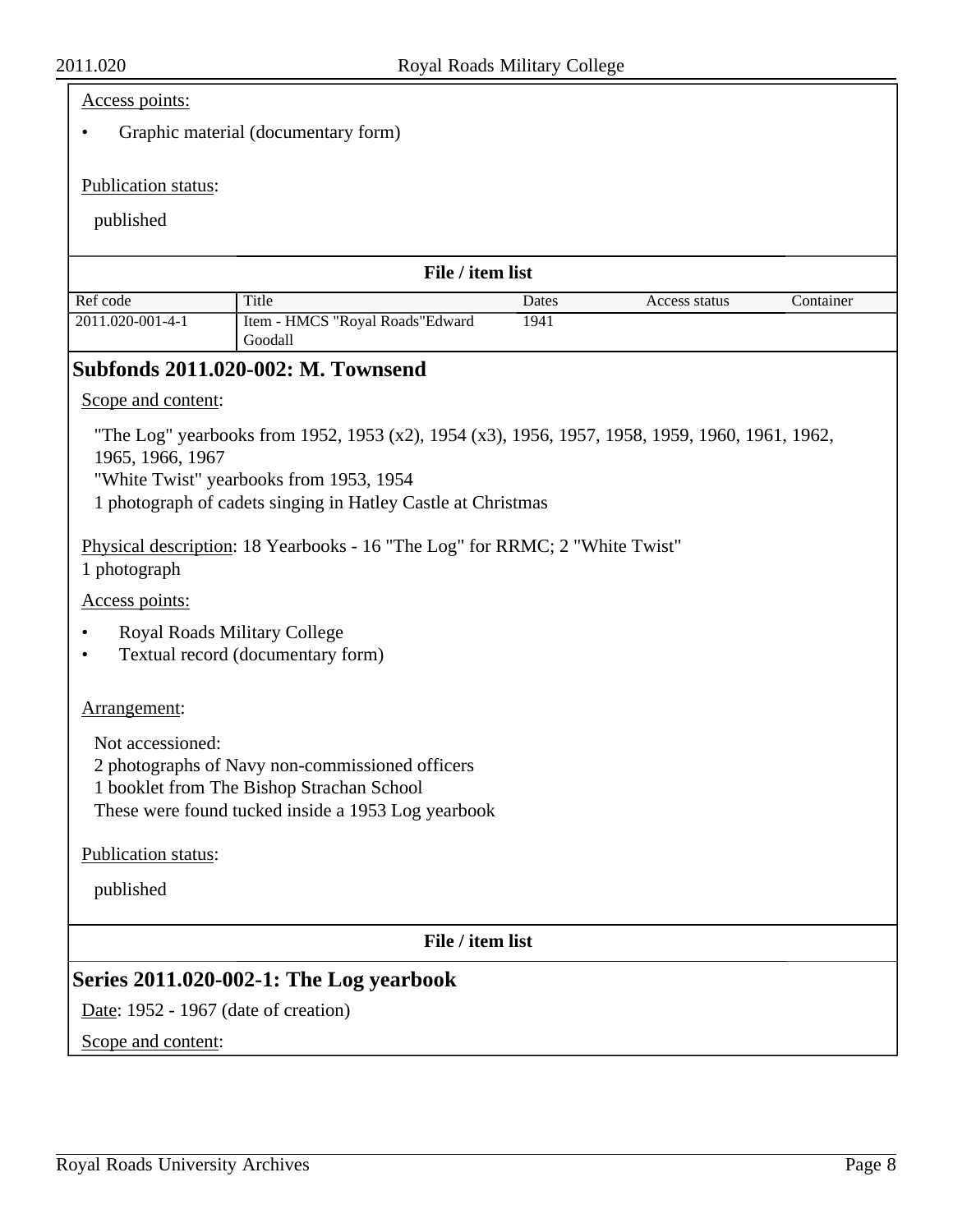The Log is a published annual produced by the students of Royal Roads Military College and its antecedents. The Log contains photographs and articles about events and sports on campus, as well as provides biographies of graduating cadets.

Physical description: 16 bound books from 1952, 1953 (x2), 1954 (x4), 1956, 1957, 1968, 1959, 1960, 1961, 1962, 1965, 1966, 1967

Access points:

• Textual record (documentary form)

Publication status:

| File / item list  |                                         |               |                  |           |  |
|-------------------|-----------------------------------------|---------------|------------------|-----------|--|
| Ref code          | Title                                   | <b>Dates</b>  | Access status    | Container |  |
| 2011.020-002-1-1  | Item - The Log of the Canadian Services | $1951 - 1952$ | handle with care |           |  |
|                   | Royal Roads 1952Herb Walton, editor,    |               | to avoid further |           |  |
|                   | graduate of Class of 1952               |               | damage           |           |  |
| 2011.020-002-1-2  | Item - The Logy. 12The Log of the       | $1952 - 1953$ | handle with care |           |  |
|                   | Canadian Services College Royal         |               | to avoid further |           |  |
|                   | Roadseditor, Cliff Shook                |               | damage           |           |  |
| 2011.020-002-1-7  | Item - The Logy. 15The log, Canadian    | $1955 - 1956$ | handle with care |           |  |
|                   | Services College Royal Roads. Vol.      |               | to avoid further |           |  |
|                   | 15.editor, J. D. Hessin                 |               | damage           |           |  |
| 2011.020-002-1-8  | Item - The Logy. 16The log, Canadian    | $1956 - 1957$ | handle with care |           |  |
|                   | Services College Royal Roads. Vol. 16.  |               | to avoid further |           |  |
|                   |                                         |               | damage           |           |  |
| 2011.020-002-1-9  | Item - The Logv. 17Log, 1958editor, B.  | $1957 - 1958$ | handle with care |           |  |
|                   | A. Andrews                              |               | to avoid further |           |  |
|                   |                                         |               | damage           |           |  |
| 2011.020-002-1-10 | Item - The Logv. 18The log, Canadian    | $1958 - 1959$ | handle with care |           |  |
|                   | Services College Royal Roads. Vol.      |               | to avoid further |           |  |
|                   | 18.editor, Bob Craig                    |               | damage           |           |  |
| 2011.020-002-1-11 | Item - The Logy. 19The log, Canadian    | $1959 - 1960$ | handle with care |           |  |
|                   | Services College Royal Roads. Vol. 19.  |               | to avoid further |           |  |
|                   | editor, Larry Boddy                     |               | damage           |           |  |
| 2011.020-002-1-3  | Item - The Log v. 12The Log of the      | $1952 - 1953$ | handle with care |           |  |
|                   | Canadian Services College Royal Roads   |               | to avoid further |           |  |
|                   | editor, Cliff Shook                     |               | damage           |           |  |
| 2011.020-002-1-4  | Item - The Logy. 13The Log of the       | $1953 - 1954$ | handle with care |           |  |
|                   | Canadian Services College Royal Roads   |               | to avoid further |           |  |
|                   |                                         |               | damage           |           |  |
| 2011.020-002-1-5  | Item - The Log v. 13The Log of the      | $1953 - 1954$ | handle with care |           |  |
|                   | Canadian Services College Royal Roads   |               | to avoid further |           |  |
|                   |                                         |               | damage           |           |  |
| 2011.020-002-1-6  | Item - The Log of the Canadian Services | $1953 - 1954$ | handle with care |           |  |
|                   | <b>College Royal Roads</b>              |               | to avoid further |           |  |
|                   |                                         |               | damage           |           |  |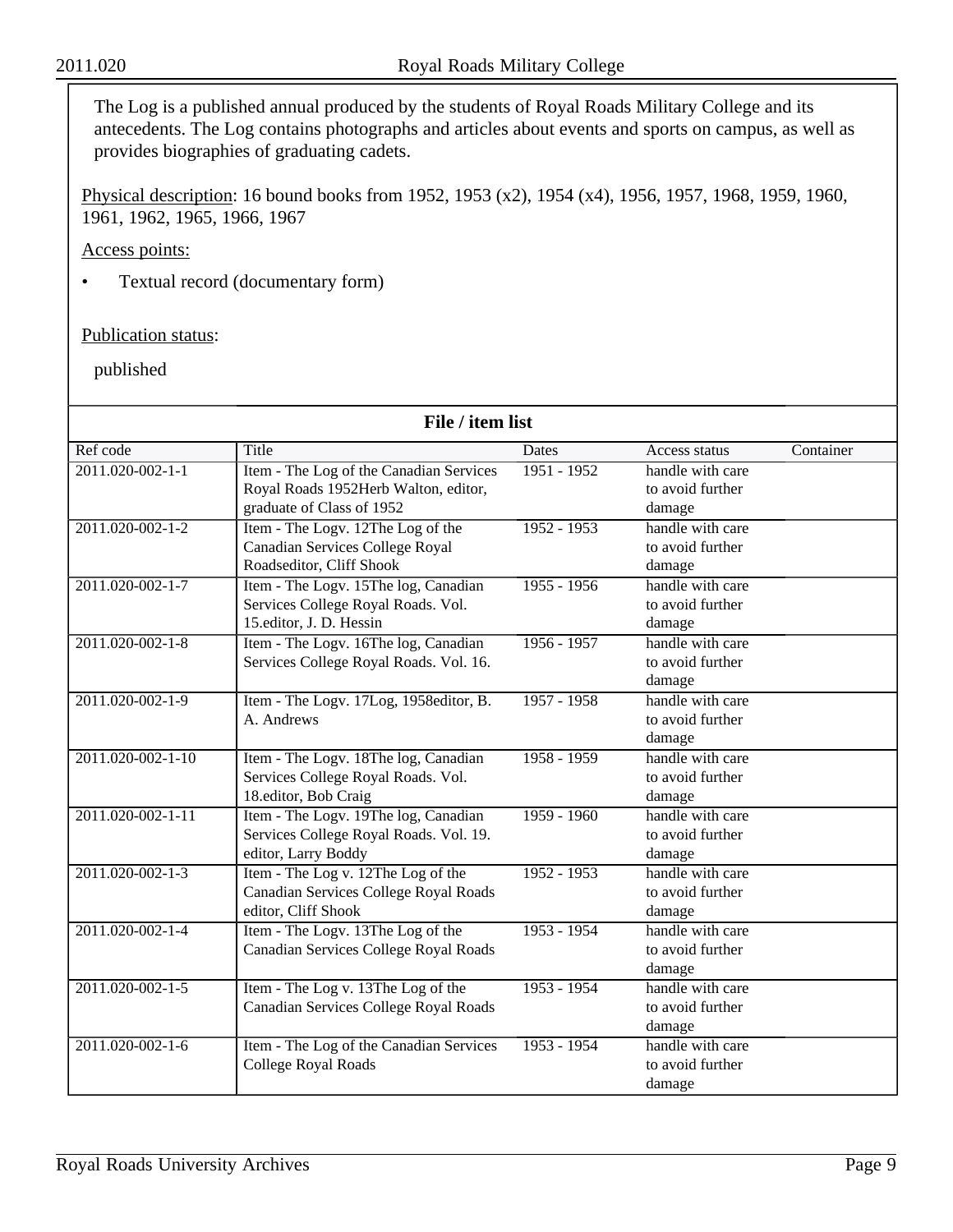#### 2011.020 Royal Roads Military College

| 2011.020-002-1-12 | Item - The Logy. 20The log, Canadian   | 1960 - 1961 | handle with care |
|-------------------|----------------------------------------|-------------|------------------|
|                   | Services College Royal Roads. Vol.     |             | to avoid further |
|                   | 20. editor, Eric West                  |             | damage           |
| 2011.020-002-1-13 | Item - The Logy. 21 The log, Canadian  | 1961 - 1962 | handle with care |
|                   | Services College Royal Roads. Vol.     |             | to avoid further |
|                   | 21. editor, C.R. Keple                 |             | damage           |
| 2011.020-002-1-14 | Item - The Logy. 24The log, Canadian   | 1964 - 1965 | handle with care |
|                   | Services College Royal Roads. Vol. 24. |             | to avoid further |
|                   |                                        |             | damage           |
| 2011.020-002-1-15 | Item - The Logy. 25The log, Canadian   | 1965 - 1966 | handle with care |
|                   | Services College Royal Roads. Vol. 25. |             | to avoid further |
|                   |                                        |             | damage           |
| 2011.020-002-1-16 | Item - The Log. The Log, 1967          | 1966 - 1967 | handle with care |
|                   |                                        |             | to avoid further |
|                   |                                        |             | damage           |

## **Series 2011.020-002-2: White Twist yearbook**

Date: 1953 - 1954 (date of creation)

Physical description: 2 bound yearbooks

#### Publication status:

published

| File / item list |                                                                                                                                                    |            |                                                |           |  |
|------------------|----------------------------------------------------------------------------------------------------------------------------------------------------|------------|------------------------------------------------|-----------|--|
| Ref code         | Title                                                                                                                                              | Dates      | Access status                                  | Container |  |
| 2011.020-002-2-1 | Item - White TwistWhite twist,<br>1953Coronation yearPublished by the<br>cadets of the Royal Canadian Navy and<br>the Royal Canadian Naval Reserve | $1953 - ?$ | handle with care<br>to avoid further<br>damage |           |  |
| 2011.020-002-2-2 | Item - White TwistThe 1954 White<br>TwistPublished by the cadets of the<br>Royal Canadian Navy and the Royal<br>Canadian Naval Reserve             | $1954 - ?$ | handle with care<br>to avoid further<br>damage |           |  |

## **Series 2011.020-002-3: Photographs**

Access points:

• Graphic material (documentary form)

#### Publication status:

published

| File / item list                |                                                        |            |               |           |  |  |
|---------------------------------|--------------------------------------------------------|------------|---------------|-----------|--|--|
| Ref code                        | Title                                                  | Dates      | Access status | Container |  |  |
| 2011.020-002-3-1                | Item - Cadets singing in Hatley Castle at<br>Christmas | 1950-1965? |               |           |  |  |
| Subfonds 2011.020-003: F. Udell |                                                        |            |               |           |  |  |

Scope and content: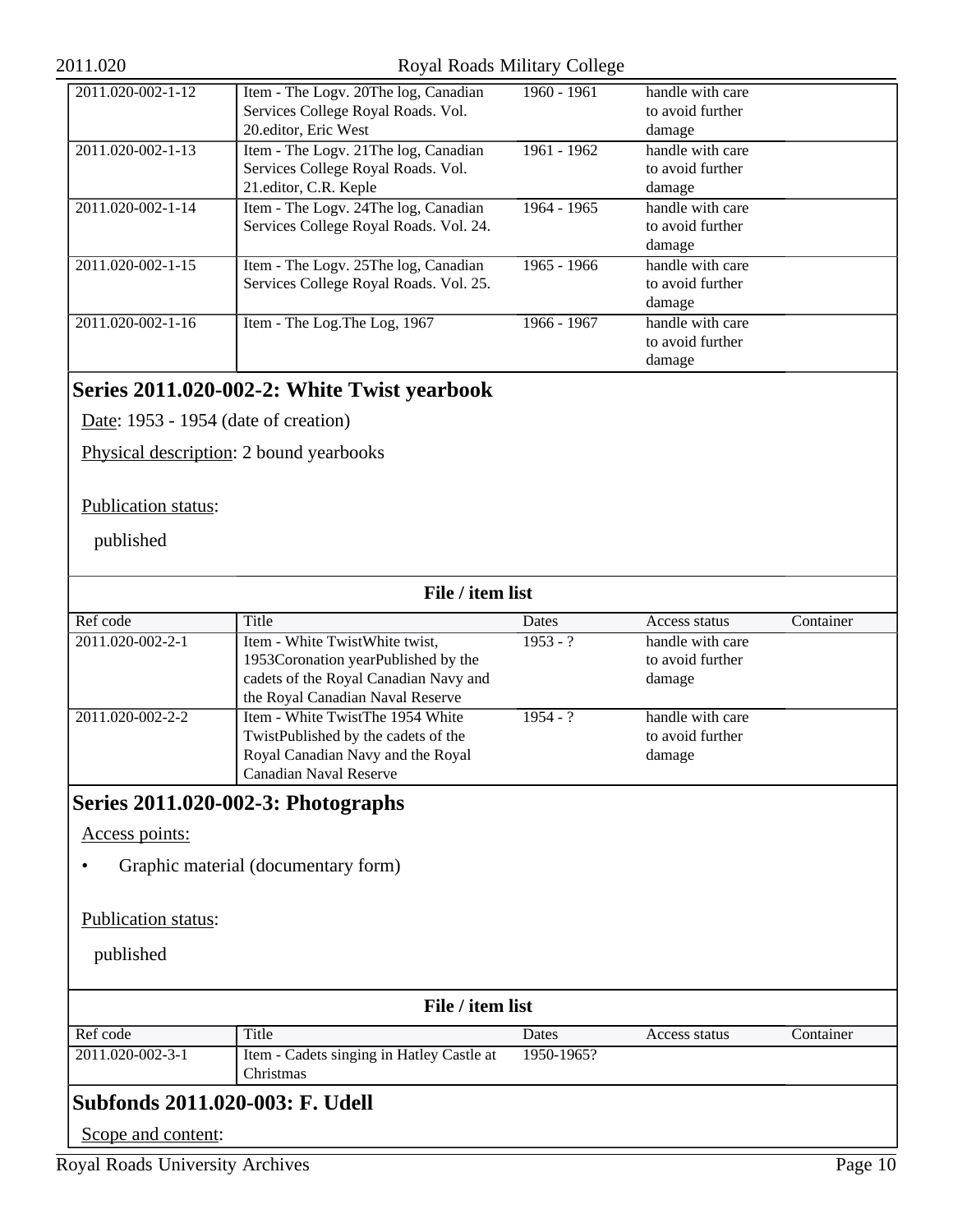| 2011.020                           |                                                                                                  | Royal Roads Military College |               |               |
|------------------------------------|--------------------------------------------------------------------------------------------------|------------------------------|---------------|---------------|
|                                    | 2 framed photos of naval officers in the 1940s                                                   |                              |               |               |
| Access points:                     |                                                                                                  |                              |               |               |
| Frank Udell (subject)<br>$\bullet$ | <b>Royal Roads Military College</b><br>Graphic material (documentary form)                       |                              |               |               |
| Publication status:                |                                                                                                  |                              |               |               |
| published                          |                                                                                                  |                              |               |               |
|                                    | File / item list                                                                                 |                              |               |               |
|                                    | Series 2011.020-003-1: Framed photographs                                                        |                              |               |               |
| Access points:                     |                                                                                                  |                              |               |               |
|                                    |                                                                                                  |                              |               |               |
| ٠                                  | <b>Royal Roads Military College</b><br>Graphic material (documentary form)                       |                              |               |               |
|                                    |                                                                                                  |                              |               |               |
| Publication status:                |                                                                                                  |                              |               |               |
|                                    |                                                                                                  |                              |               |               |
| published                          |                                                                                                  |                              |               |               |
|                                    | File / item list                                                                                 |                              |               |               |
| Ref code                           | Title                                                                                            | Dates                        | Access status | Container     |
| 2011.020-003-1-1                   | Item - Panoramic photograph                                                                      | 1941                         |               | Map cabinet 1 |
| 2011.020-003-1-2                   | Item - Effingham and Frobisher class<br>division, HMCS Royal Roads                               | likely 1941                  |               | Map cabinet 1 |
|                                    | Subfonds 2011.020-004: M. Thom                                                                   |                              |               |               |
|                                    | Physical description: 3 panoramic photographs of cadets at Canadian Services College Royal Roads |                              |               |               |
| Access points:                     |                                                                                                  |                              |               |               |
|                                    |                                                                                                  |                              |               |               |
|                                    | Graphic material (documentary form)                                                              |                              |               |               |
| Publication status:                |                                                                                                  |                              |               |               |
| published                          |                                                                                                  |                              |               |               |
|                                    |                                                                                                  |                              |               |               |
|                                    | File / item list                                                                                 |                              |               |               |
|                                    | Subfonds 2011.020-005: D. Wilson                                                                 |                              |               |               |
|                                    | Physical description: 2 "Log" yearbooks                                                          |                              |               |               |
| $-1994$                            |                                                                                                  |                              |               |               |
| $-1995$                            |                                                                                                  |                              |               |               |
| Access points:                     |                                                                                                  |                              |               |               |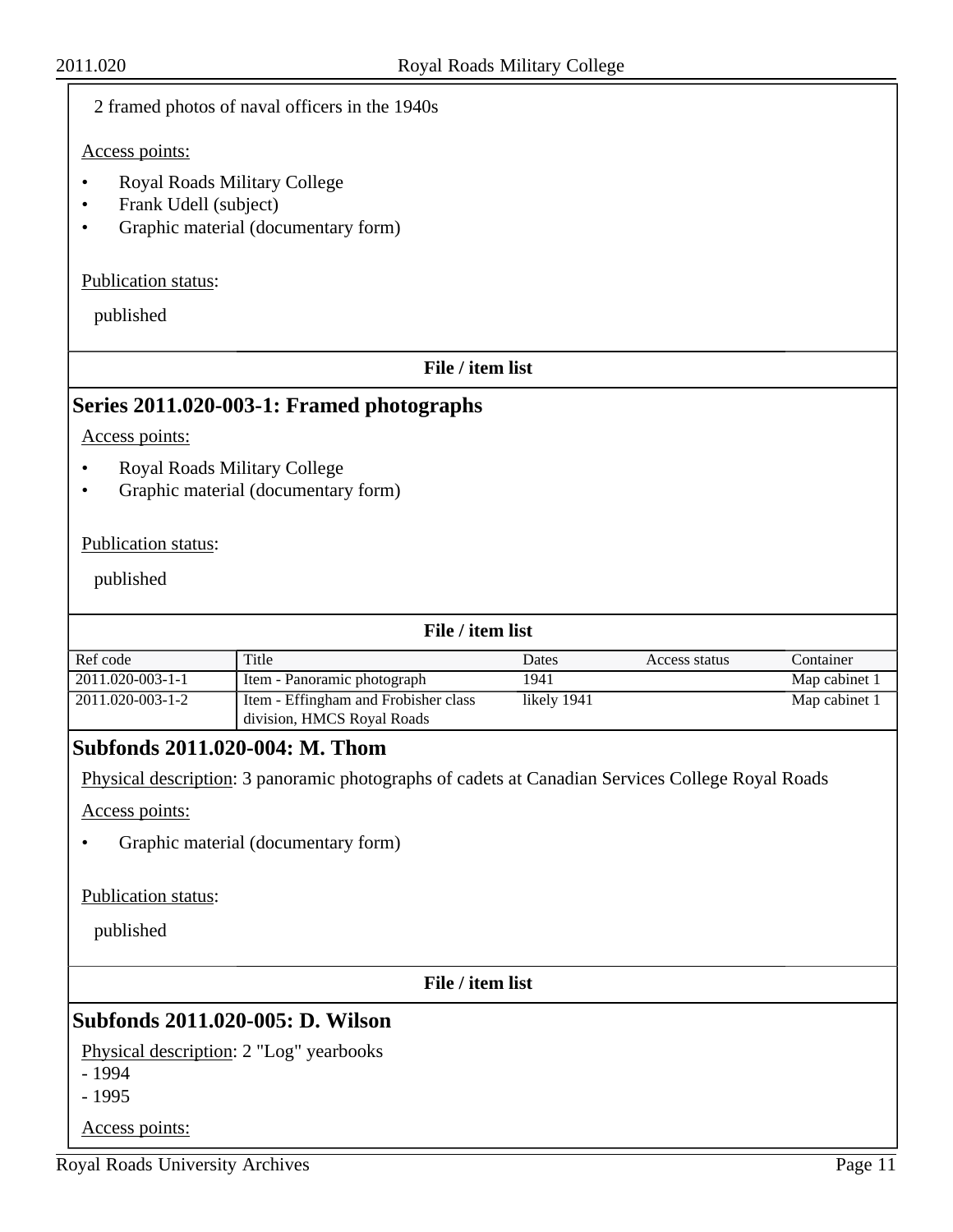|                                                                          | $\log a$ roads $\log a$                                                                                           |                     |               |           |
|--------------------------------------------------------------------------|-------------------------------------------------------------------------------------------------------------------|---------------------|---------------|-----------|
| $\bullet$                                                                | Textual record (documentary form)                                                                                 |                     |               |           |
| Publication status:                                                      |                                                                                                                   |                     |               |           |
| published                                                                |                                                                                                                   |                     |               |           |
|                                                                          | File / item list                                                                                                  |                     |               |           |
|                                                                          | <b>Subfonds 2011.020-006: G. Bruner</b>                                                                           |                     |               |           |
| Scope and content:                                                       |                                                                                                                   |                     |               |           |
|                                                                          | 1 CD copy of album recording of RRMC band, 1983/84                                                                |                     |               |           |
| Access points:                                                           |                                                                                                                   |                     |               |           |
| Bruner, Gavin<br>Royal Roads Military College<br>Bruner, Gavin (subject) | Sound recording (documentary form)                                                                                |                     |               |           |
| Publication status:                                                      |                                                                                                                   |                     |               |           |
| published                                                                |                                                                                                                   |                     |               |           |
|                                                                          | File / item list                                                                                                  |                     |               |           |
|                                                                          | Series 2011.020-006-1: Sound recording                                                                            |                     |               |           |
| Access points:                                                           |                                                                                                                   |                     |               |           |
|                                                                          | Sound recording (documentary form)                                                                                |                     |               |           |
| Publication status:                                                      |                                                                                                                   |                     |               |           |
|                                                                          |                                                                                                                   |                     |               |           |
| published                                                                |                                                                                                                   |                     |               |           |
|                                                                          | File / item list                                                                                                  |                     |               |           |
| Ref code                                                                 | Title                                                                                                             | Dates               | Access status | Container |
| 2011.020-006-1-1                                                         | Item - Royal Roads Military College<br>band"band" added to title for clarification                                | 1983 - 1984         |               |           |
|                                                                          | Item - Hatley Park College MarchFrom<br>the Album The Band and Pipes and<br>Drums of Royal Roads Military College | 1983 - 1984<br>1983 |               |           |
|                                                                          | Item - Hatley Park March                                                                                          |                     |               |           |
|                                                                          | Subfonds 2011.020-010: G.F. Dalsin                                                                                |                     |               |           |

## Scope and content:

installation & convocation booklet 1978; Royal visit to RRMC 8 Mar 1983; red booklet of RRMC University teacher's economic benefits; article from Daily Colonist of RRMC's first graduating cadets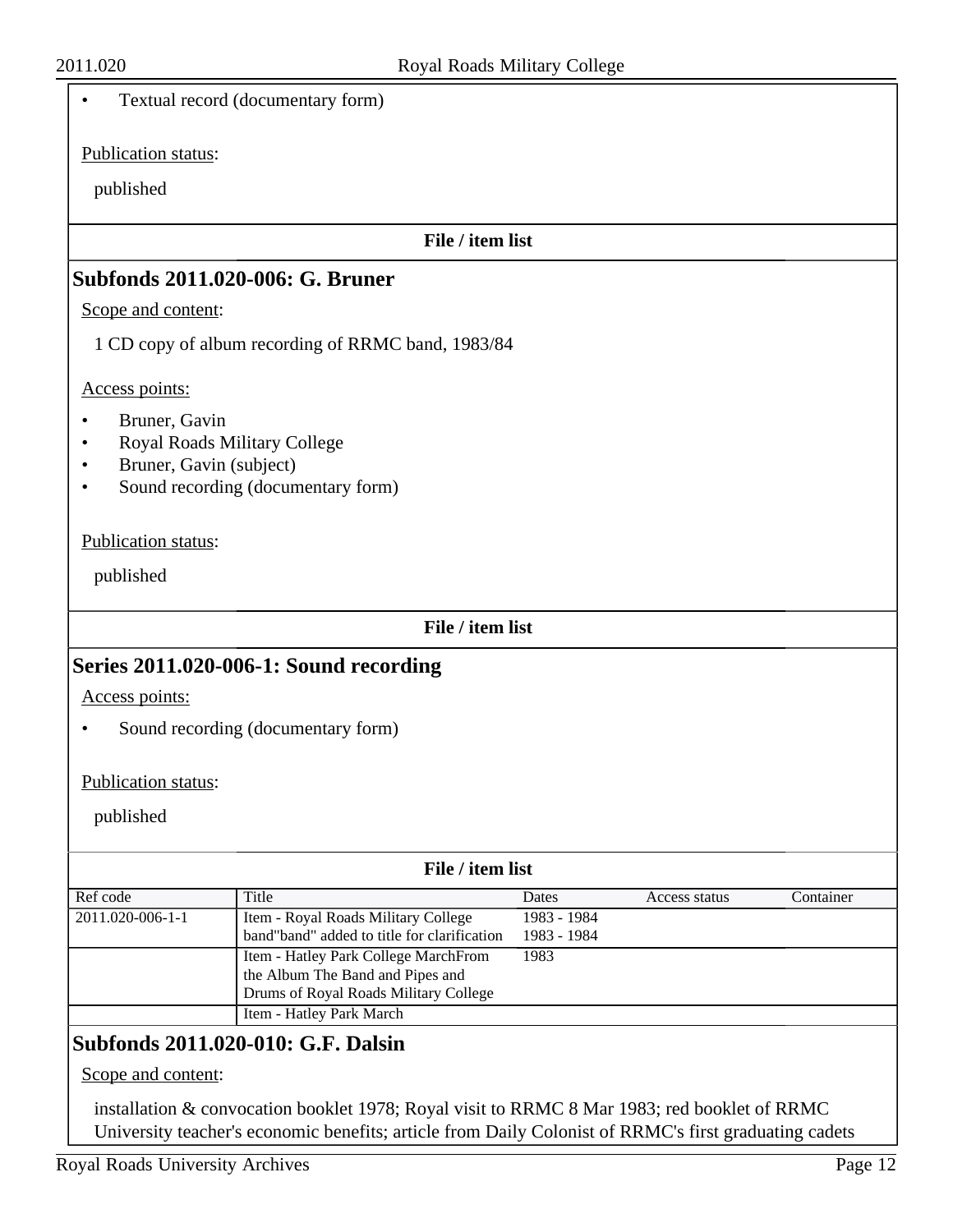1977; article of early Hatley Castle photos from Goldstream Gazette (which depicts amazing early photos of Hatley Park owned by Betty Jenkins)

Physical description: booklets, newspaper articles

Physical location: Bay 6, Shelf 2

Access points:

- Dalsin, Gordon
- Royal Roads Military College
- Dalsin, Gordon (subject)
- Textual record (documentary form)

Publication status:

published

#### **File / item list**

### **Subfonds 2011.020-011: M. Caines**

Date: 1991 - 1994 (accumulation) (date of creation)

Scope and content:

Yearbooks The Log - 1992 through 1995; LP of RRMC band (unopened); video cassette "RRMC - A University with a Difference" 1989

Physical description: 4 yearbooks

1 video

1 record (LP)

Access points:

- Caines, Michael
- Royal Roads Military College
- Caines, Michael (subject)
- Technical drawing (documentary form)
- Sound recording (documentary form)

Publication status:

published

**File / item list**

## **Series 2011.020-011-1: Yearbooks**

Date: 1992 - 1995 (date of creation)

Scope and content: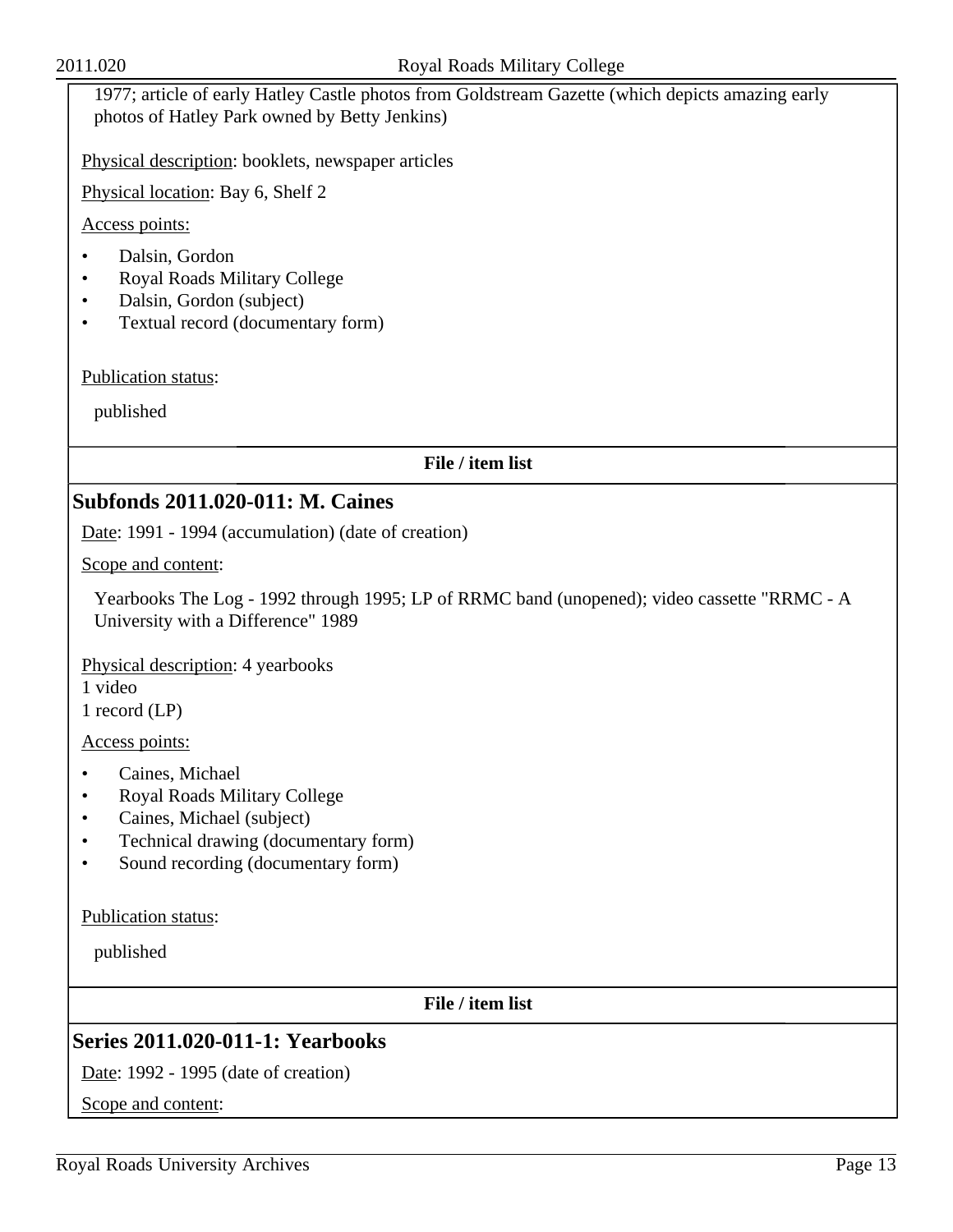4 "The Log" yearbooks from Royal Roads Military College, 1992 through the last year, 1995

Physical description: 4 yearbooks

Publication status:

published

#### **File / item list** Ref code Title Ref code Ref and Title Dates Access status Container 2011.020-011-1-1 | Item - The LogThe Log, Royal Roads Military College, 1991-1992. 1991 - 1992 Handle with care to avoid damage 2011.020-011-1-2 **I** Item - The LogThe Log, 1992/93. 1992 - 1993 1992 - 1993 Handle with care to avoid damage 2011.020-011-1-3 **I** Item - The LogThe Log, 1993/94.Steph Davies, Log ed. 1993 - 1994 1993 - 1994 Handle with care to avoid damage 2011.020-011-1-4 Item - The LogThe Log, 1995.editor, Scott Garriott 1994 - 1995 1994 - 1995 Handle with care to avoid damage

## **Series 2011.020-011-2: Sound recording**

Access points:

• Sound recording (documentary form)

#### Publication status:

|                                   | File / item list                       |             |               |           |  |
|-----------------------------------|----------------------------------------|-------------|---------------|-----------|--|
| Ref code                          | Title                                  | Dates       | Access status | Container |  |
| 2011.020-011-2-1                  | Item - Royal Roads Military College    | 1983 - 1984 |               |           |  |
|                                   | band "band" added to title for         |             |               |           |  |
|                                   | clarification                          |             |               |           |  |
|                                   | Series 2011.020-011-3: Video recording |             |               |           |  |
| Date: 1989 - ? (date of creation) |                                        |             |               |           |  |
| Access points:                    |                                        |             |               |           |  |
|                                   | Moving images (documentary form)       |             |               |           |  |
|                                   |                                        |             |               |           |  |
| Publication status:               |                                        |             |               |           |  |
| published                         |                                        |             |               |           |  |
|                                   |                                        |             |               |           |  |
| File / item list                  |                                        |             |               |           |  |
| Ref code                          | Title                                  | Dates       | Access status | Container |  |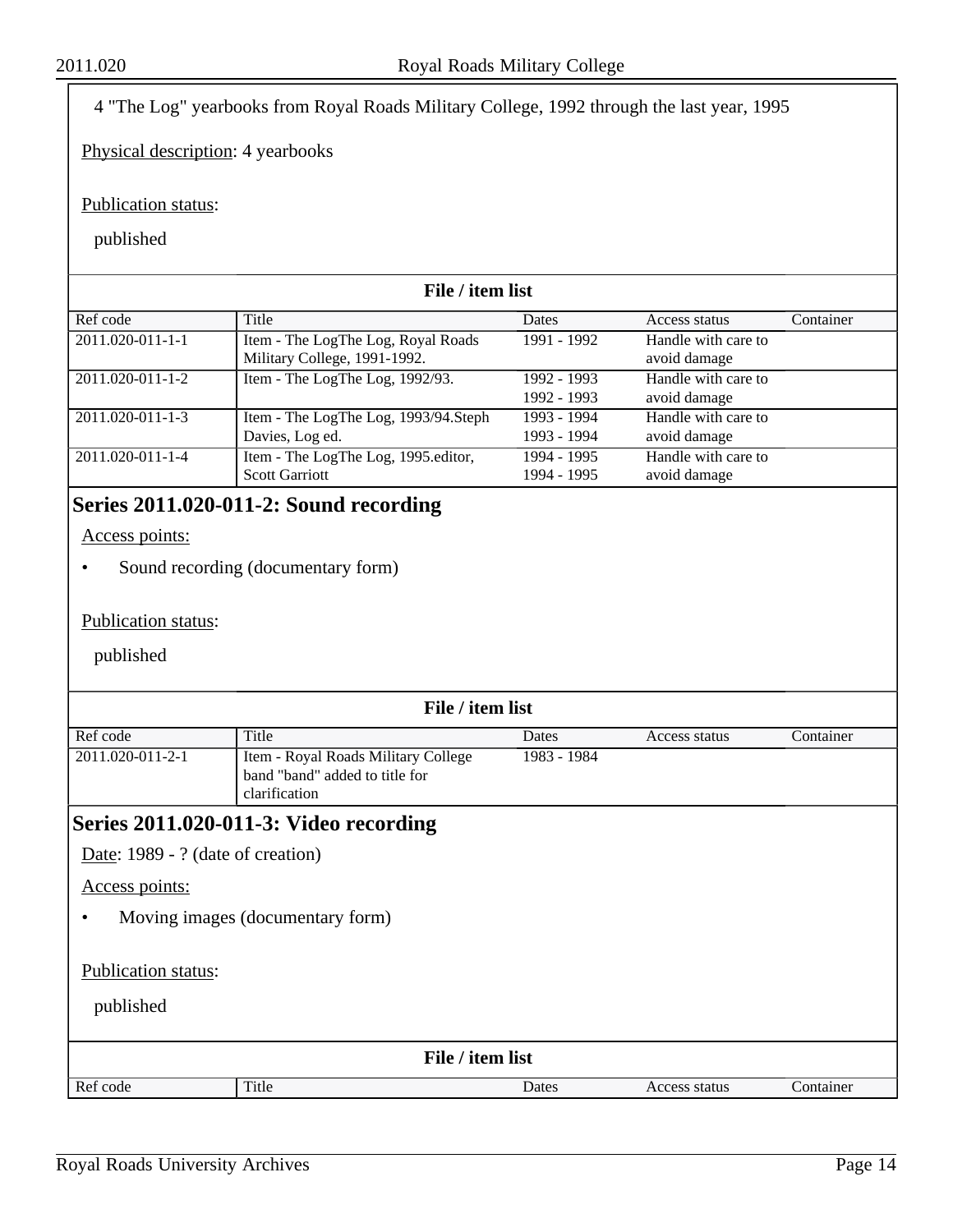| $2011.020 - 011 - 3 - 1$ | I Item - A University with a     | ' - 1989 | Handle with care to |
|--------------------------|----------------------------------|----------|---------------------|
|                          | DifferenceRoyal Roads Military   |          | prevent damage      |
|                          | CollegeDept. of National Defence |          |                     |
|                          |                                  |          |                     |

## **Subfonds 2011.020-013: Anonymous 1**

Date: 1943 - 1945 (accumulation) (date of creation)

Scope and content:

Morse code guide; flags guide; Log yearbooks from 1944, 1945, Christmas 1945, 1946, 1995, program from RRMC 50th Anniversary parade, 1990; photograph of Princess Juliana inspecting cadets; Christmas card from cadets (2) 1943 or 1944; Royal Canadian Naval College Prospectus 1945-1946; 1943-1945 badge; navigation set used when a cadet

Physical description: yearbooks 1 photograph ephemera from naval college studies

Access points:

- Anonymous 1
- Royal Canadian Naval College
- Anonymous 1 (subject)
- Textual record (documentary form)

#### Immediate source of acquisition:

The donor of this material requested to remain anonymous. For further information, please contact the RRU Archivist.

Publication status:

published

#### **File / item list**

## **Series 2011.020-013-1: Yearbook**

Scope and content:

"The Log" yearbooks from 1944, 1945, 1946, Christmas 1946, 1995

Physical description: 5 yearbooks

Access points:

• Textual record (documentary form)

Publication status: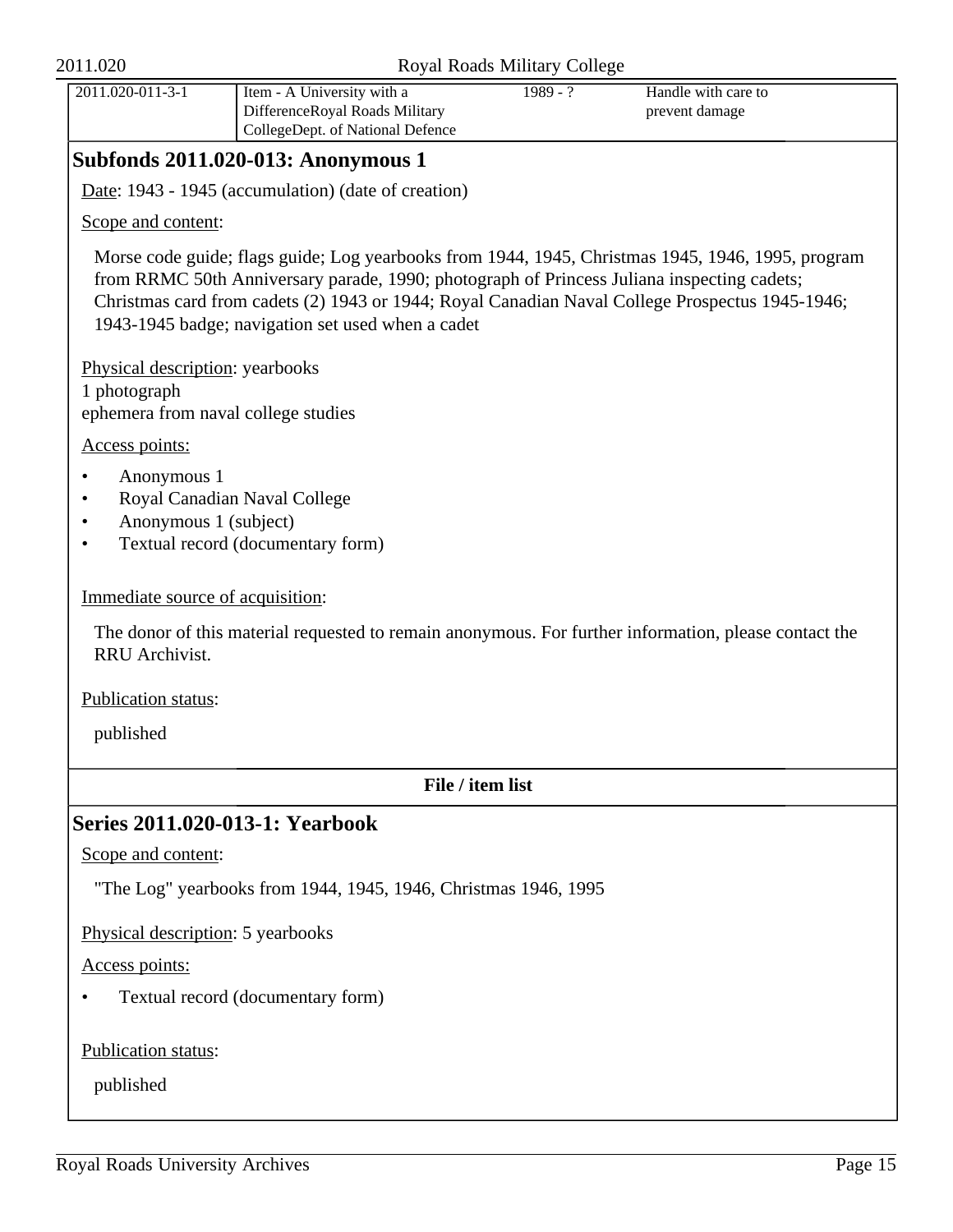| File / item list |                                          |             |                     |           |  |
|------------------|------------------------------------------|-------------|---------------------|-----------|--|
| Ref code         | Title                                    | Dates       | Access status       | Container |  |
| 2011.020-013-1-1 | Item - The Logy. 5, no. 2The Log of      | 1943 - 1944 | Handle with care    |           |  |
|                  | H.M.C.S. Royal Roads, Royal Canadian     |             | to avoid further    |           |  |
|                  | Naval CollegeM.F. Ney, editor            |             | damage.             |           |  |
| 2011.020-013-1-2 | Item - The Logy. 5, no. 3The Log : the   | 1944 - 1945 | Handle with care    |           |  |
|                  | annual review of the Royal Canadian      |             | to avoid further    |           |  |
|                  | Naval College, Royal Roads, B.C. editor- |             | damage.             |           |  |
|                  | in-chief, D.L. Common                    |             |                     |           |  |
| 2011.020-013-1-3 | Item - The Logy. 5, no. 4The Log : the   | 1945 - 1946 | Handle with care    |           |  |
|                  | annual review of the Royal Canadian      |             | to avoid further    |           |  |
|                  | Naval College, Royal Roads, B.C. editor- |             | damage.             |           |  |
|                  | in-chief, B.L. Wilkins                   |             |                     |           |  |
| 2011.020-013-1-4 | Item - The Logy. 5, no. 5The log,        | $1946 - ?$  | Handle with care    |           |  |
|                  | Royal Roads, First Christmas edition,    |             | to avoid further    |           |  |
|                  | 1946editor, T. Creery                    |             | damage.             |           |  |
| 2011.020-013-1-5 | Item - The Log The Log, 1995.            | 1994 - 1995 | Handle with care to |           |  |
|                  |                                          |             | avoid damage.       |           |  |

## **Series 2011.020-013-2: Pamphlet**

Scope and content:

Prospectus for The Royal Canadian Naval College Program from RRMC 50th Anniversary parade, 1990

Physical description: 2 pamphlets

Access points:

• Textual record (documentary form)

#### Publication status:

published

| File / item list |                                                                           |            |                                      |           |  |
|------------------|---------------------------------------------------------------------------|------------|--------------------------------------|-----------|--|
| Ref code         | Title                                                                     | Dates      | Access status                        | Container |  |
| 2011.020-013-2-1 | Item - The Royal Canadian Naval<br>College, Royal Roads, British Columbia | $1945 - ?$ | Handle with care to<br>avoid damage. |           |  |
|                  | prospectus, 1945-1946                                                     |            |                                      |           |  |
| 2011.020-013-2-2 | Item - Royal Roads Military College<br>ceremonial parade, 1990            | $1990 - ?$ | Handle with care to<br>avoid damage. |           |  |

## **Series 2011.020-013-3: Photograph**

Scope and content:

photograph of Princess Juliana inspecting cadets

Physical description: 1 photograph

Access points: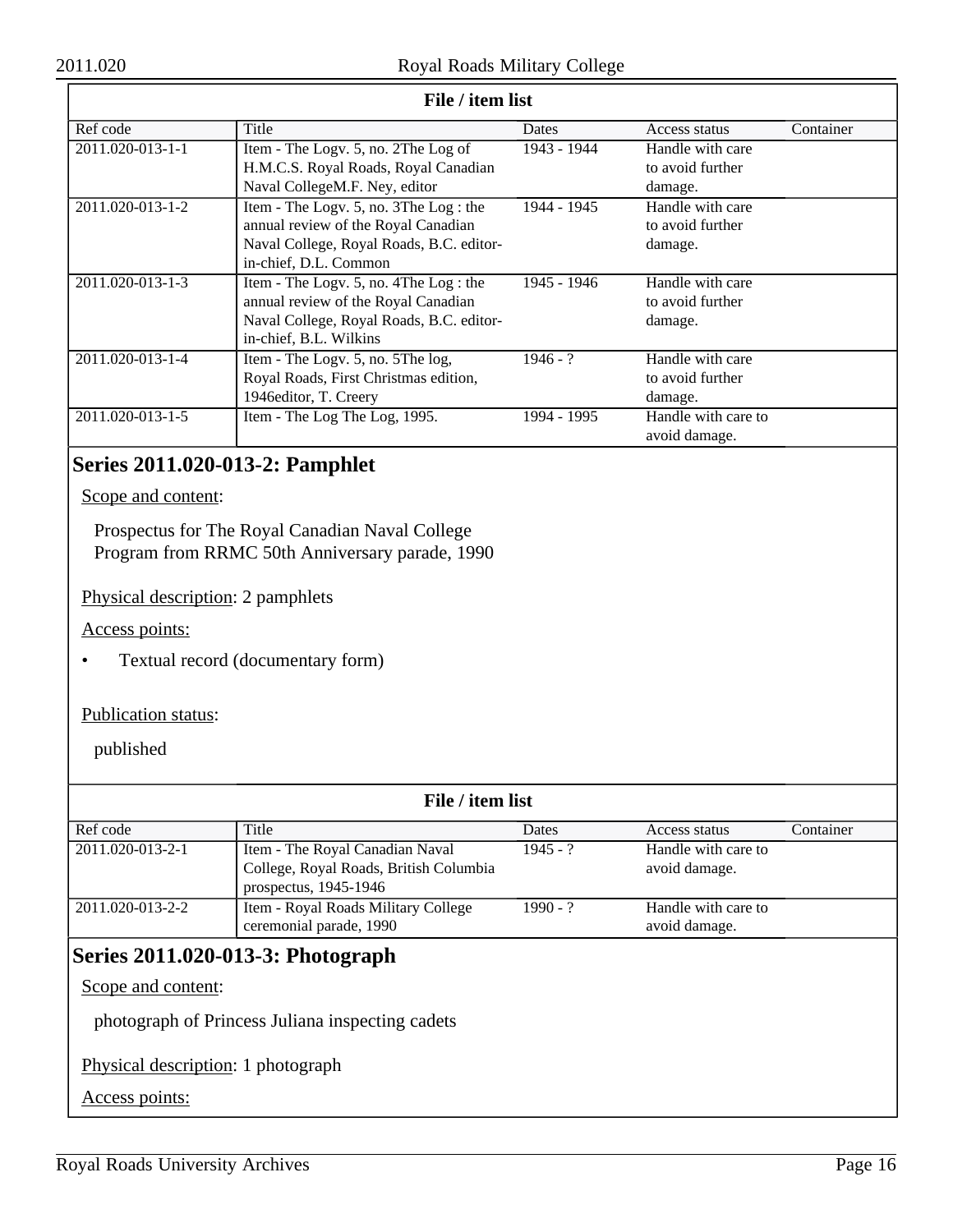### • Graphic material (documentary form)

#### Publication status:

#### published

| File / item list |                                                                  |            |                                      |           |
|------------------|------------------------------------------------------------------|------------|--------------------------------------|-----------|
| Ref code         | Title                                                            | Dates      | Access status                        | Container |
| 2011.020-013-3-1 | Item - [Princess Juliana of the<br>Netherlands inspecting cadets | $1944 - ?$ | Handle with care to<br>avoid damage. |           |

## **Series 2011.020-013-4: Correspondence**

### Scope and content:

printed Christmas cards from Officer Cadet Sutherland

Physical description: 2 greeting cards

### Access points:

• Textual record (documentary form)

#### Publication status:

|                                 | File / item list                         |       |                  |           |
|---------------------------------|------------------------------------------|-------|------------------|-----------|
| Ref code                        | Title                                    | Dates | Access status    | Container |
| 2011.020-013-4-1                | Item - [Royal Canadian Naval College     |       | Handle with care |           |
|                                 | Christmas card]                          |       | to avoid further |           |
|                                 |                                          |       | damage.          |           |
|                                 | Series 2011.020-013-5: Navigation guides |       |                  |           |
| Scope and content:              |                                          |       |                  |           |
| flags guide                     |                                          |       |                  |           |
| Morse code guide                |                                          |       |                  |           |
| Used in naval military training |                                          |       |                  |           |
| Physical description: 2 guides  |                                          |       |                  |           |
| Access points:                  |                                          |       |                  |           |
|                                 | Textual record (documentary form)        |       |                  |           |
|                                 |                                          |       |                  |           |
| Publication status:             |                                          |       |                  |           |
| published                       |                                          |       |                  |           |
|                                 |                                          |       |                  |           |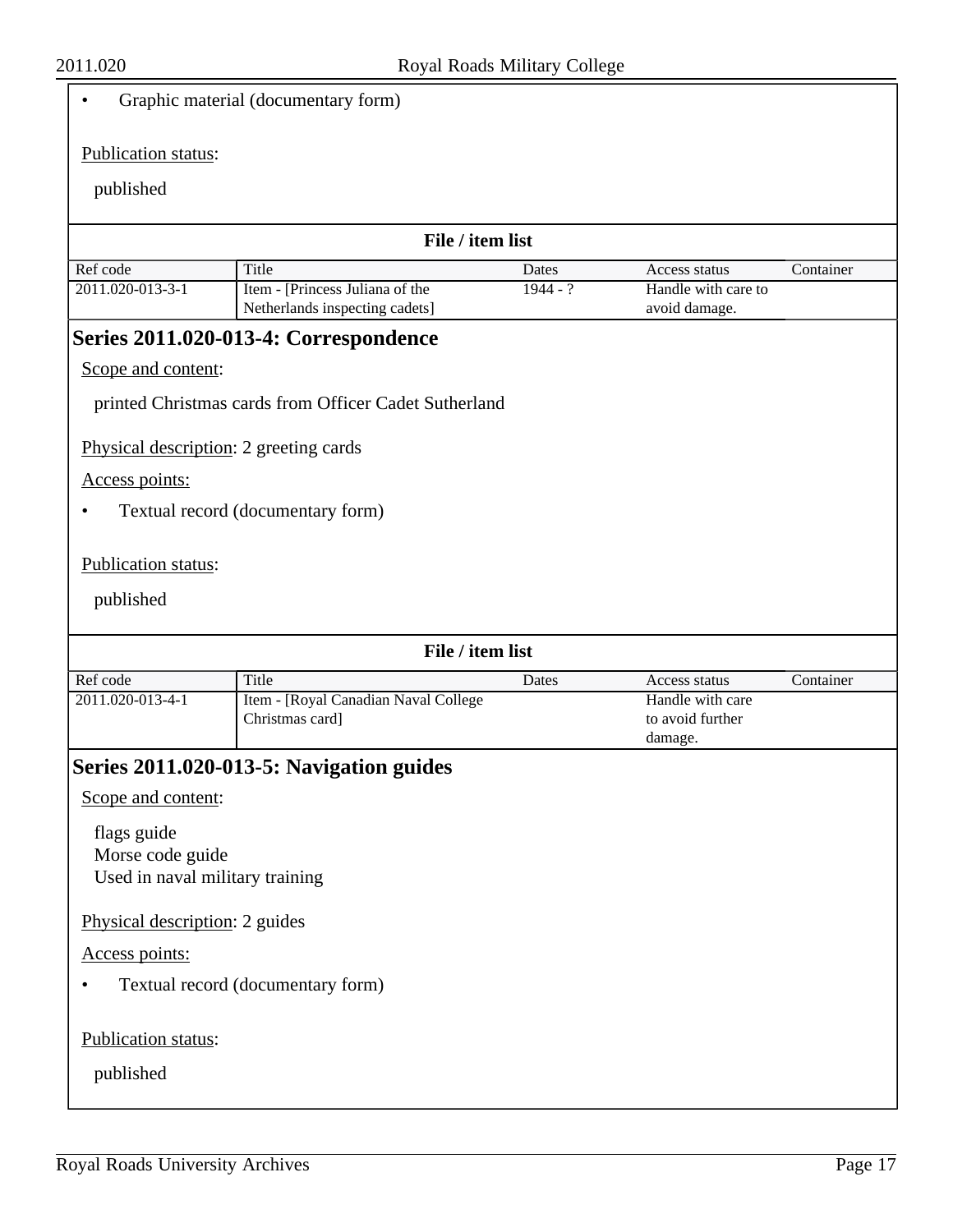| File / item list |                                          |       |                  |           |  |  |
|------------------|------------------------------------------|-------|------------------|-----------|--|--|
| Ref code         | Title                                    | Dates | Access status    | Container |  |  |
| 2011.020-013-5-1 | Item - [Flag semaphore training]         |       | Handle with care |           |  |  |
|                  | aid]Royal Canadian Navy. Directorate of  |       | to avoid further |           |  |  |
|                  | Naval Education.                         |       | damage.          |           |  |  |
| 2011.020-013-5-2 | Item - International Morse code training |       | Handle with care |           |  |  |
|                  | aidUnited States. Bureau of Naval        |       | to avoid further |           |  |  |
|                  | Personnel.                               |       | damage.          |           |  |  |

#### **File / item list**

## **Subfonds 2011.020-017: K. Inkster**

Date: 1940 - 1995 (date of creation)

#### Scope and content:

Photographs, yearbooks, histories collected from ex-cadets in the process of working with RRU Foundation as liaison with alumina of the military college

Physical description: 1 box containing yearbooks, photographs, oral histories, disks with video and digital images, and correspondence with ex-cadets from the military college.

Access points:

- Inkster, Karen
- Multiple media (documentary form)

Publication status:

published

#### **File / item list**

### **Series 2011.020-017-1: Yearbook**

Access points:

• Textual record (documentary form)

#### Publication status:

published

| File / item list                   |                                      |         |               |           |  |
|------------------------------------|--------------------------------------|---------|---------------|-----------|--|
| Ref code                           | Title                                | Dates   | Access status | Container |  |
| 2011.020-017-1-1                   | Item - The Log, 74-75, Royal Roads   | 1974-75 |               |           |  |
|                                    | Military College, Victoria, B.C.     |         |               |           |  |
| 2011.020-017-1-2                   | Item - The Log 1985-86, Royal Roads  |         |               |           |  |
|                                    | <b>Military College</b>              |         |               |           |  |
| Subfonds 2011.020-021: J. Bradbury |                                      |         |               |           |  |
|                                    | Date: 1960 - 1962 (date of creation) |         |               |           |  |

Scope and content: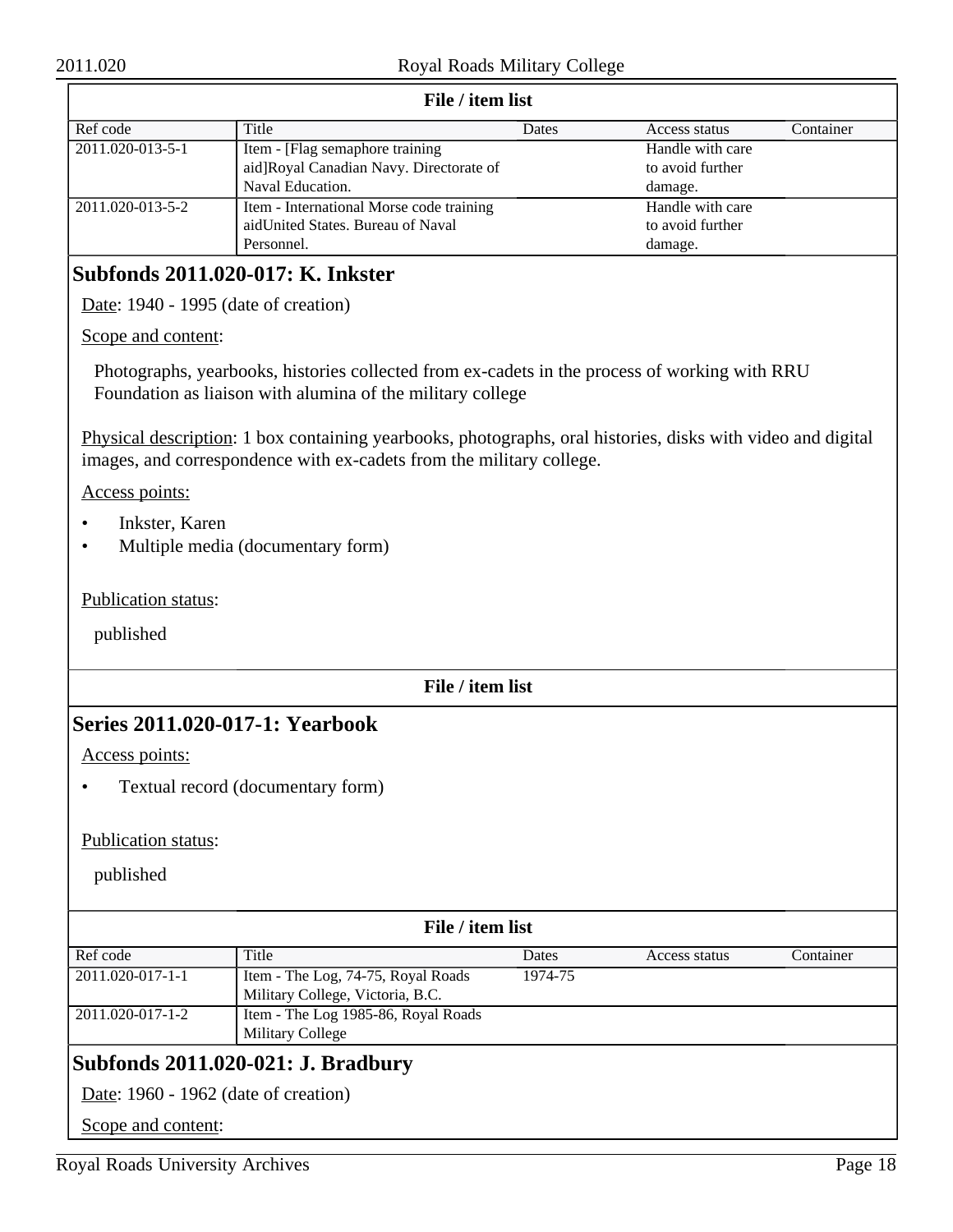Scanned from a scrapbook of a cadet at Royal Roads Military College, September 1960 - June 1962. Images include arrival at college, obstacle course, parades, dances, sports. The cadet was assistant to Mr. Freely, who was the photographer at the time.

Physical description: 110 Digital images

Access points:

- Graphic material (documentary form)
- Royal Roads Military College (subject)

#### Physical condition:

Digital images only

#### Finding aids:

James Bradbury wrote up a brief document that describes some of the photos. Information available as a Word document and is included in the individual images where related.

#### Publication status:

| File / item list                         |                                                                                                                                                                   |                                                              |           |  |  |
|------------------------------------------|-------------------------------------------------------------------------------------------------------------------------------------------------------------------|--------------------------------------------------------------|-----------|--|--|
| Title                                    | Dates                                                                                                                                                             | Access status                                                | Container |  |  |
| Item - Regimental and Queen's colours,   | 1960 - 1962                                                                                                                                                       |                                                              |           |  |  |
| 1960-2                                   |                                                                                                                                                                   |                                                              |           |  |  |
| Item - Hatley Castle                     | $1960 - 1962$                                                                                                                                                     |                                                              |           |  |  |
| Item - Three Military College            | 1960 - 1962                                                                                                                                                       |                                                              |           |  |  |
| Commandants 1960                         |                                                                                                                                                                   |                                                              |           |  |  |
| Item - Recruits marching in September    | $1960 - 1962$                                                                                                                                                     |                                                              |           |  |  |
| 1960                                     |                                                                                                                                                                   |                                                              |           |  |  |
|                                          | 1960 - 1962                                                                                                                                                       |                                                              |           |  |  |
| Flight                                   |                                                                                                                                                                   |                                                              |           |  |  |
|                                          |                                                                                                                                                                   |                                                              |           |  |  |
|                                          |                                                                                                                                                                   |                                                              |           |  |  |
|                                          |                                                                                                                                                                   |                                                              |           |  |  |
| Item - Obstacle course                   | 1960 - 1962                                                                                                                                                       |                                                              |           |  |  |
|                                          |                                                                                                                                                                   |                                                              |           |  |  |
| obstacle course                          |                                                                                                                                                                   |                                                              |           |  |  |
| Item - Obstacle course                   |                                                                                                                                                                   |                                                              |           |  |  |
| Item - Obstacle course                   | $1960 - 1962$                                                                                                                                                     |                                                              |           |  |  |
| Item - Obstacle course                   | $1960 - 1962$                                                                                                                                                     |                                                              |           |  |  |
| Item - Obstacle course                   | $1960 - 1962$                                                                                                                                                     |                                                              |           |  |  |
| Item - Obstacle course finish in lower   | 1960 - 1962                                                                                                                                                       |                                                              |           |  |  |
| pond                                     |                                                                                                                                                                   |                                                              |           |  |  |
| Item - Mess dinner after obstacle course | $1960 - 1962$                                                                                                                                                     |                                                              |           |  |  |
| Item - Naval cadets on military weekend  | $1960 - 1962$                                                                                                                                                     |                                                              |           |  |  |
| training                                 |                                                                                                                                                                   |                                                              |           |  |  |
|                                          | Item - Flight leader addressing Cartier<br>Item - Flight leader conducts tour of<br>Royal Roads<br>Item - Cadet class 1960<br>Item - Cartier Flight formed up for | 1960 - 1962<br>1960 - 1962<br>$1960 - 1962$<br>$1960 - 1962$ |           |  |  |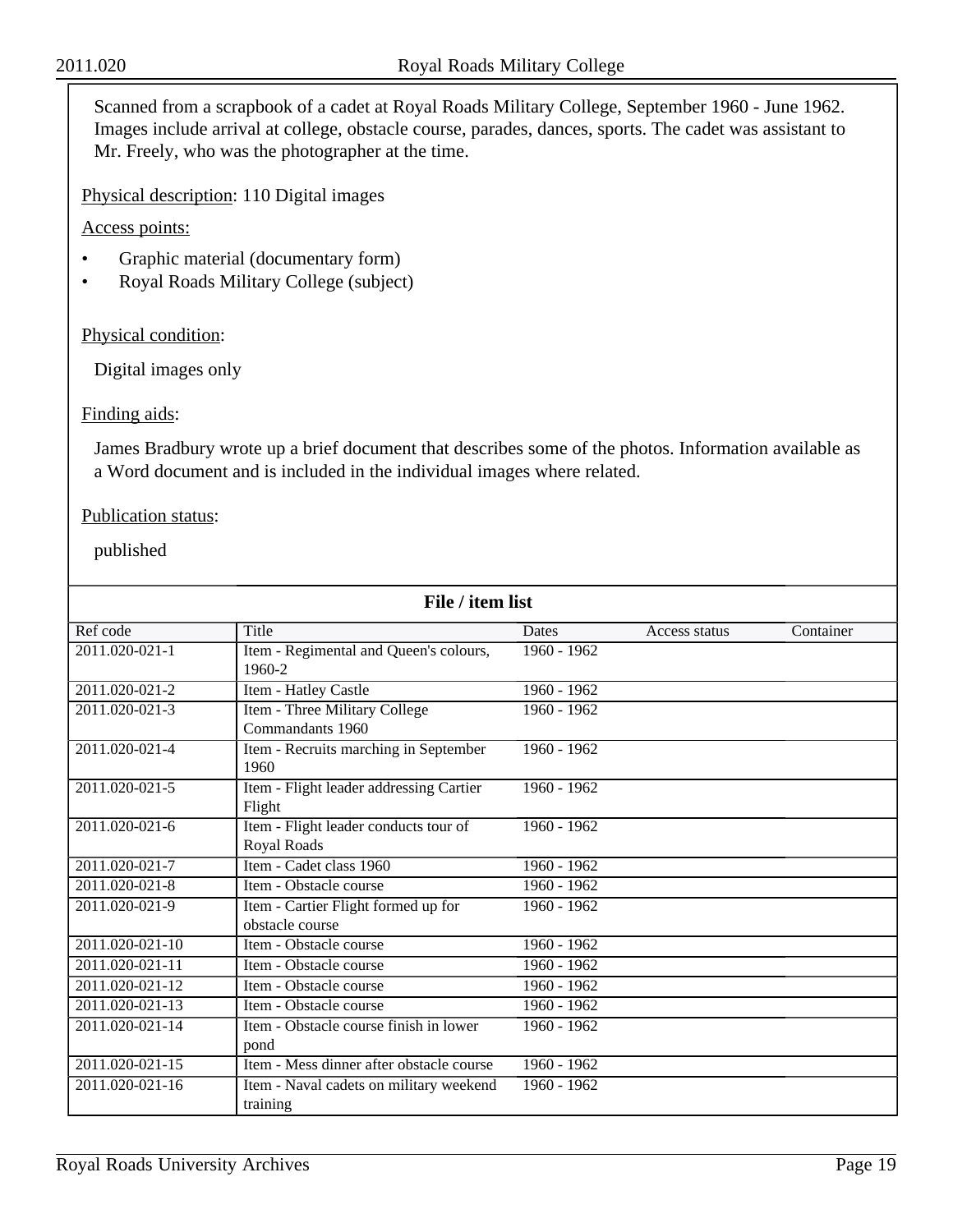# 2011.020 Royal Roads Military College

| 2011.020-021-17 | Item - Value of Training sign in         | 1960 - 1962   |
|-----------------|------------------------------------------|---------------|
|                 | gymnasium                                |               |
| 2011.020-021-18 | Item - Dr. John Duffus demonstrates      | $1960 - 1961$ |
|                 | electrical transmission to cadets        |               |
| 2011.020-021-19 | Item - cadets tour naval museum          | $1960 - 1962$ |
| 2011.020-021-20 | Item - cadets looking at mannequins at   | $1960 - 1962$ |
|                 | naval museum                             |               |
| 2011.020-021-21 | Item - cadets in the gymnasium           | $1960 - 1962$ |
| 2011.020-021-22 | Item - Hibbard Trophy rugby game         | $1960 - 1962$ |
| 2011.020-021-23 | Item - publicity photo for cadet's       | 1960 - 1962   |
|                 | hometown newspaper                       |               |
| 2011.020-021-24 | Item - Christmas exams on the            | $1960 - 1962$ |
|                 | Quarterdeck 1960                         |               |
| 2011.020-021-25 | Item - Christmas choir in Hatley Castle, | $1960 - 1962$ |
|                 | 1960                                     |               |
| 2011.020-021-26 | Item - Christmas ball 1960               | 1960 - 1962   |
| 2011.020-021-27 | Item - Christmas Ball 1960               | $1960 - 1962$ |
| 2011.020-021-28 | Item - soccer game                       | $1960 - 1962$ |
| 2011.020-021-29 | Item - paperboy tour                     | $1960 - 1962$ |
| 2011.020-021-30 | Item - swim competition spring 1961      | $1960 - 1962$ |
| 2011.020-021-31 | Item - swimming competition spring       | $1960 - 1962$ |
|                 | 1961                                     |               |
| 2011.020-021-32 | Item - swimming competition spring       | 1960 - 1962   |
|                 | 1961                                     |               |
| 2011.020-021-33 | Item - swimming competition spring       | $1960 - 1962$ |
|                 | 1961                                     |               |
| 2011.020-021-34 | Item - parade spring 1961                | $1960 - 1962$ |
| 2011.020-021-35 | Item - recruit boxing                    | $1960 - 1962$ |
| 2011.020-021-36 | Item - rugby game                        | $1960 - 1962$ |
| 2011.020-021-37 | Item - "war canoe" competition           | $1960 - 1962$ |
| 2011.020-021-38 | Item - canoe race                        | 1960 - 1962   |
| 2011.020-021-39 | Item - canoe race                        | $1960 - 1962$ |
| 2011.020-021-40 | Item - day sail on HMCS Oriole           | $1960 - 1962$ |
| 2011.020-021-41 | Item - day sail on HMCS Oriole           | 1960 - 1962   |
| 2011.020-021-42 | Item - day sail on HMCS Oriole           | $1960 - 1962$ |
| 2011.020-021-43 | Item - cadets sailing                    | $1960 - 1962$ |
| 2011.020-021-44 | Item - cadets sailing                    | 1960 - 1962   |
| 2011.020-021-45 | Item - sailing                           | $1960 - 1962$ |
| 2011.020-021-46 | Item - drum band                         | $1960 - 1962$ |
| 2011.020-021-47 | Item - flight photo                      | $1960 - 1962$ |
| 2011.020-021-48 | Item - Operation Northbound - boat trip  | $1960 - 1962$ |
| 2011.020-021-49 | Item - Operation Northbound - raising a  | $1960 - 1962$ |
|                 | tent                                     |               |
| 2011.020-021-50 | Item - Operation Northbound - unpacking  | 1960 - 1962   |
| 2011.020-021-51 | Item - Operation Northbound - striking   | 1960 - 1962   |
|                 | camp                                     |               |
| 2011.020-021-52 | Item - Operation Northbound              | $1960 - 1962$ |
| 2011.020-021-53 | Item - Operation Northbound - volleyball | $1960 - 1962$ |
|                 | game                                     |               |
| 2011.020-021-54 | Item - Operation Northbound - dinner     | $1960 - 1962$ |
| 2011.020-021-55 | Item - Operation Northbound              | $1960 - 1962$ |
| 2011.020-021-56 | Item - Operation Northbound - camp       | 1960 - 1962   |
| 2011.020-021-57 | Item - Operation Northbound - fishing    | $1960 - 1962$ |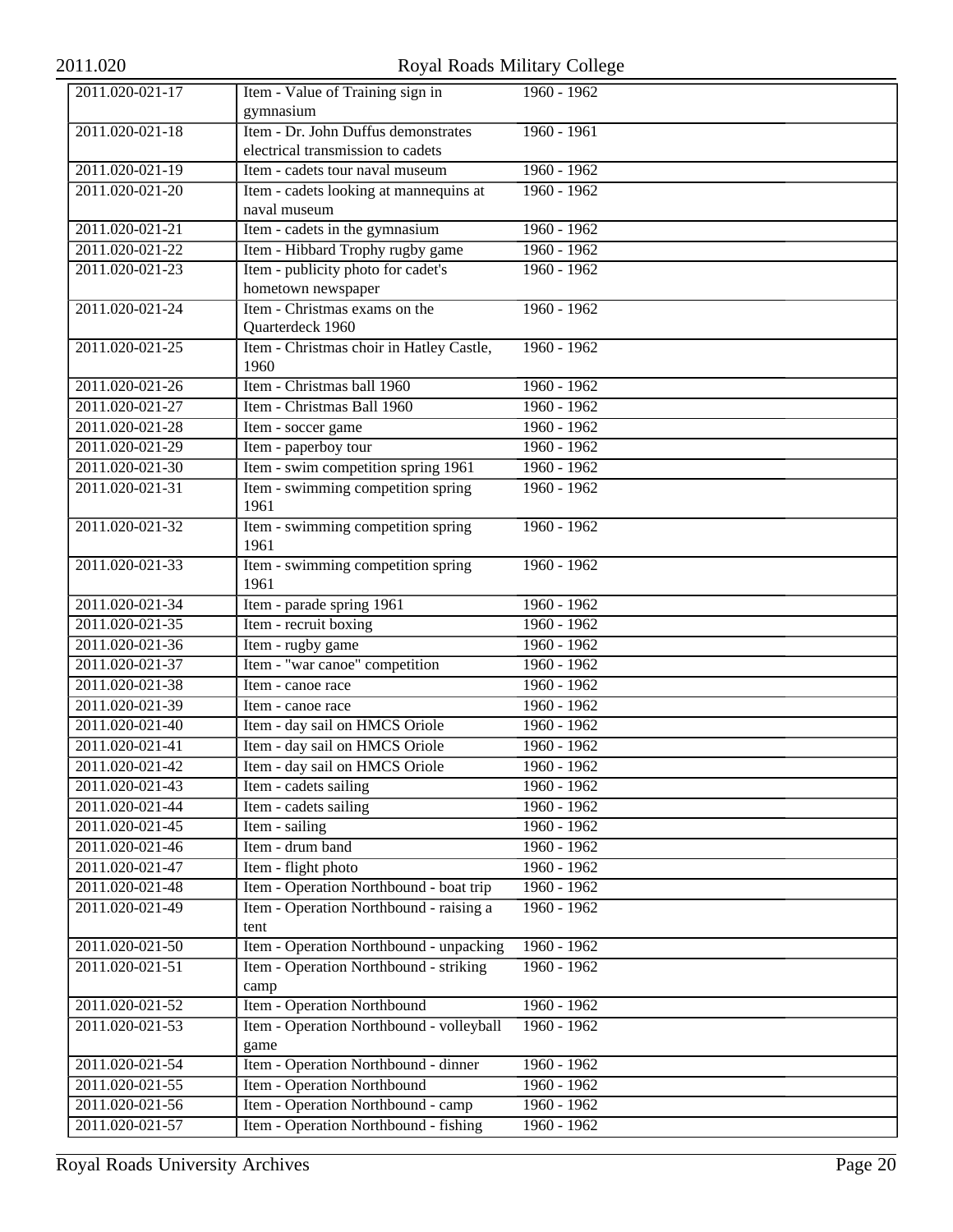#### Royal Roads Military College

| $2011.020 - 021 - 58$ | Item - Operation Northbound - peeling  | 1960 - 1962 |
|-----------------------|----------------------------------------|-------------|
|                       | potatoes                               |             |
| 2011.020-021-59       | Item - Operation Northbound - cleaning | 1960 - 1962 |
| 2011.020-021-60       | Item - Operation Northbound - sunset   | 1960 - 1962 |
|                       | trumpet                                |             |

## **Subfonds 2011.020-030: H.W. Kirchmeir**

Date: 1971 - 1974 (date of creation)

Scope and content:

8 colour slides of 1971 or 1974 RRMC graduation parade. Photographer knew graduate Lyle Geier, who was previously a student in his school in Kathryn, Alberta

Physical description: 8 colour slides

Physical location: Bay 6, Shelf 2

Access points:

- Kirchmeir, Hermann W.
- Graphic material (documentary form)

Publication status:

published

**File / item list**

## **Subfonds 2011.020-033: A. Weisbrot**

Date: 1967 - 1968 (date of creation)

Scope and content:

1 academic calendar from Canadian Services College Royal Roads, 1967-68

Physical description: 1 book

Physical location: Bay 6, Shelf 2

Physical location: Bay 6, Shelf 2

Access points:

- Weisbrot, Arnie
- Textual record (documentary form)

Publication status:

published

**File / item list**

## <span id="page-20-0"></span>**Collection 2011.020-A: Photographs**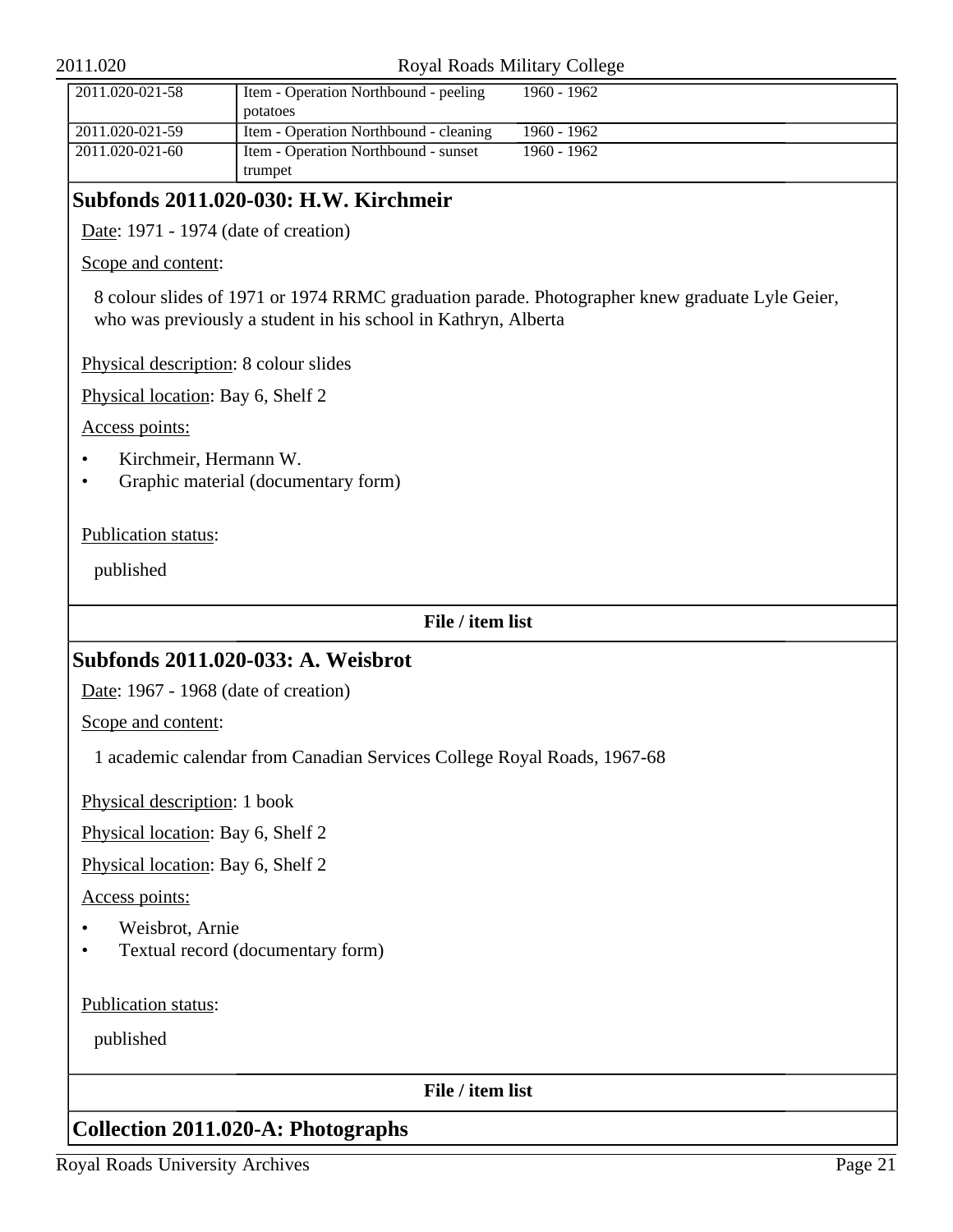#### Scope and content:

Depict the military, academic and sports training that occurred on site from 1940 through 1995.

Access points:

• Graphic material (documentary form)

Conditions governing use:

Permission to use these images beyond historical interpretation of the site of Royal Roads University must be approved by DND's owner of the materials, CFB Esquimalt Naval and Military Museum. Contact RRU Archives at RRUArchives@royalroads.ca for more details.

Publication status:

published

**File / item list**

## **Series 2011.020-A-1: Academic**

Date: 1940 - 1995 (date of creation)

Scope and content:

The photographs in this sub-series depict the academic life of officer cadets while they studied at Royal Roads Military College (and its antecedents).

Physical description: Photographs in this series have hard copies stored in the archives room.

Publication status:

| File / item list       |                                           |             |               |           |  |
|------------------------|-------------------------------------------|-------------|---------------|-----------|--|
| Ref code               | Title                                     | Dates       | Access status | Container |  |
| 2011.020-A-1-1         | Item - RCNC cadets in classroom           | 1940s       |               |           |  |
|                        | learning about naval vessels              |             |               |           |  |
| $2011.020 - A - 1 - 2$ | Item - Lt Day instructs engineering class |             |               |           |  |
|                        | in converted dairy barn                   |             |               |           |  |
| $2011.020 - A - 1 - 3$ | Item - Learning the principles of         | 1942 - 1947 |               |           |  |
|                        | anchorage on a destroyer                  |             |               |           |  |
| 2011.020-A-1-4         | Item - Engineering classroom              |             |               |           |  |
| $2011.020 - A - 1 - 5$ | Item - Engineer Commander Hughes          | 1942 - 1947 |               |           |  |
|                        | instructing cadets                        |             |               |           |  |
| $2011.020 - A - 1 - 6$ | Item - Dr HJ Duffus in physics class 28   | October 28, |               |           |  |
|                        | Oct 1960                                  | 1960        |               |           |  |
| 2011.020-A-1-7         | Item - Dr Montgomery in chem lab June     |             |               |           |  |
|                        | 17 1975                                   |             |               |           |  |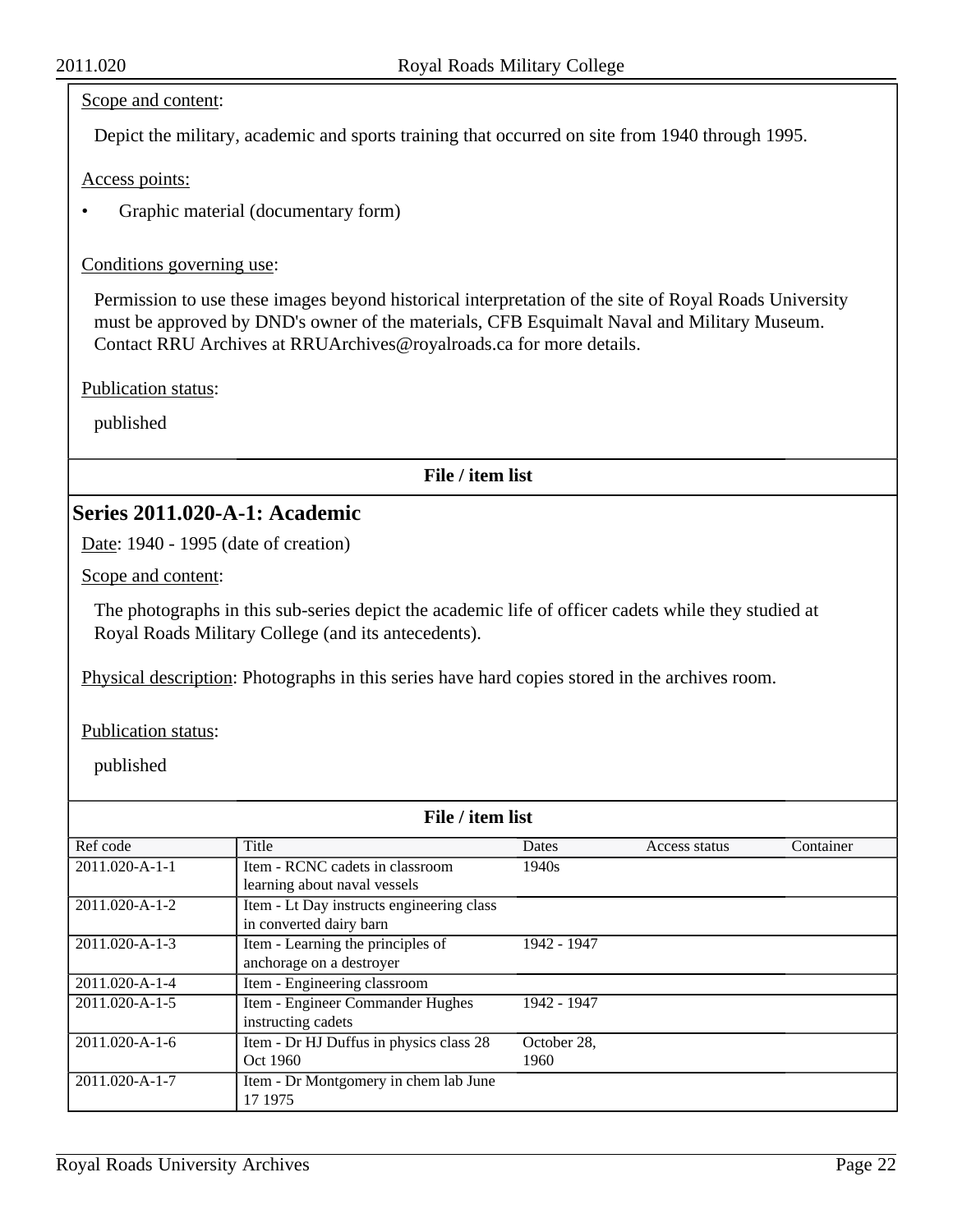| 2011.020                           | Royal Roads Military College                            |                        |                                                     |           |
|------------------------------------|---------------------------------------------------------|------------------------|-----------------------------------------------------|-----------|
| $2011.020 - A - 1 - 8$             | Item - Dr WR Rodney delivers a history<br>lecture       |                        |                                                     |           |
| 2011.020-A-1-9                     | Item - Cadets writing examinations in the<br>gymnasium  | $1950 - 1969$          |                                                     |           |
| 2011.020-A-1-9-09:                 |                                                         |                        |                                                     |           |
| Publication status:                |                                                         |                        |                                                     |           |
| published                          |                                                         |                        |                                                     |           |
|                                    | File / item list                                        |                        |                                                     |           |
| 2011.020-A-1-9-9:                  |                                                         |                        |                                                     |           |
| Publication status:                |                                                         |                        |                                                     |           |
| published                          |                                                         |                        |                                                     |           |
|                                    | File / item list                                        |                        |                                                     |           |
| <b>Series 2011.020-A-2: Sports</b> |                                                         |                        |                                                     |           |
| Publication status:<br>published   | File / item list                                        |                        |                                                     |           |
|                                    |                                                         |                        |                                                     |           |
| Ref code<br>2011.020-A-2-1         | Title<br>Item - RCNC cadets practice high jump          | Dates<br>$1942 - 1950$ | Access status<br>Public domain                      | Container |
| 2011.020-A-2-2                     | Item - RCNC cadet climbing rope in<br>physical training |                        |                                                     |           |
| 2011.020-A-2-3                     | Item - RCNC cadet going over vaulting<br>horse          | 1942 - 1960            | see "Collection A<br>- Photographs" for<br>details. |           |
| 2011.020-A-2-4                     | Item - Hockey final 12 Feb 1959                         | $1959 - ?$             |                                                     |           |
| 2011.020-A-2-5                     | Item - cadets playing soccer                            |                        |                                                     |           |
| $2011.020 - A - 2 - 6$             | Item - training on croquet lawn                         | 1942 - 1950            |                                                     |           |
| 2011.020-A-2-7                     | Item - lightweight wresting finals 28 Mar<br>1972       |                        |                                                     |           |
| 2011.020-A-2-8                     | Item - cadet exercise demo for graduation               | $\overline{1940s}$     |                                                     |           |
| 2011.020-A-2-9                     | parade<br>Item - boxing training pre 1965               | 1942 - 1964            |                                                     |           |
| 2011.020-A-2-10                    | Item - tug of war                                       |                        |                                                     |           |
| 2011.020-A-2-11                    | Item - calesthenics on lower field                      |                        |                                                     |           |
| 2011.020-A-2-12                    | Item - Hibbard cup 1963 hockey puck<br>drop             |                        |                                                     |           |
| 2011.020-A-2-13                    | Item - Soccer team 1968-69                              |                        |                                                     |           |
| 2011.020-A-2-14                    | Item - Hibbard Cup Rugby                                |                        |                                                     |           |
| 2011.020-A-2-15                    | Item - naval college rugby XV 1940                      |                        |                                                     |           |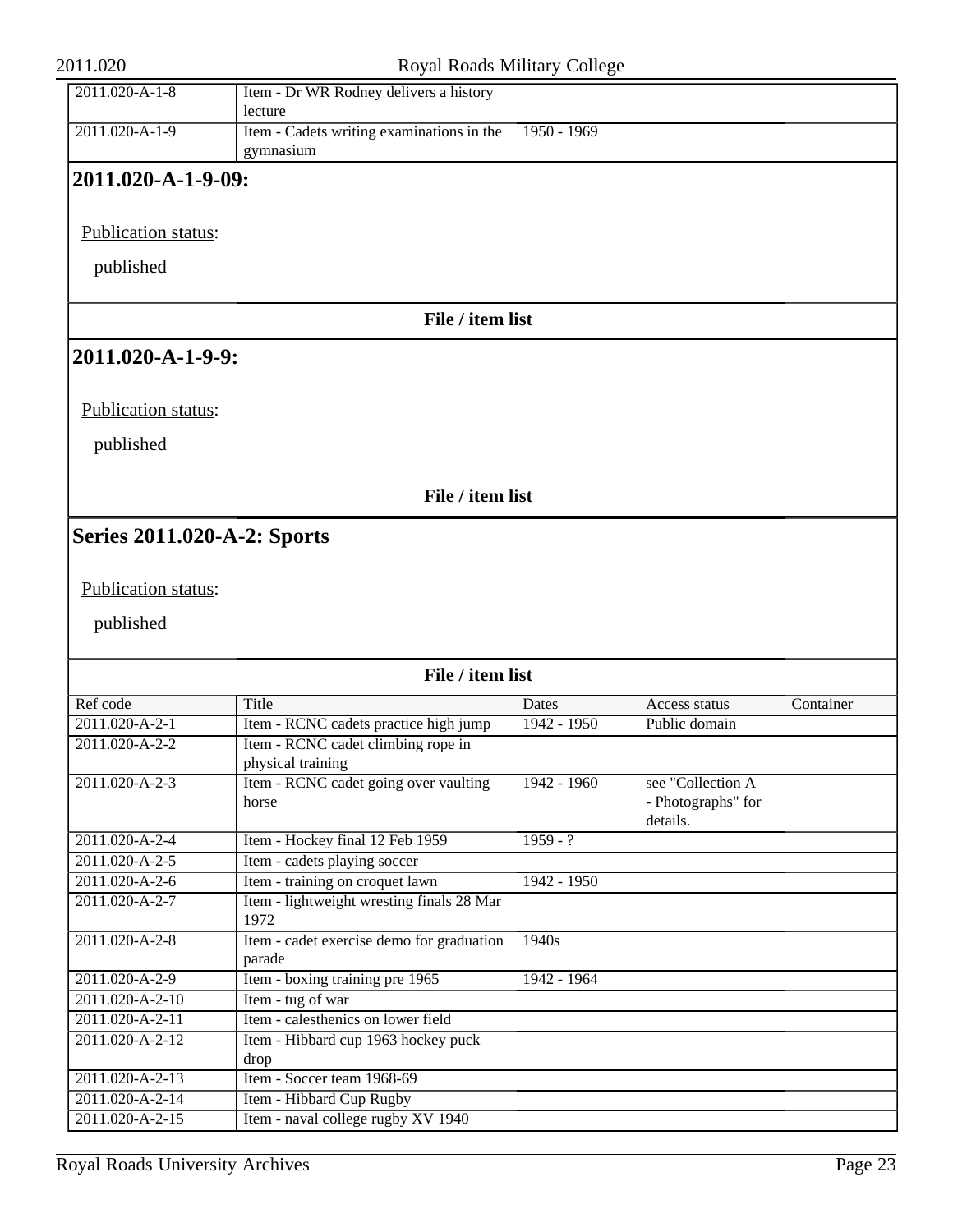| 100<br>$\Delta$<br>.020-A-2-16 | CCTT11<br>ttem -<br>Hibbaro<br>kicks<br>ott<br><b>Pearkes</b> |
|--------------------------------|---------------------------------------------------------------|
|                                | 1961<br>$\sqrt{N}$<br>game.<br>Trophy<br>$\sim$               |

## **Series 2011.020-A-3: Military training**

Access points:

• Graphic material (documentary form)

#### Publication status:

published

| File / item list                 |                                           |             |               |           |  |
|----------------------------------|-------------------------------------------|-------------|---------------|-----------|--|
| Ref code                         | Title                                     | Dates       | Access status | Container |  |
| $2011.020 - A - 3 - 1$           | Item - RCNC cadets working in machine     |             |               |           |  |
|                                  | shop in engineering school                |             |               |           |  |
| 2011.020-A-3-2                   | Item - RCNC cadets lowering a boat        |             |               |           |  |
| 2011.020-A-3-3                   | Item - RCNC cadets using navigation       |             |               |           |  |
|                                  | tools                                     |             |               |           |  |
| 2011.020-A-3-4                   | Item - RCNC officer cadet                 | 1940s       |               |           |  |
| 2011.020-A-3-5                   | Item - RCNC cadets during naval           |             |               |           |  |
|                                  | training session                          |             |               |           |  |
| 2011.020-A-3-6                   | Item - RCNC cadets naval training         |             |               |           |  |
| 2011.020-A-3-7                   | Item - RCNC cadets on jetty at Royal      | 1942 - 1947 |               |           |  |
|                                  | Roads                                     |             |               |           |  |
| 2011.020-A-3-8                   | Item - armaments training                 |             |               |           |  |
| 2011.020-A-3-9                   | Item - RCNC naval training                |             |               |           |  |
| 2011.020-A-3-10                  | Item - RCNC cadet in engine room          |             |               |           |  |
| 2011.020-A-3-11                  | Item - RCNC cadets training in simulated  |             |               |           |  |
|                                  | ship's bridge                             |             |               |           |  |
| 2011.020-A-3-12                  | Item - RCNC cadets awaiting the order to  |             |               |           |  |
|                                  | drop anchor                               |             |               |           |  |
| 2011.020-A-3-13                  | Item - RCNC cadets get practical training |             |               |           |  |
|                                  | on a Charles static model                 |             |               |           |  |
| Series 2011.020-A-4: Campus life |                                           |             |               |           |  |
| Publication status:              |                                           |             |               |           |  |
| published                        |                                           |             |               |           |  |
|                                  | File / item list                          |             |               |           |  |
| Ref code                         | Title                                     | Dates       | Access status | Container |  |
| 2011.020-A-4-1                   | Item - RCNC cadets at the bottom of the   |             |               |           |  |
|                                  | <b>Neptune Stairs</b>                     |             |               |           |  |
| 2011.020-A-4-2                   | Item - RCNC cadets enjoying a break in    |             |               |           |  |

1940s

<span id="page-23-0"></span>the gunroom 2011.020-A-4-3 Item - RCNC enjoying dinner serving in

Hatley Castle's dining room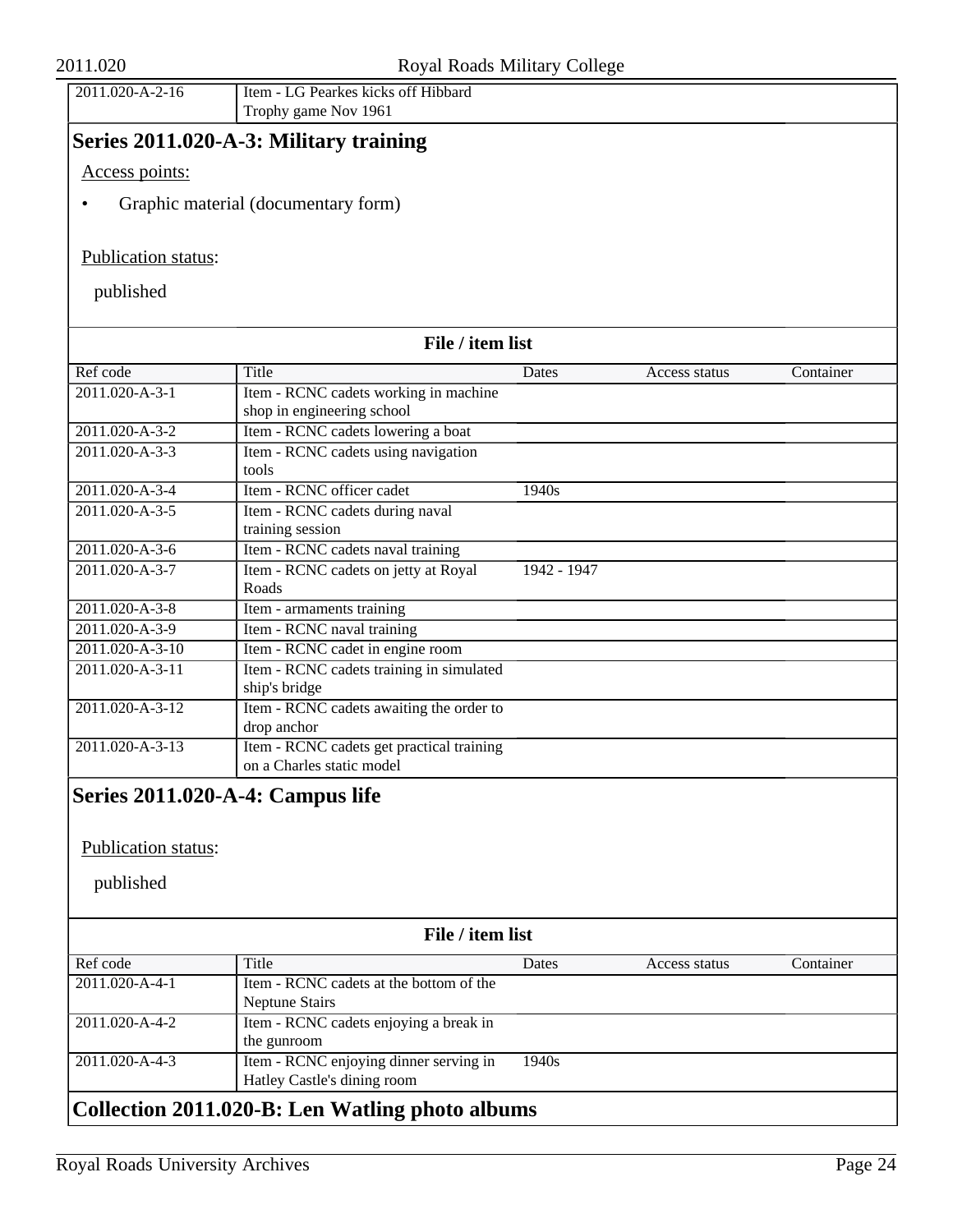Creator: Watling, Len

Date: 1964 - 1985 (date of creation)

Scope and content:

These photo albums contain black and white photographs taken by RRMC on-site photographer Len Watling. The photos depict the cadet experiences on campus. One album per year, each album begins in the fall with the arrival of cadets and follows them through recruit week, obstacle courses, the classroom, sports events, parades, skylarks, and special events such as the Christmas Ball.

Physical description: - 22 large photo albums

- blue front and back covers sandwiching black photo sheets with -multiple images on each black sheet
- held together by metal fasteners
- volumes are titled and dated
- each album approximately 53.3 x 35.5 cm

#### Access points:

- Watling, Len (subject)
- Graphic material (documentary form)

#### Physical condition:

Because of their size, some of the albums have loose pages. Care should be given when handling, and gloves should be worn.

Alternative form available:

These albums have been digitised.

Publication status:

published

### **File / item list**

## **Series 2011.020-B-1: 1960s photo albums**

Publication status:

published

| File / item list       |                              |               |               |                |
|------------------------|------------------------------|---------------|---------------|----------------|
| Ref code               | Title                        | Dates         | Access status | Container      |
| 2011.020-B-1-1         | Item - 1964-1965 photo album | 1964 - 1965   |               | Bay 9, Shelf 1 |
| 2011.020-B-1-2         | Item - 1965-1966 photo album | $1965 - 1966$ |               |                |
| 2011.020-B-1-3         | Item - 1966-1967 photo album | 1966 - 1967   |               |                |
| 2011.020-B-1-4         | Item - 1967-1968 photo album | 1967 - 1968   |               |                |
| $2011.020 - B - 1 - 5$ | Item - 1968-1969 photo album | 1968 - 1969   |               |                |
| 2011.020-B-1-6         | Item - 1969-1970 photo album | 1969 - 1970   |               |                |

Royal Roads University Archives Page 25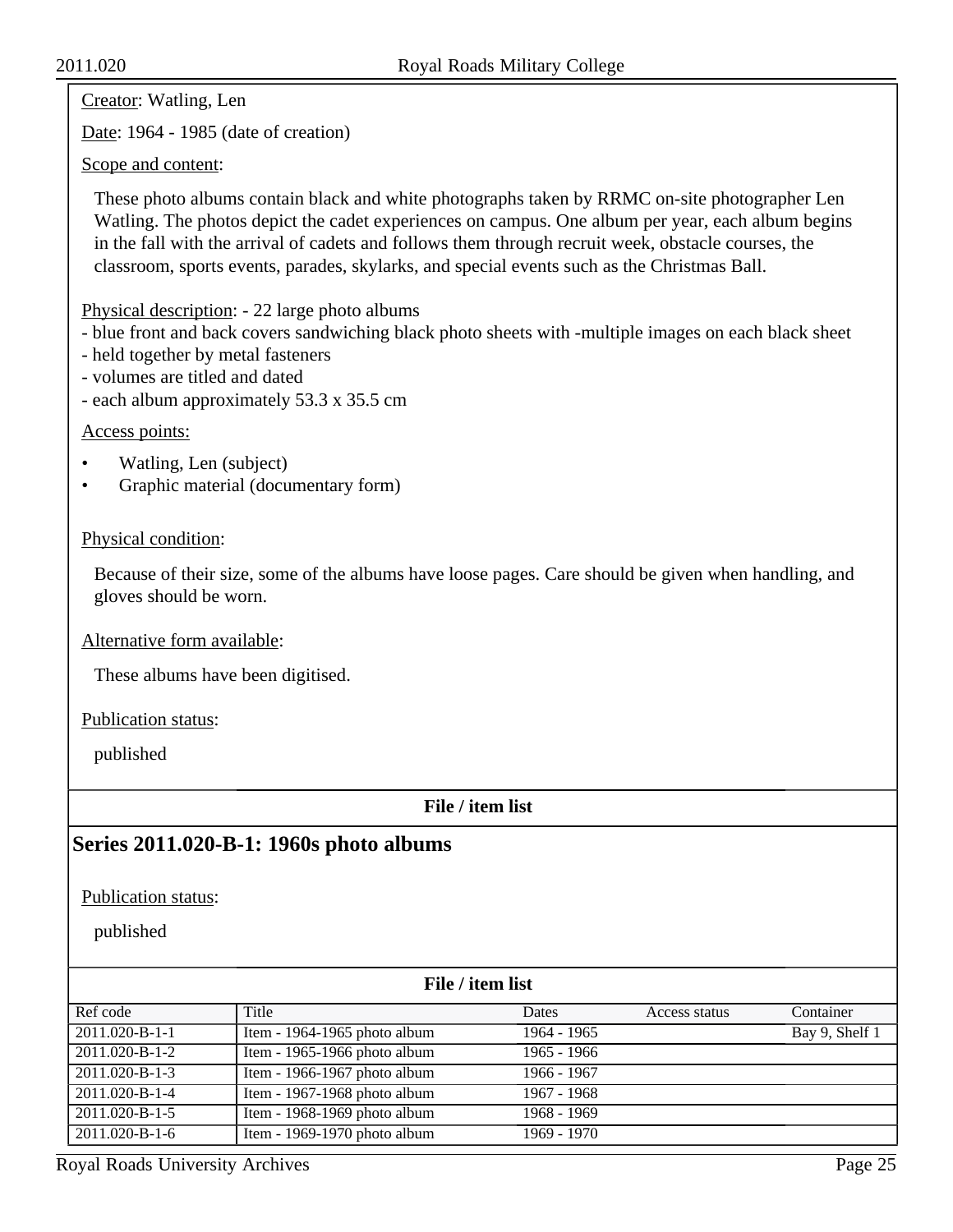### **Series 2011.020-B-2: 1970s photo albums**

#### Publication status:

#### published

#### **File / item list** Ref code Title Ref code Ref and Title Dates Access status Container 2011.020-B-2-1 Item - 1970-1971 photo album 1970 - 1971 2011.020-B-2-2 Item - 1971-1972 photo album 1971 - 1972 2011.020-B-2-3 Item - 1972-1973 photo album 1972 - 1973 2011.020-B-2-4 Item - 1973-1974 photo album 1973 - 1974 2011.020-B-2-5 Item - 1974-1975 photo album 1974 - 1975 2011.020-B-2-6 Item - 1975-1976 photo album 1975 - 1976 2011.020-B-2-7 Item - 1976-1977 photo album 1976 - 1977 2011.020-B-2-8 Item - 1977-1978 photo album 1977 - 1978 2011.020-B-2-9 Item - 1978-1979 photo album 1978 - 1979 Bay 8, Shelf 1 2011.020-B-2-10 **Item - 1979-1980 photo album** 1979 - 1980

## **Series 2011.020-B-3: 1980s photo albums**

#### Publication status:

#### published

| File / item list       |                              |             |               |           |
|------------------------|------------------------------|-------------|---------------|-----------|
| Ref code               | Title                        | Dates       | Access status | Container |
| $2011.020 - B - 3 - 1$ | Item - 1980-1981 photo album | 1980 - 1981 |               |           |
| 2011.020-B-3-2         | Item - 1981-1982 photo album | 1981 - 1982 |               |           |
| 2011.020-B-3-3         | Item - 1982-1983 photo album | 1982 - 1983 |               |           |
| $2011.020 - B - 3 - 4$ | Item - 1983-1984 photo album | 1983 - 1984 |               |           |
|                        |                              | 1983 - 1984 |               |           |
| 2011.020-B-3-5         | Item - 1984-1985 photo album | 1984 - 1985 |               |           |

## <span id="page-25-0"></span>**Collection 2011.020-C: Photo albums**

Date: 1985 - 1990 (date of creation)

#### Scope and content:

These photo albums contain black and white photographs taken by RRMC cadets or staff. The photos depict the cadet experiences on campus. One album per year, each album begins in the fall with the arrival of cadets and follows them through recruit week, obstacle courses, the classroom, sports events, parades, skylarks, and special events such as the Christmas Ball.

There is one photo album from the 1960s and the rest are from the 1990s.

Physical description: - 5 large photo albums

- blue front and back covers sandwiching black photo sheets with -multiple images on each black sheet

- held together by metal fasteners
- volumes are titled and dated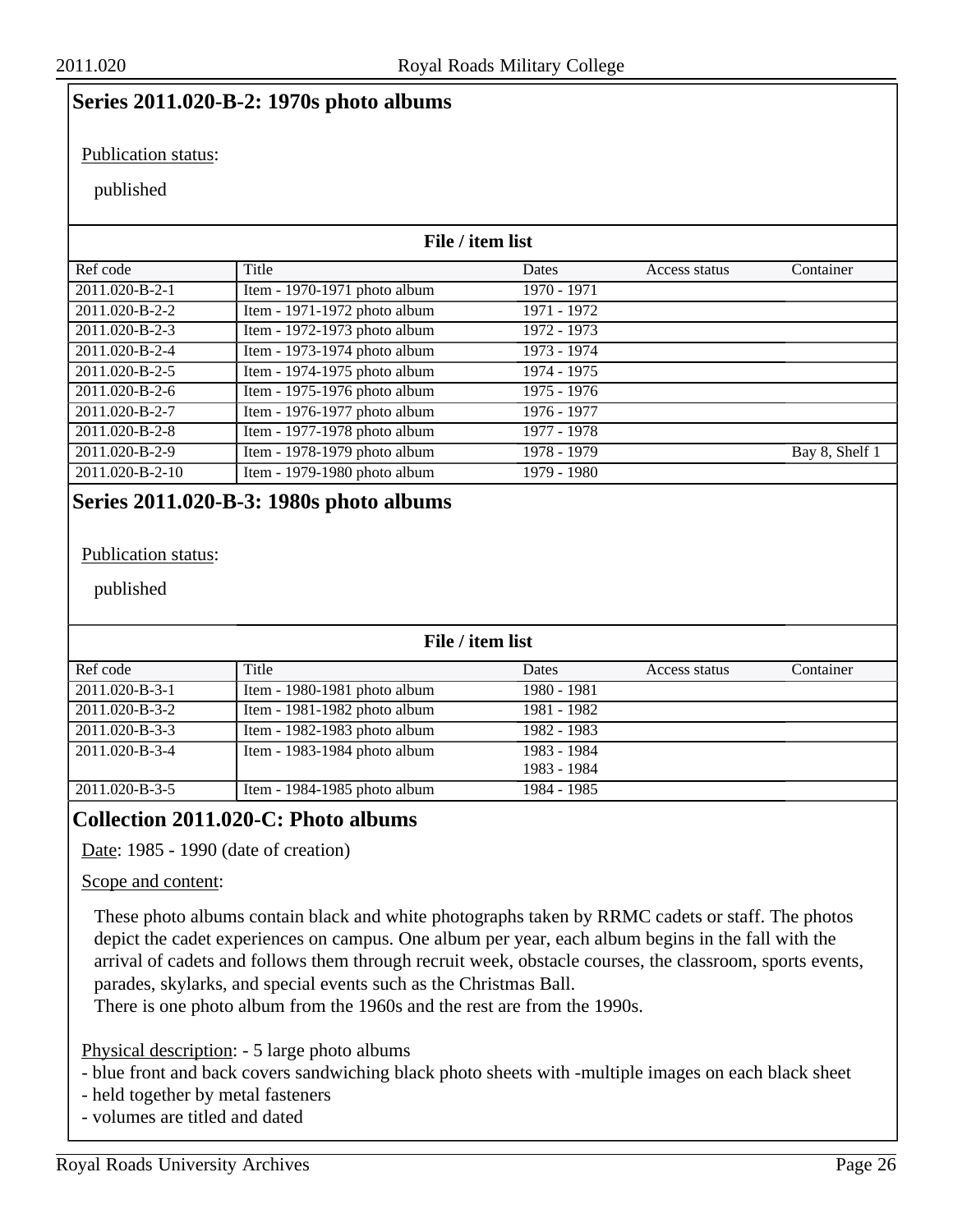|                                                                                                                                                                                  | File / item list           |               |           |
|----------------------------------------------------------------------------------------------------------------------------------------------------------------------------------|----------------------------|---------------|-----------|
| Series 2011.020-C-1: 1960s photo albums                                                                                                                                          |                            |               |           |
| Date: 1963 - 1964 (date of creation)                                                                                                                                             |                            |               |           |
|                                                                                                                                                                                  |                            |               |           |
| <b>Publication status:</b>                                                                                                                                                       |                            |               |           |
| published                                                                                                                                                                        |                            |               |           |
|                                                                                                                                                                                  |                            |               |           |
|                                                                                                                                                                                  | File / item list           |               |           |
|                                                                                                                                                                                  |                            |               |           |
| Title<br>Item - 1963-1964 photo album                                                                                                                                            | Dates<br>$1963 - 1964$     | Access status | Container |
| Ref code<br>$2011.020 - C - 1 - 1$<br>Series 2011.020-C-2: 1980s photo albums                                                                                                    |                            |               |           |
| Publication status:<br>published                                                                                                                                                 |                            |               |           |
|                                                                                                                                                                                  | File / item list           |               |           |
| Title                                                                                                                                                                            | Dates                      | Access status | Container |
| Item - 1985-1986 photo album                                                                                                                                                     | 1985 - 1986                |               |           |
| Item - 1986-1987 photo album                                                                                                                                                     | 1986 - 1987                |               |           |
| Item - 1987-1988 photo album                                                                                                                                                     | 1987 - 1988                |               |           |
| Ref code<br>2011.020-C-2-1<br>2011.020-C-2-2<br>$20\overline{11.020}$ -C-2-3<br>2011.020-C-2-4<br>Item - 1988-1989 photo album<br>2011.020-C-2-5<br>Item - 1989-1990 photo album | 1988 - 1989<br>1989 - 1990 |               |           |

<span id="page-26-0"></span>Physical description: The yearbooks in this collection date from 1944 through 1995, with some duplicate copies per year. The early yearbooks are soft cover; later are hard cover. Some early years also have a Christmas edition.

Access points:

• Textual record (documentary form)

#### Publication status: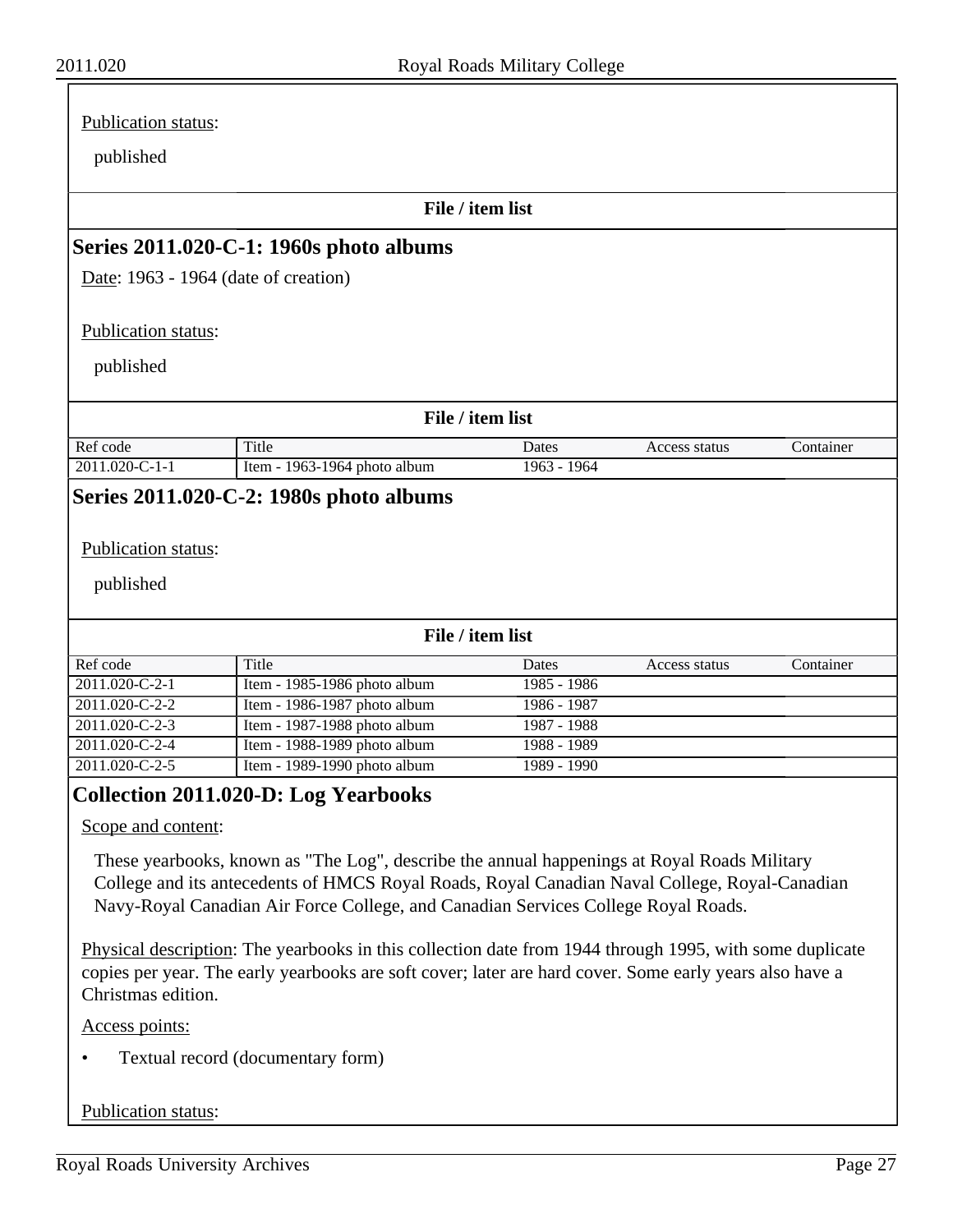## published

### Accompanying material:

Not all Log yearbooks are in this set; search this database by year in order to locate additional yearbooks. RRU Archives has a physical copy of all except the Log from 1985-86

### **File / item list**

## **Series 2011.020-D-1: 1940s yearbooks**

Physical location: Millward, permanent; Library, temporary

Access points:

• Textual record (documentary form)

#### Publication status:

| File / item list       |                                                                                   |               |                  |           |
|------------------------|-----------------------------------------------------------------------------------|---------------|------------------|-----------|
| Ref code               | Title                                                                             | Dates         | Access status    | Container |
| $2011.020 - D - 1 - 1$ | Item - The Logv. 5, no. 1Log of                                                   | 1942 1942 -   | Handle with care |           |
|                        | H.M.C.S. Royal Roads, Royal Canadian                                              | 1943          | to avoid further |           |
|                        | Naval College, [1942-43]M.F. Ney,                                                 |               | damage.          |           |
|                        | editor-in-chief                                                                   |               |                  |           |
| 2011.020-D-1-2         | Item - The Log v. 5, no. 2The Log of                                              | $1943 - 1944$ |                  |           |
|                        | H.M.C.S. Royal Roads, Royal Canadian                                              | 1943 - 1944   |                  |           |
|                        | Naval College, [1943-44]M.F. Ney,                                                 |               |                  |           |
|                        | editor                                                                            |               |                  |           |
| $2011.020 - D - 1 - 3$ | Item - The Log v. 5, no. 4 The Log : the                                          | $1945 - 1946$ | Handle with care |           |
|                        | annual review of the Royal Canadian                                               | 1945 - 1946   | to avoid further |           |
|                        | Naval College, Royal Roads, B.C.,                                                 |               | damage.          |           |
| 2011.020-D-1-4         | [1945-46]editor-in-chief, B.L. Wilkins<br>Item - The Logy. 5, no. 5The Log, Royal | 1946 - ? 1946 | Handle with care |           |
|                        | Roads, First Christmas number, 1946                                               | $-$ ?         | to avoid further |           |
|                        | editor, T. Creery                                                                 |               | damage.          |           |
| 2011.020-D-1-5         | Item - The Logv. 6, no. 2The Log, Royal                                           | 1946 - 1947   | Handle with care |           |
|                        | Roads, graduation number, 1947editor,                                             | 1946 - 1947   | to avoid further |           |
|                        | Tim Creery                                                                        |               | damage.          |           |
| $2011.020 - D - 1 - 6$ | Item - The Logy. 7, no. 1The Log, Royal                                           | 1947 - ? 1947 | Handle with care |           |
|                        | Canadian Navy and Royal Canadian                                                  | $-$ ?         | to avoid further |           |
|                        | Air Force College, Christmas number,                                              |               | damage.          |           |
|                        | December 1947editor, Jim Knox                                                     |               |                  |           |
| 2011.020-D-1-7         | Item - The Logy. 7, no. 1The Log, Royal                                           | 1947 - 1948   | Handle with care |           |
|                        | Canadian Navy and Royal Canadian Air                                              | 1947 - 1948   | to avoid further |           |
|                        | Force College, graduation number, July                                            |               | damage.          |           |
|                        | 1948editor, Jim Knox                                                              |               |                  |           |
| 2011.020-D-1-8         | Item - The Twig, younger brother of the                                           | 1948 - ? 1948 | Handle with care |           |
|                        | Log, Canadian Services College, Royal                                             | $-$ ?         | to avoid further |           |
|                        | Roads, B.C., Christmas 1948editor, S.                                             |               | damage.          |           |
|                        | Szach                                                                             |               |                  |           |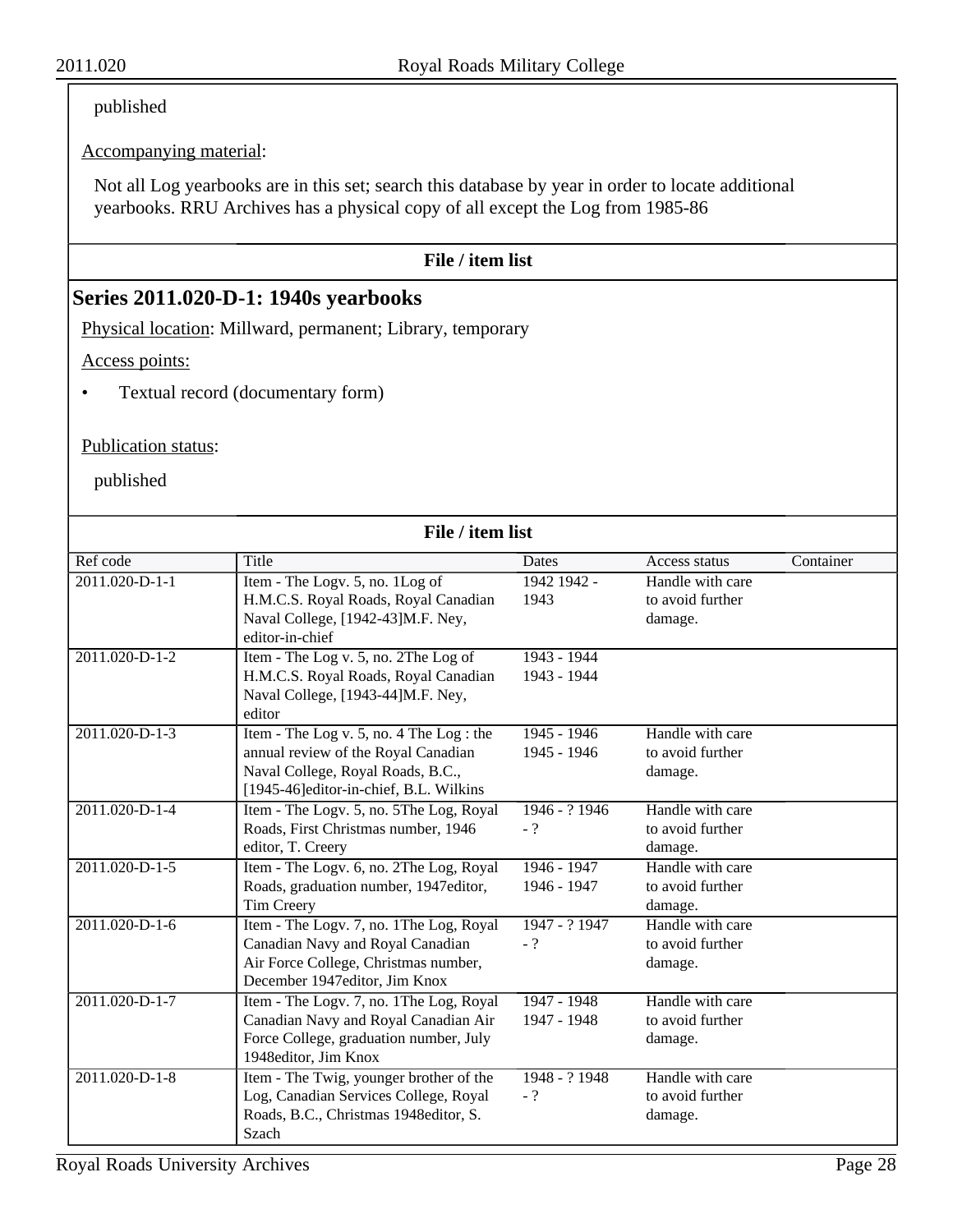| 2011.020-D-1-9 | Item - The Logy. 8, no. 1 The Log,<br>Canadian Services College, H.M.C.S.<br>Royal Roads, graduation number, April<br>1949 editor, Stan Szach. | 1948 - 1949<br>1948 - 1949 | Handle with care<br>to avoid further<br>damage. |
|----------------|------------------------------------------------------------------------------------------------------------------------------------------------|----------------------------|-------------------------------------------------|
|                |                                                                                                                                                |                            |                                                 |

## **Series 2011.020-D-2: 1950s yearbooks**

Physical location: Millward, permanent; Library, temporary

Access points:

• Textual record (documentary form)

#### Publication status:

published

| File / item list              |                                         |               |                  |           |
|-------------------------------|-----------------------------------------|---------------|------------------|-----------|
| Ref code                      | Title                                   | <b>Dates</b>  | Access status    | Container |
| 2011.020-D-2-1                | Item - The Logy. 9, no. 1The Log of the | $1949 - 1950$ | Handle with care |           |
|                               | first tri-service term graduating from  | 1949 - 1950   | to avoid further |           |
|                               | Royal Roads, April 1950editor, Monte    |               | damage.          |           |
|                               | Moffat                                  |               |                  |           |
| 2011.020-D-2-2                | Item - The Logy. 10The Log of the       | $1950 - 1951$ | Handle with care |           |
|                               | Canadian Services College, Royal Roads, | 1950 - 1951   | to avoid further |           |
|                               | graduation, 1951editor, Len Bolger      |               | damage.          |           |
| $20\overline{11.020 - D-2-3}$ | Item - The Logy. 12The Log of the       | $1952 - 1953$ | Handle with care |           |
|                               | Canadian Services College, Royal Roads, | 1952 - 1953   | to avoid further |           |
|                               | 1952-1953editor, Cliff Shook            |               | damage.          |           |
| 2011.020-D-2-4                | Item - The Logy. 13The Log of the       | $1953 - 1954$ | Handle with care |           |
|                               | Canadian Services College, Royal Roads, | 1953 - 1954   | to avoid further |           |
|                               | 1953-1954editors, D.J. Brown, Roger     | 1953 - 1954   | damage.          |           |
|                               | <b>Neill</b>                            |               |                  |           |
| 2011.020-D-2-5                | Item - The Logy. 14The Log, Canadian    | $1954 - 1955$ | Handle with care |           |
|                               | Services College, Royal Roads,          | 1954 - 1955   | to avoid further |           |
|                               | 1954-1955editors, D.H. Oke, S.J. Volk   | 1954 - 1995   | damage.          |           |
| 2011.020-D-2-6                | Item - The Logy. 15The Log, Canadian    | $1955 - 1956$ | Handle with care |           |
|                               | Services College, Royal Roads,          | 1955 - 1956   | to avoid further |           |
|                               | 1955-1956editor, J.D. Hessin            |               | damage.          |           |
| 2011.020-D-2-7                | Item - The Logy. 16The Log, Canadian    | $1956 - 1957$ | Handle with care |           |
|                               | Services College, Royal Roads,          | 1956 - 1957   | to avoid further |           |
|                               | 1956-1957editor, Mike Stedman           |               | damage.          |           |
| 2011.020-D-2-8                | Item - The LogLog, 1958editor, B. A.    | $1957 - 1958$ | Handle with care |           |
|                               | Andrews                                 | 1957 - 1958   | to avoid further |           |
|                               |                                         |               | damage.          |           |
| 2011.020-D-2-9                | Item - The Logy. 18The Log, Canadian    | $1958 - 1959$ | Handle with care |           |
|                               | Services College, Royal Roads,          | 1958 - 1959   | to avoid further |           |
|                               | 1958-1959.editor, Bob Craig             |               | damage.          |           |

## **Series 2011.020-D-3: 1960s yearbooks**

Physical location: Millward, permanent; Library, temporary

Access points:

• Textual record (documentary form)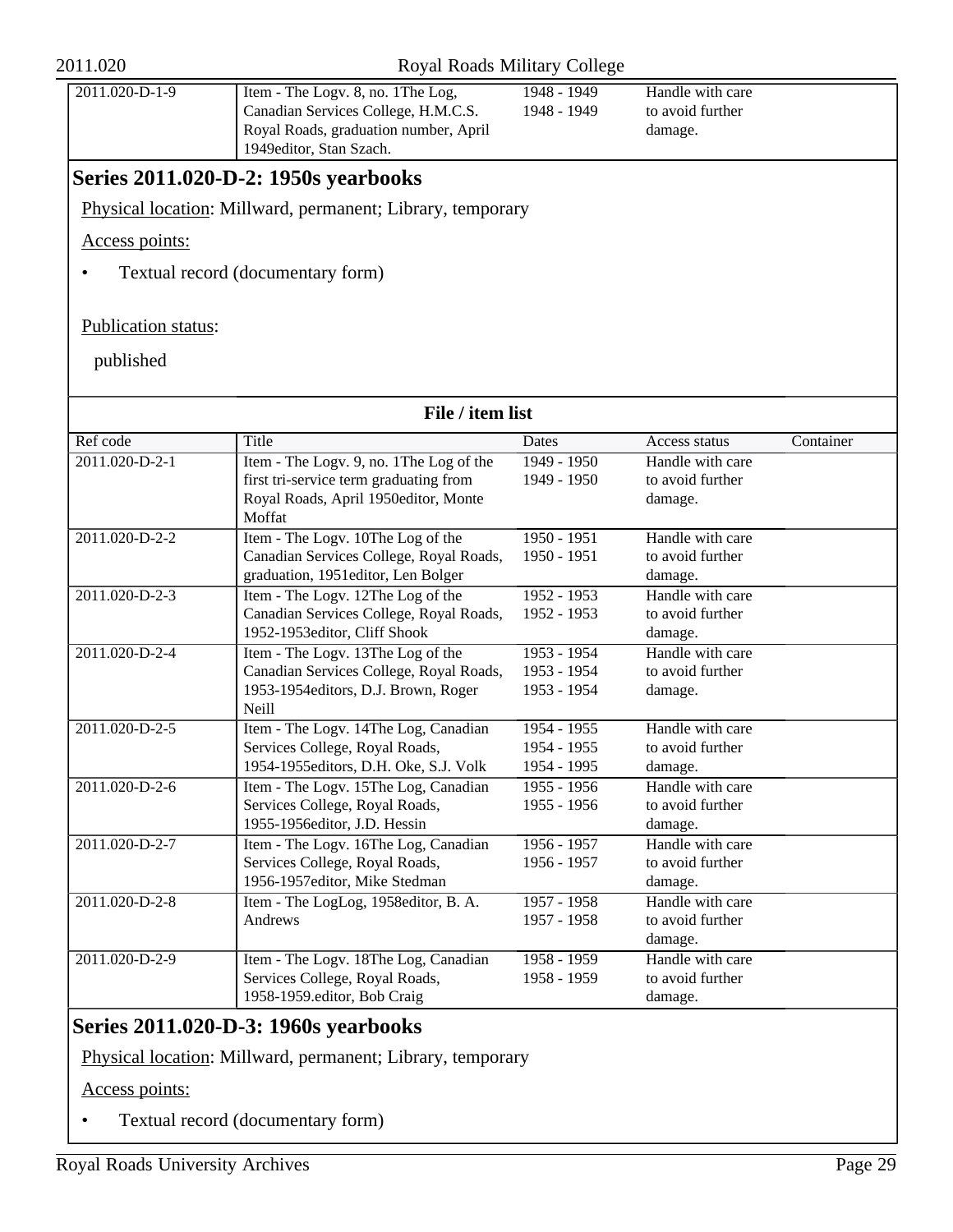#### Publication status:

## published

| File / item list       |                                         |               |                  |           |
|------------------------|-----------------------------------------|---------------|------------------|-----------|
| Ref code               | Title                                   | Dates         | Access status    | Container |
| $2011.020 - D - 3 - 1$ | Item - The Log v. 19The Log, Canadian   | $1959 - 1960$ | Handle with care |           |
|                        | Services College, Royal Roads,          | 1959 - 1960   | to avoid further |           |
|                        | 1959-1960.editor, Larry Boddy           |               | damage.          |           |
| 2011.020-D-3-2         | Item - The Logy. 20The Log, Canadian    | $1960 - 1961$ | Handle with care |           |
|                        | Services College, Royal Roads,          | 1960 - 1961   | to avoid further |           |
|                        | 1960-1961.editor, Eric West             |               | damage.          |           |
| 2011.020-D-3-3         | Item - The Logv. 21The Log, Canadian    | $1961 - 1962$ | Handle with care |           |
|                        | Services College, Royal Roads,          | 1961 - 1962   | to avoid further |           |
|                        | 1961-1962.editor, C. Keple              |               | damage.          |           |
| 2011.020-D-3-4         | Item - The Logy. 22The Log, Royal       | $1962 - 1963$ | Handle with care |           |
|                        | Roads, Victoria, B.C., 1963editor, P.A. | 1962 - 1963   | to avoid further |           |
|                        | Glynn                                   |               | damage.          |           |
| 2011.020-D-3-5         | Item - The Logy. 23The Log, Royal       | $1963 - 1964$ | Handle with care |           |
|                        | Roads, Victoria, B.C., 1964 general     | 1963 - 1964   | to avoid further |           |
|                        | editor, A.B. Wyand                      |               | damage.          |           |
| 2011.020-D-3-6         | Item - The Logy. 24The Log, Canadian    | $1964 - 1965$ | Handle with care |           |
|                        | Services College, Royal Roads,          | 1964 - 1965   | to avoid further |           |
|                        | 64-65.general editor, T.J. Metcalfe     |               | damage.          |           |
| 2011.020-D-3-7         | Item - The Logy. 25The Log, Canadian    | $1965 - 1966$ | Handle with care |           |
|                        | Services College, Royal Roads,          | 1965 - 1966   | to avoid further |           |
|                        | 65-66.general editor, J. Hurdle         |               | damage.          |           |
| 2011.020-D-3-8         | Item - The Log, 1967.editor, R.J.       | $1966 - 1967$ | Handle with care |           |
|                        | Kaczmar                                 | 1966 - 1967   | to avoid further |           |
|                        |                                         |               | damage.          |           |
| 2011.020-D-3-9         | Item - The Log, Royal Roads Military    | $1967 - 1968$ | Handle with care |           |
|                        | College, '68.editor, R.J. Palmer        | 1967 - 1968   | to avoid further |           |
|                        |                                         |               | damage.          |           |
| 2011.020-D-3-10        | Item - The Log, Royal Roads Military    | $1968 - 1969$ | Handle with care |           |
|                        | College, 68-69.                         |               | to avoid further |           |
|                        |                                         |               | damage.          |           |

## **Series 2011.020-D-4: 1970s yearbooks**

Physical location: Millward, permanent; Library, temporary

Physical location: Millward, permanent; Library, temporary

Access points:

• Textual record (documentary form)

Publication status: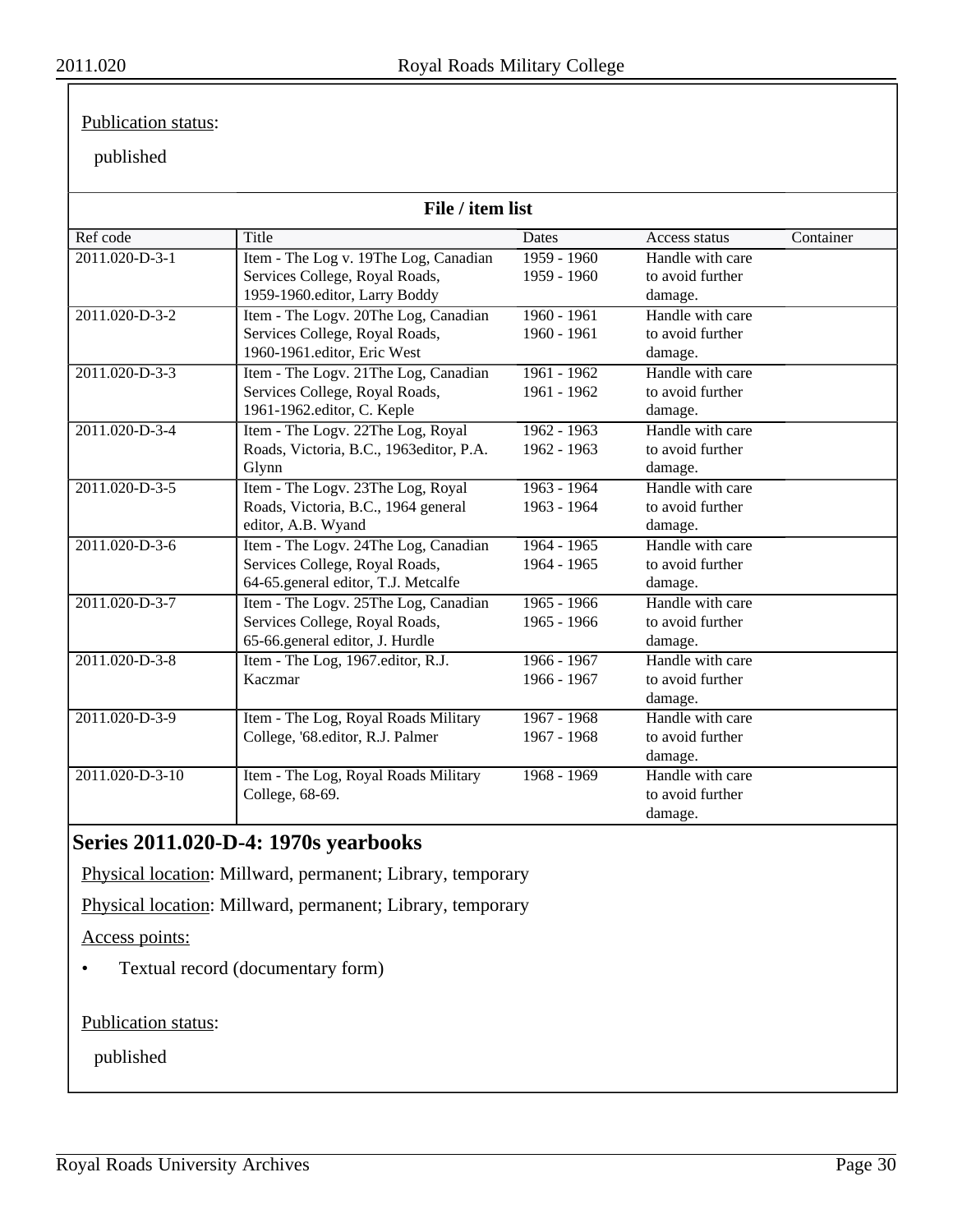$\overline{\Gamma}$ 

| File / item list |                                            |               |                  |           |  |
|------------------|--------------------------------------------|---------------|------------------|-----------|--|
| Ref code         | Title                                      | Dates         | Access status    | Container |  |
| 2011.020-D-4-1   | Item - The Log, '70, Royal Roads           | $1969 - 1970$ | Handle with care |           |  |
|                  | Military College, Victoria, B.C.editor,    | 1969 - 1970   | to avoid further |           |  |
|                  | R.B. Steward                               |               | damage.          |           |  |
| 2011.020-D-4-2   | Item - The Log, '71, Royal Roads           | $1970 - 1971$ | Handle with care |           |  |
|                  | Military College, Victoria, B.C. [editor], | 1970 - 1971   | to avoid further |           |  |
|                  | <b>Bob Featherston</b>                     |               | damage.          |           |  |
| 2011.020-D-4-3   | Item - The Log, '72, Royal Roads           | 1971 - 1972   | Handle with care |           |  |
|                  | Military College, Victoria, B.C.editor,    | 1971 - 1972   | to avoid further |           |  |
|                  | Don Lovell                                 |               | damage.          |           |  |
| 2011.020-D-4-4   | Item - The Log, 72-73, Royal Roads         | 1972 - 1973   | Handle with care |           |  |
|                  | Military College, Victoria, B.C.editor,    | 1972 - 1973   | to avoid further |           |  |
|                  | <b>Stan White</b>                          |               | damage.          |           |  |
| 2011.020-D-4-5   | Item - The Log, 73-74, Royal Roads         | $1973 - 1974$ | Handle with care |           |  |
|                  | Military College, Victoria, B.C. editor in | 1973 - 1974   | to avoid further |           |  |
|                  | chief, Edward, I. Unger                    |               | damage.          |           |  |
| 2011.020-D-4-6   | Item - The Log, 75-76, Royal Roads         | $1975 - 1976$ | Handle with care |           |  |
|                  | Military College, Victoria, B.C.editor,    | 1975 - 1976   | to avoid further |           |  |
|                  | Martin Marshall                            |               | damage.          |           |  |
| 2011.020-D-4-7   | Item - The Log, 76-77, Royal Roads         | 1976 - 1977   | Handle with care |           |  |
|                  | Military College, Victoria, B.C.editor,    | 1976 - 1977   | to avoid further |           |  |
|                  | John Slater                                |               | damage.          |           |  |
| 2011.020-D-4-8   | Item - The Log, 77-78, Royal Roads         | $1977 - 1978$ | Handle with care |           |  |
|                  | Military College, Victoria, B.C.editor, C. | 1977 - 1978   | to avoid further |           |  |
|                  | Savage                                     |               | damage.          |           |  |
| 2011.020-D-4-9   | Item - The Log, '78-'79, Royal Roads       | $1978 - 1979$ | Handle with care |           |  |
|                  | Military College, Victoria, B.C. editor,   | 1978 - 1979   | to avoid further |           |  |
|                  | C.S. Borden                                |               | damage.          |           |  |

### **File / item list**

## **Series 2011.020-D-5: 1980s yearbooks**

Physical location: Millward, permanent; Library, temporary

Access points:

• Textual record (documentary form)

### Publication status:

| File / item list       |                                          |             |                  |           |
|------------------------|------------------------------------------|-------------|------------------|-----------|
| Ref code               | Title                                    | Dates       | Access status    | Container |
| $2011.020 - D - 5 - 1$ | Item - The Log, 1979-1980, Royal Roads   | 1979 - 1980 | Handle with care |           |
|                        | Military College, Victoria, B.C. editor, | 1979 - 1980 | to avoid further |           |
|                        | Derek Purcell                            |             | damage.          |           |
| 2011.020-D-5-2         | Item - The Log, 1980-1981, Royal Roads   | 1980 - 1981 | Handle with care |           |
|                        | Military College, Victoria, B.C. editor, | 1980 - 1981 | to avoid further |           |
|                        | Kevin Tyler                              |             | damage.          |           |
| 2011.020-D-5-3         | Item - The Log, 1982, Royal Roads        | 1981 - 1982 | Handle with care |           |
|                        | Military College, Victoria, B.C.         |             | to avoid further |           |
|                        |                                          |             | damage.          |           |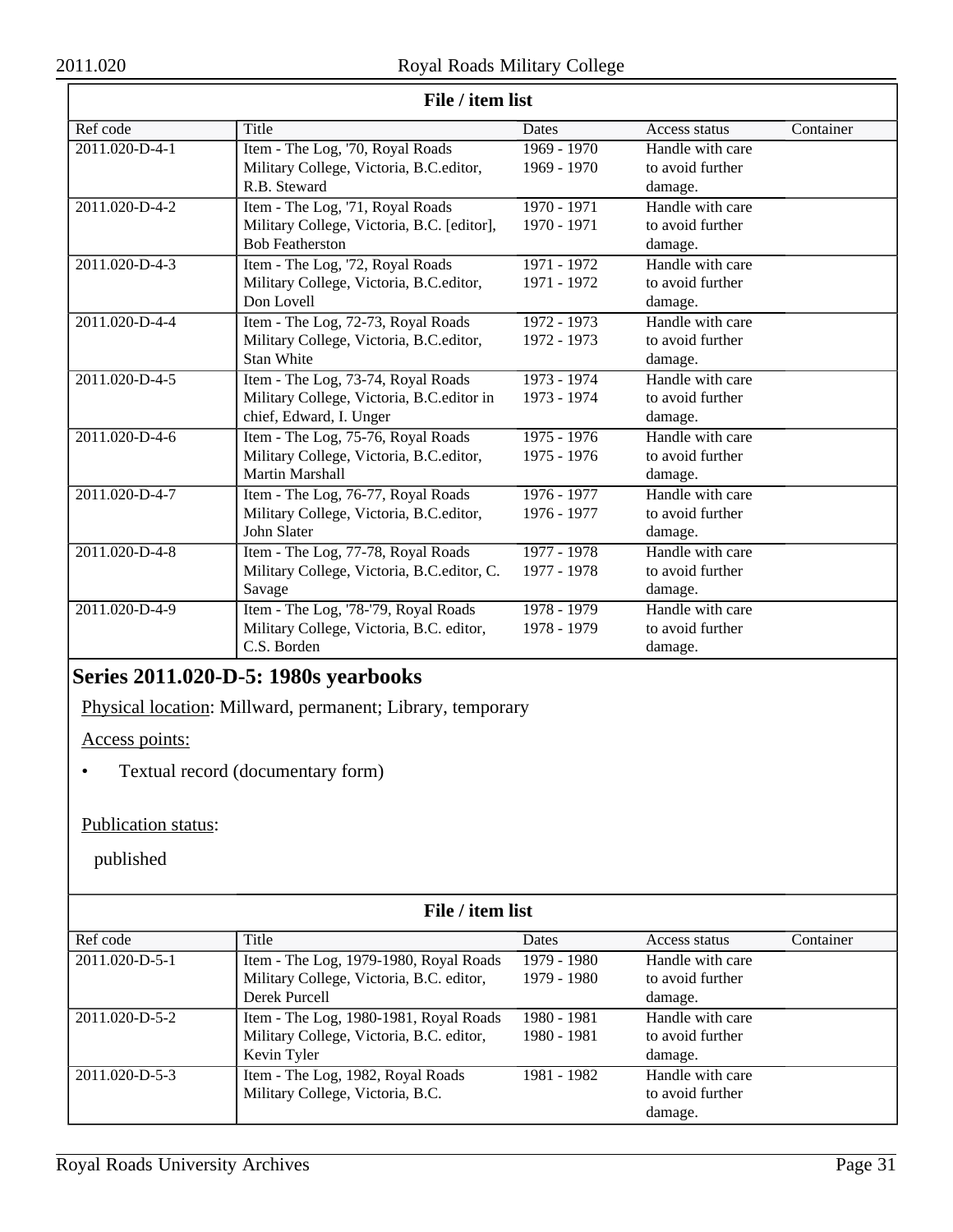#### 2011.020 Royal Roads Military College

| 2011.020-D-5-4 | Item - The Log, 1983, Royal Roads        | 1982 - 1983 | Handle with care |
|----------------|------------------------------------------|-------------|------------------|
|                | Military College.                        |             | to avoid further |
|                |                                          |             | damage.          |
| 2011.020-D-5-5 | Item - The Log, 1984, Royal Roads        | 1983 - 1984 | Handle with care |
|                | Military College, Victoria, B.C. editor, | 1983 - 1984 | to avoid further |
|                | S.N. Cantelon                            |             | damage.          |
| 2011.020-D-5-6 | Item - The Log, 1984-85, Royal Roads     | 1984 - 1985 | Handle with care |
|                | Military College, Victoria, B.C.         |             | to avoid further |
|                |                                          |             | damage.          |
| 2011.020-D-5-7 | Item - The Log, 1986-87, Royal Roads     | 1986 - 1987 | Handle with care |
|                | Military College, Victoria, B.C. R.      | 1986 - 1987 | to avoid further |
|                | Quinn, Log ed.                           |             | damage.          |
| 2011.020-D-5-8 | Item - The Log, 1987-88, Royal Roads     | 1987 - 1988 | Handle with care |
|                | Military Collegeeditor, S. Hartung       | 1987 - 1988 | to avoid further |
|                |                                          |             | damage.          |
| 2011.020-D-5-9 | Item - The Log, 1988-1989, Royal Roads   | 1988 - 1989 | Handle with care |
|                | Military College editor, Eric Schmidt    | 1988 - 1989 | to avoid further |
|                |                                          |             | damage.          |

## **Series 2011.020-D-6: 1990s yearbooks**

Physical location: Millward, permanent; Library, temporary

Access points:

• Textual record (documentary form)

### Publication status:

published

| File / item list |                                         |               |                  |           |
|------------------|-----------------------------------------|---------------|------------------|-----------|
| Ref code         | Title                                   | Dates         | Access status    | Container |
| 2011.020-D-6-1   | Item - The Log, 1989-1990editor, Lori   | 1989 - 1990   | Handle with care |           |
|                  | Campbell                                | 1989 - 1990   | to avoid further |           |
|                  |                                         |               | damage.          |           |
| 2011.020-D-6-2   | Item - The Log, 1990-1991, Royal Roads  | 1990 - 1991   | Handle with care |           |
|                  | Military College.                       |               | to avoid further |           |
|                  |                                         |               | damage.          |           |
| 2011.020-D-6-3   | Item - The Log, 1991-1992, Royal Roads  | 1991 - 1992   | Handle with care |           |
|                  | Military College, FMO Victoria, British |               | to avoid further |           |
|                  | Columbia.                               |               | damage.          |           |
| 2011.020-D-6-4   | Item - The Log, 1992/93. editor, Geoff  | 1992 - 1993   | Handle with care |           |
|                  | H.A. Kliza                              |               | to avoid further |           |
|                  |                                         |               | damage.          |           |
| 2011.020-D-6-5   | Item - The Log, 1993/94. Steph Davies,  | $1993 - 1994$ | Handle with care |           |
|                  | Log ed.                                 |               | to avoid further |           |
|                  |                                         |               | damage.          |           |
| 2011.020-D-6-6   | Item - The Log, 1995.editor, Scott      | 1994 - 1995   | Handle with care |           |
|                  | Garriott                                |               | to avoid further |           |
|                  |                                         |               | damage.          |           |

<span id="page-31-0"></span>Date: 1935 - 1940 (date of creation)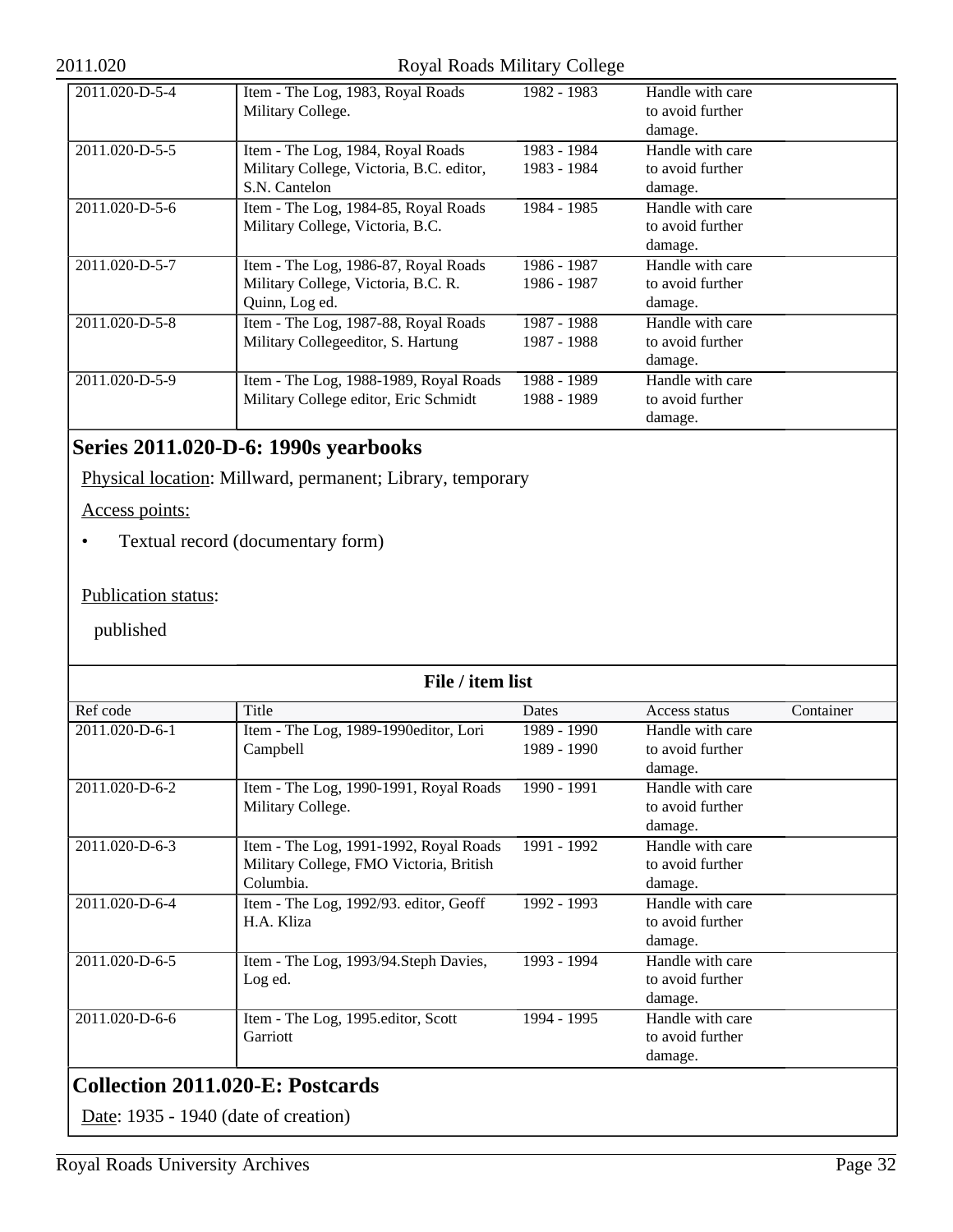### Scope and content:

postcards depict the Royal Canadian Naval College grounds

Physical description: 2 drawn, colourized postcards

Access points:

• Textual record (documentary form)

#### Publication status:

published

#### **File / item list**

## <span id="page-32-0"></span>**Collection 2011.020-F: Chief and Petty Officer's Association, Esquimalt**

Date: 1960s? (date of creation)

Scope and content:

Includes staff, all-college, photo of flag at half mast and a photo of 1966 reunion of the first graduating class

Physical description: 4 black and white photographs

Physical location: Bay 6, Shelf 2

Access points:

• Graphic material (documentary form)

Publication status:

published

**File / item list**

## <span id="page-32-1"></span>**Collection 2011.020-G: G. Duncan**

Scope and content:

Pamphlet describes Royal Roads Military College - possibly from 1980s

Physical description: 1 pamphlet

Physical location: Bay 6, Shelf 2

Access points:

• Textual record (documentary form)

Immediate source of acquisition: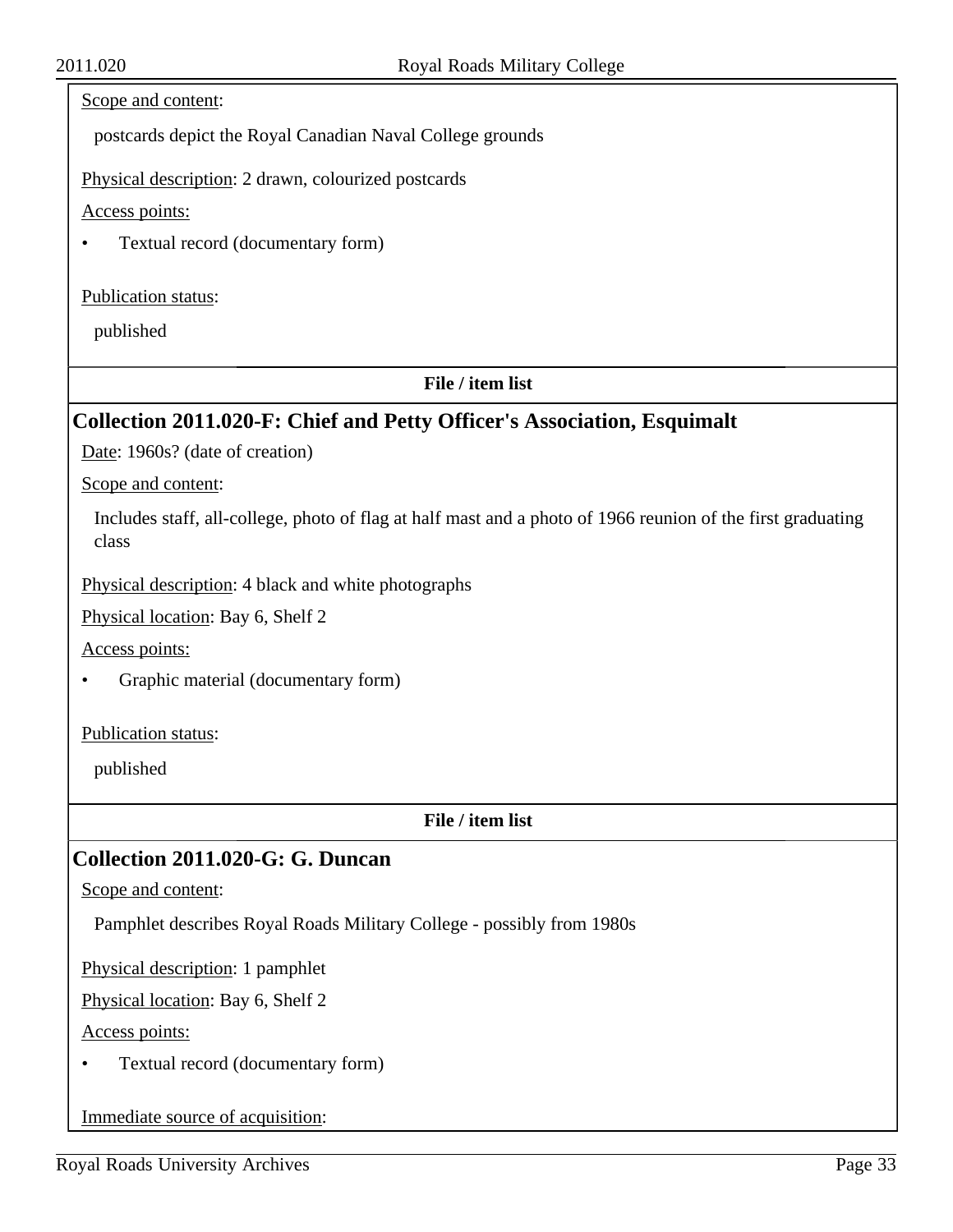Do not know the relationship between the donor, Gordon Duncan, and the pamphlet

Publication status:

published

#### **File / item list**

#### <span id="page-33-0"></span>**Collection 2011.020-H: Royal Roads Essay**

Date: 1950 - 1956 (date of creation)

Scope and content:

- essay on the Royal Roads, titled "Historical Sketch of 'Royal Roads"
- booklet titled "Canadian Services College Tourist Information Booklet", which contains the essay, expanded. It was published in Ottawa in 1956.

Physical description: 1 typewritten essay 1 booklet

Access points:

• Textual record (documentary form)

Immediate source of acquisition:

Unsure why the donor had a typewritten copy, or if she had anything to do with writing the paper.

Publication status:

published

**File / item list**

### <span id="page-33-1"></span>**Collection 2011.020-I: Maps and plans**

Access points:

- Architectural drawing (documentary form)
- Cartographic material (documentary form)

Publication status:

published

**File / item list**

## **Series 2011.020-I-1: Record drawings**

Date: 1956 - 1993 (date of creation)

Scope and content: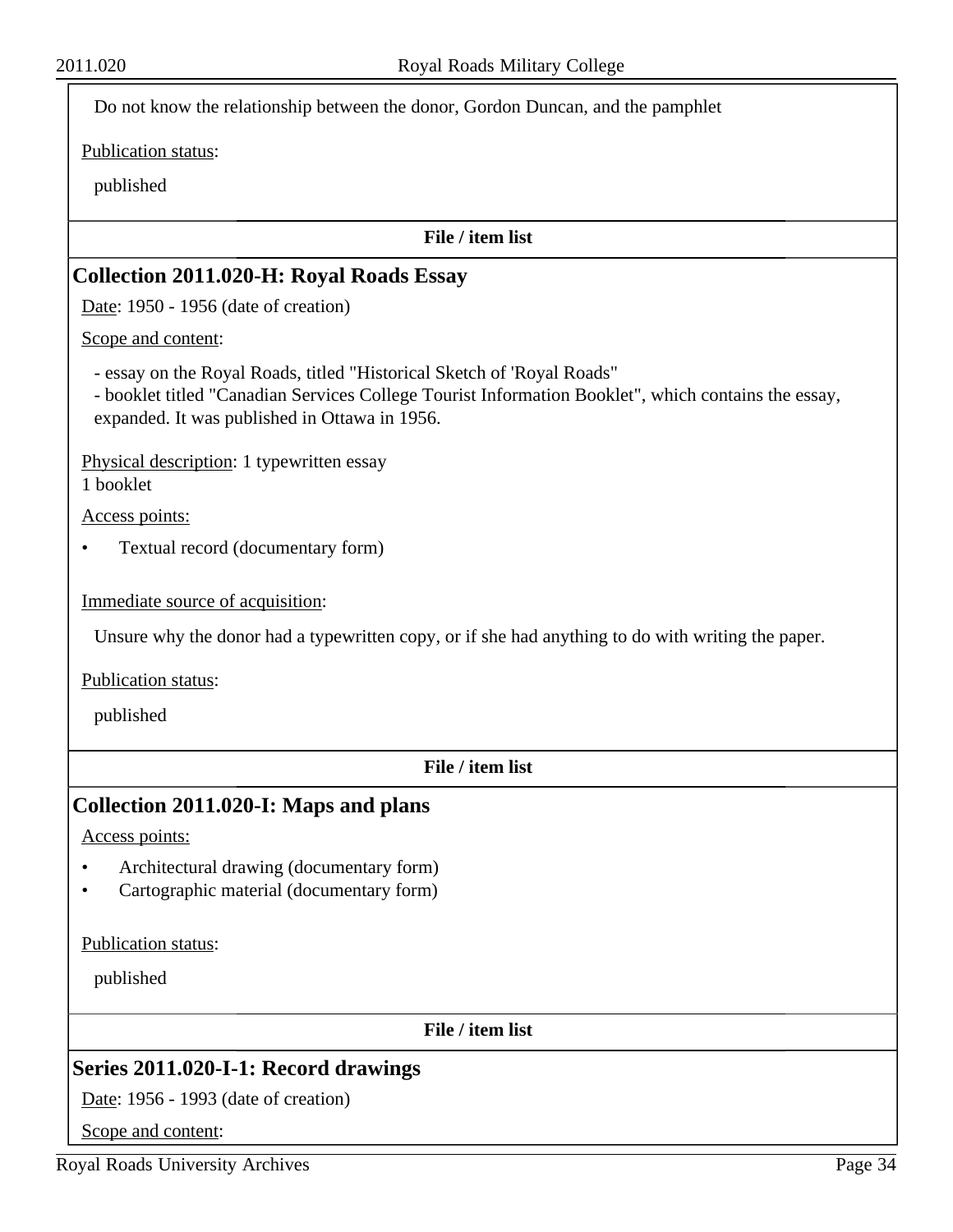Cartographic and architectural drawings created for the purpose of recording the site for reference.

Physical description: 44 record drawings.

Access points:

- Architectural drawing (documentary form)
- Cartographic material (documentary form)
- Buildings and structures (subject)

Publication status:

published

**File / item list**

## **Subseries 2011.020-I-1-1: Building record drawings**

Physical description: 25 different architectural drawings.

Access points:

• Architectural drawing (documentary form)

#### Arrangement:

Buildings are largely arranged by the date of their first record drawing, with the exception of Nixon Building, which has been located with Grant Building.

Publication status:

| File / item list               |                                      |            |               |             |  |
|--------------------------------|--------------------------------------|------------|---------------|-------------|--|
| Ref code                       | Title                                | Dates      | Access status | Container   |  |
| $2011.020 - I - 1 - 1 - 1$     | File - Hatley Castle- Building 1     |            |               |             |  |
| $2011.020 - I - 1 - I - I - I$ | Item - April 11 1960                 | $1960 - ?$ |               | Map cabinet |  |
|                                |                                      |            |               | 1, Drawer 7 |  |
| $2011.020 - 1 - 1 - 1 - 2$     | Item - April 23-24 1963              | $1963 - ?$ |               | Map cabinet |  |
|                                |                                      |            |               | 1, Drawer 7 |  |
| $2011.020 - I - 1 - 1 - 3$     | Item - April 8 1970                  | $1970 - ?$ |               | Map cabinet |  |
|                                |                                      |            |               | 1, Drawer 8 |  |
| $2011.020 - 1 - 1 - 1 - 4$     | Item - July 31 1970                  | $1970 - ?$ |               | Map cabinet |  |
|                                |                                      |            |               | 1, Drawer 7 |  |
| $2011.020 - 1 - 1 - 1 - 5$     | Item - July 31 & August 4 1970       | $1970 - ?$ |               | Map cabinet |  |
|                                |                                      |            |               | 1, Drawer 9 |  |
| 2011.020-I-1-1-2               | File - Grant Building-Building 24    |            |               |             |  |
| $2011.020 - 1 - 1 - 2 - 1$     | Item - Existing layout of galley and | $1955 - ?$ |               | Map cabinet |  |
|                                | pantry                               |            |               | 1, Drawer 7 |  |
| $2011.020 - 1 - 1 - 2 - 2$     | Item - March 4-24 1960               | $1960 - ?$ |               | Map cabinet |  |
|                                |                                      |            |               | 1, Drawer 8 |  |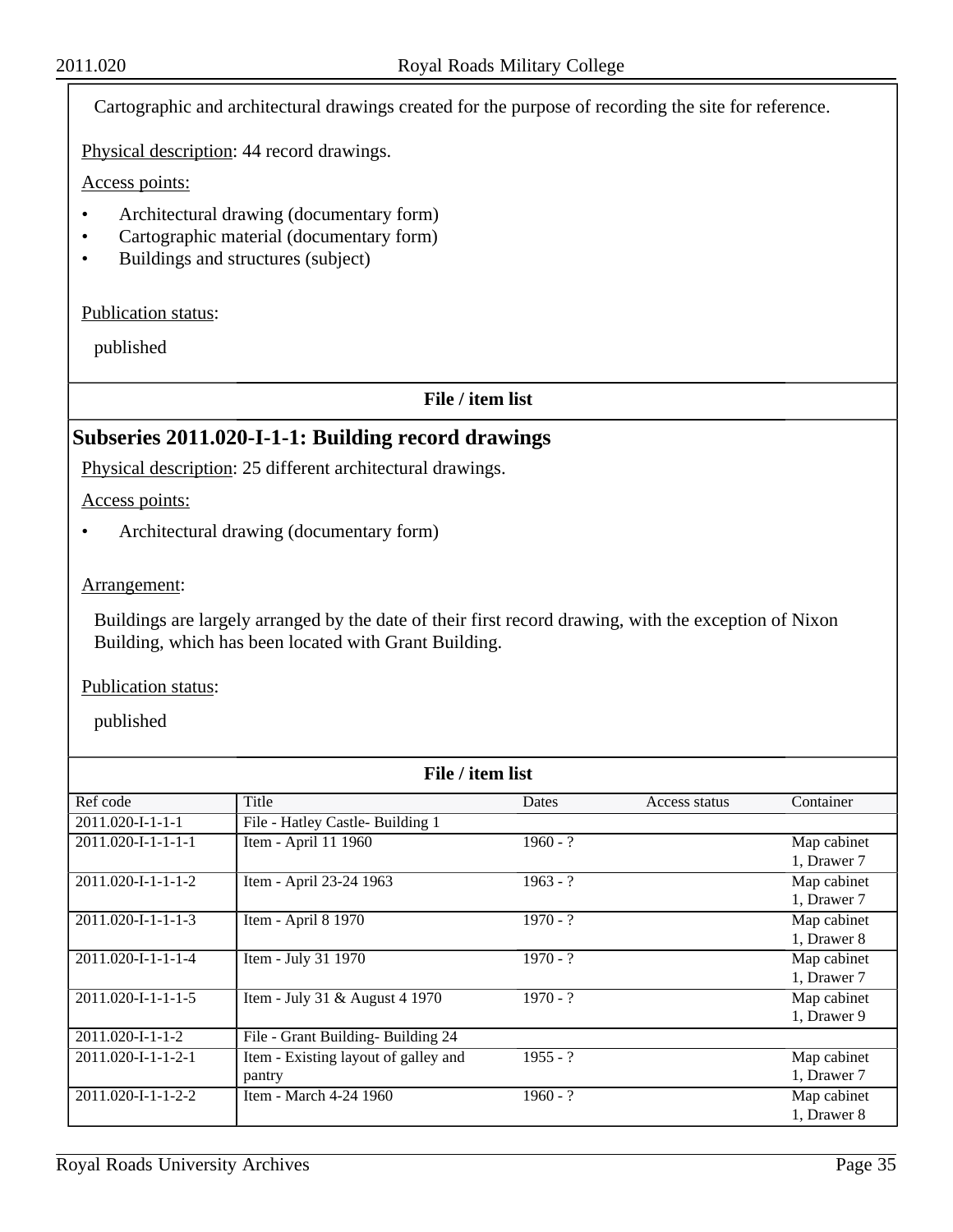### 2011.020 Royal Roads Military College

| 2011.020-I-1-1-2-3   | Item - April 24 1963 & February 28 1964                 | 1963 - 1964   | Map cabinet   |
|----------------------|---------------------------------------------------------|---------------|---------------|
|                      |                                                         |               | 1, Drawer 8   |
| 2011.020-I-1-1-2-4   | Item - August 12-13 1970 & February                     | 1970 - 1976   | Map cabinet   |
|                      | 21-June 1976                                            |               | 1, Drawer 9   |
| 2011.020-I-1-1-2-5   | Item - February 21 1976                                 | $1976 - ?$    | Map cabinet   |
|                      |                                                         |               | 1, Drawer 7   |
| $2011.020-I-1-1-3$   | File - Nixon Building-Building 24A                      |               |               |
| 2011.020-I-1-1-3-1   | Item - April 24-29 1963                                 | $1963 - ?$    | Map cabinet   |
|                      |                                                         |               | 1, Drawer 9   |
|                      |                                                         |               | Map cabinet   |
|                      |                                                         |               | 1, Drawer 7   |
| 2011.020-I-1-1-3-2   | Item - August 2 1974                                    | $1974 - ?$    | Map cabinet   |
|                      |                                                         |               | 1, Drawer 9   |
| 2011.020-I-1-1-3-3   | Item - Revision of August 2 1974                        | $1974 - ?$    | Map cabinet   |
|                      |                                                         |               | 1, Drawer 10  |
| 2011.020-I-1-1-3-4   | Item - c. 1984-1990                                     | 1984 - 1990   | Map cabinet   |
|                      |                                                         |               | 1, Drawer 7   |
| $2011.020-I-1-1-4$   | File - Gymnasium & swimming pool-<br>Buildings 22 & 22A |               |               |
| 2011.020-I-1-1-4-1   | Item - Swimming pool- March 3 1965                      | $? - 1965$    | Map cabinet   |
|                      |                                                         |               | 1, Drawer 1   |
| 2011.020-I-1-1-4-2   | Item - Gymnasium- December 23 1965                      | $1965 - ?$    | Map cabinet   |
|                      |                                                         |               | 1, Drawer 10  |
| $2011.020-I-1-1-5$   | File - Cadet lounge & combined mess-                    |               |               |
|                      | Building 4                                              |               |               |
| $2011.020-I-1-1-5-1$ | Item - January 27 1965                                  | $1965 - ?$    | Map cabinet   |
|                      |                                                         |               | 1, Drawer 10  |
| 2011.020-I-1-1-5-2   | Item - March 3 1965                                     | $1965 - ?$    | Map cabinet   |
|                      |                                                         |               | 1, Drawer 3   |
| $2011.020-I-1-1-5-3$ | Item - February 16 1977                                 | $1977 - ?$    | Map cabinet   |
|                      |                                                         |               | 1, Drawer 10  |
| 2011.020-I-1-1-5-4   | Item - February 18 1977                                 | $1977 - ?$    | Map cabinet   |
|                      |                                                         |               | 1, Drawer 10  |
| $2011.020-I-1-1-6$   | File - Engineering Workshop- Building 6                 |               |               |
| 2011.020-I-1-1-6-1   | Item - April 22 & 26 1960                               | $1960 - ?$    | Map cabinet   |
|                      |                                                         |               | 1, Drawer 8   |
| 2011.020-I-1-1-6-2   | Item - February 21 1986                                 | $1986 - ?$    | Bay 16, Shelf |
|                      |                                                         |               | 1             |
| 2011.020-I-1-1-7     | File - PMQ                                              |               |               |
| 2011.020-I-1-1-7-1   | Item - CM and HC house plan                             | $1962 - 1963$ | Map cabinet   |
|                      |                                                         |               | 1, Drawer 8   |
| $2011.020-I-1-1-8$   | File - Library- Building 30                             |               |               |
| 2011.020-I-1-1-8-1   | Item - June 15 1976                                     | $1976 - ?$    | Map cabinet   |
|                      |                                                         |               | 1, Drawer 2   |
| 2011.020-I-1-1-8-2   | Item - June 15 & 18 1976                                | $1976 - ?$    | Map cabinet   |
|                      |                                                         |               | 1, Drawer 10  |
|                      |                                                         |               |               |

## **Subseries 2011.020-I-1-2: Site record drawings**

Scope and content:

Drawings recording site features and topography.

Physical description: 19 record drawings.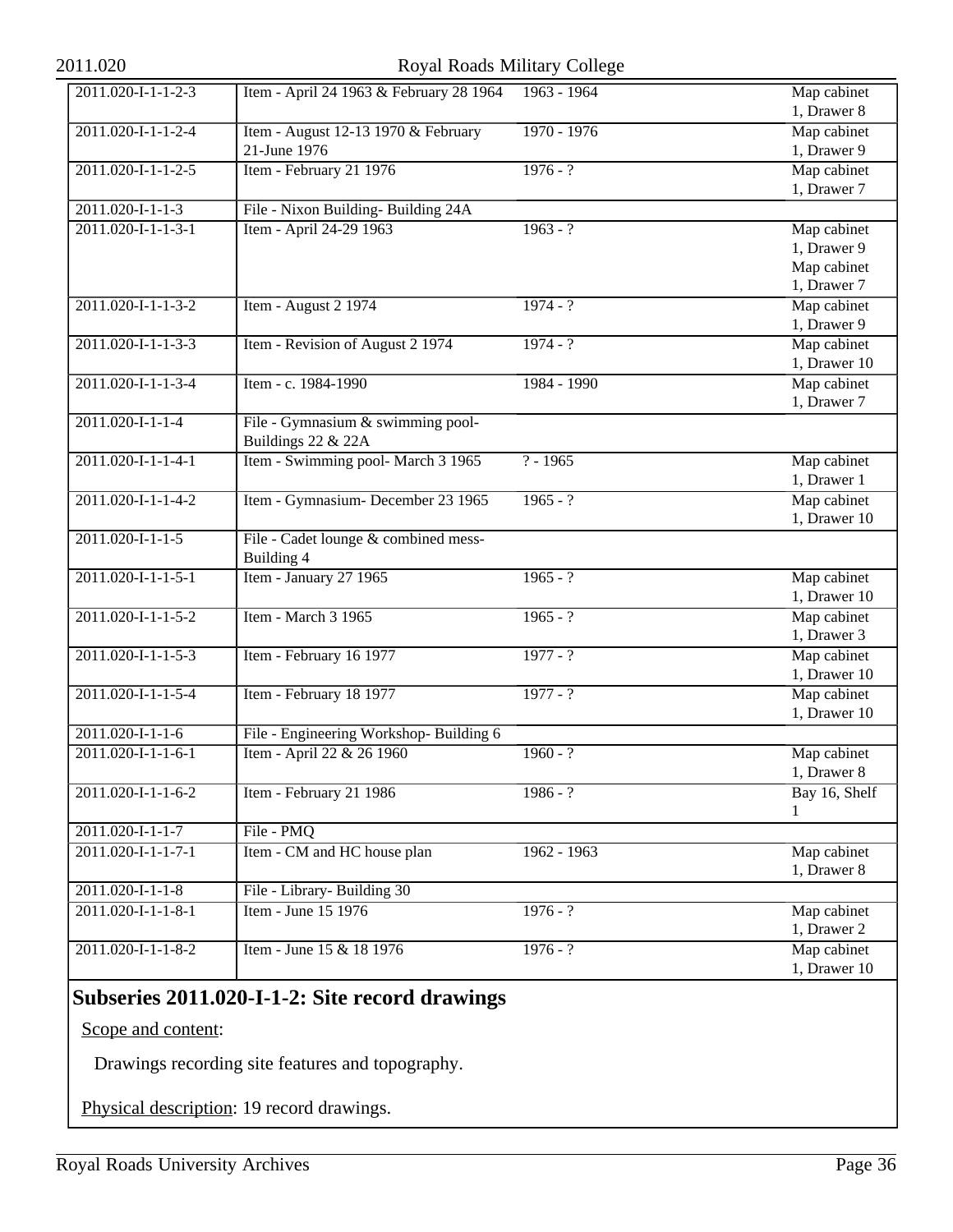## Access points:

• Cartographic material (documentary form)

## Publication status:

| File / item list           |                                           |             |               |             |
|----------------------------|-------------------------------------------|-------------|---------------|-------------|
| Ref code                   | Title                                     | Dates       | Access status | Container   |
| 2011.020-I-1-2-1           | File - Full site drawings                 |             |               |             |
| 2011.020-I-1-2-1-1         | Item - Royal Roads none given             | 1954 - 1973 |               | Map cabinet |
|                            |                                           |             |               | 1, Drawer 5 |
| 2011.020-I-1-2-1-2         | Item - Royal Roads Military College       | $1979 - ?$  |               | Map cabinet |
|                            |                                           |             |               | 1, Drawer 6 |
| $2011.020 - 1 - 2 - 1 - 3$ | Item - Colwood/RRMC fuel/oil depot        | $1993 - ?$  |               | Map cabinet |
|                            | and forest inventory map                  |             |               | 1, Drawer 4 |
| $2011.020 - 1 - 2 - 1 - 4$ | Item - Geodetic survey map of RRMC        | 1974 - 1991 |               | Map cabinet |
|                            | site                                      |             |               | 1, Drawer 5 |
| 2011.020-I-1-2-1-5         | Item - P4- October 1 1963                 |             |               | Map cabinet |
|                            |                                           |             |               | 1, Drawer 4 |
| 2011.020-I-1-2-1-6         | Item - P4- August 30 1965                 |             |               | Map cabinet |
|                            |                                           |             |               | 1, Drawer 2 |
|                            |                                           |             |               | Map cabinet |
|                            |                                           |             |               | 1, Drawer 5 |
| 2011.020-I-1-2-1-7         | Item - P4- April 4 1974                   |             |               | Map cabinet |
|                            |                                           |             |               | 1, Drawer 4 |
| 2011.020-I-1-2-1-8         | Item - August 4 1974                      |             |               | Map cabinet |
|                            |                                           |             |               | 1, Drawer 5 |
| $2011.020 - 1 - 2 - 2$     | File - Partial site survey maps           | 1977 - 1980 |               |             |
| 2011.020-I-1-2-2-1         | Item - Boat house/trailer and             | $1977 - ?$  |               | Map cabinet |
|                            | surroundings                              |             |               | 1, Drawer 5 |
| 2011.020-I-1-2-2-2         | Item - Grant and Nixon Buildings and      | $1977 - ?$  |               | Map cabinet |
|                            | surrounding area                          |             |               | 1, Drawer 4 |
| 2011.020-I-1-2-2-3         | Item - Bulk stores/PMQ/guard house and    | $1977 - ?$  |               | Map cabinet |
|                            | surroundings                              |             |               | 1, Drawer 5 |
|                            |                                           |             |               | Map cabinet |
|                            |                                           |             |               | 1, Drawer 2 |
| 2011.020-I-1-2-2-4         | Item - Sooke Road gate and surroundings   | $1978 - ?$  |               | Map cabinet |
|                            | $\overline{2}$                            |             |               | 1, Drawer 6 |
| 2011.020-I-1-2-2-5         | Item - Cadet block/electrical substation/ | $1979 - ?$  |               | Map cabinet |
|                            | garage and surroundings                   |             |               | 1, Drawer 6 |
| 2011.020-I-1-2-2-6         | Item - Spillway/fish ladder and           | $1979 - ?$  |               | Map cabinet |
|                            | surroundings                              |             |               | 1, Drawer 6 |
| 2011.020-I-1-2-2-7         | Item - 25 yard pistol range/trap range/   | $1979 - ?$  |               | Map cabinet |
|                            | cadets' mess decks and surroundings       |             |               | 1, Drawer 6 |
| 2011.020-I-1-2-2-8         | Item - Cadets' mess decks/engineering     | $1980 - ?$  |               | Map cabinet |
|                            | workshop/barn and surroundings            |             |               | 1, Drawer 6 |
| 2011.020-I-1-2-2-9         | Item - PMQ/storage shed and               | $1980 - ?$  |               | Map cabinet |
|                            | surroundings                              |             |               | 1, Drawer 6 |
| 2011.020-I-1-2-2-10        | Item - Sooke Road gate and surroundings   |             |               | Map cabinet |
|                            | 1                                         |             |               | 1, Drawer 5 |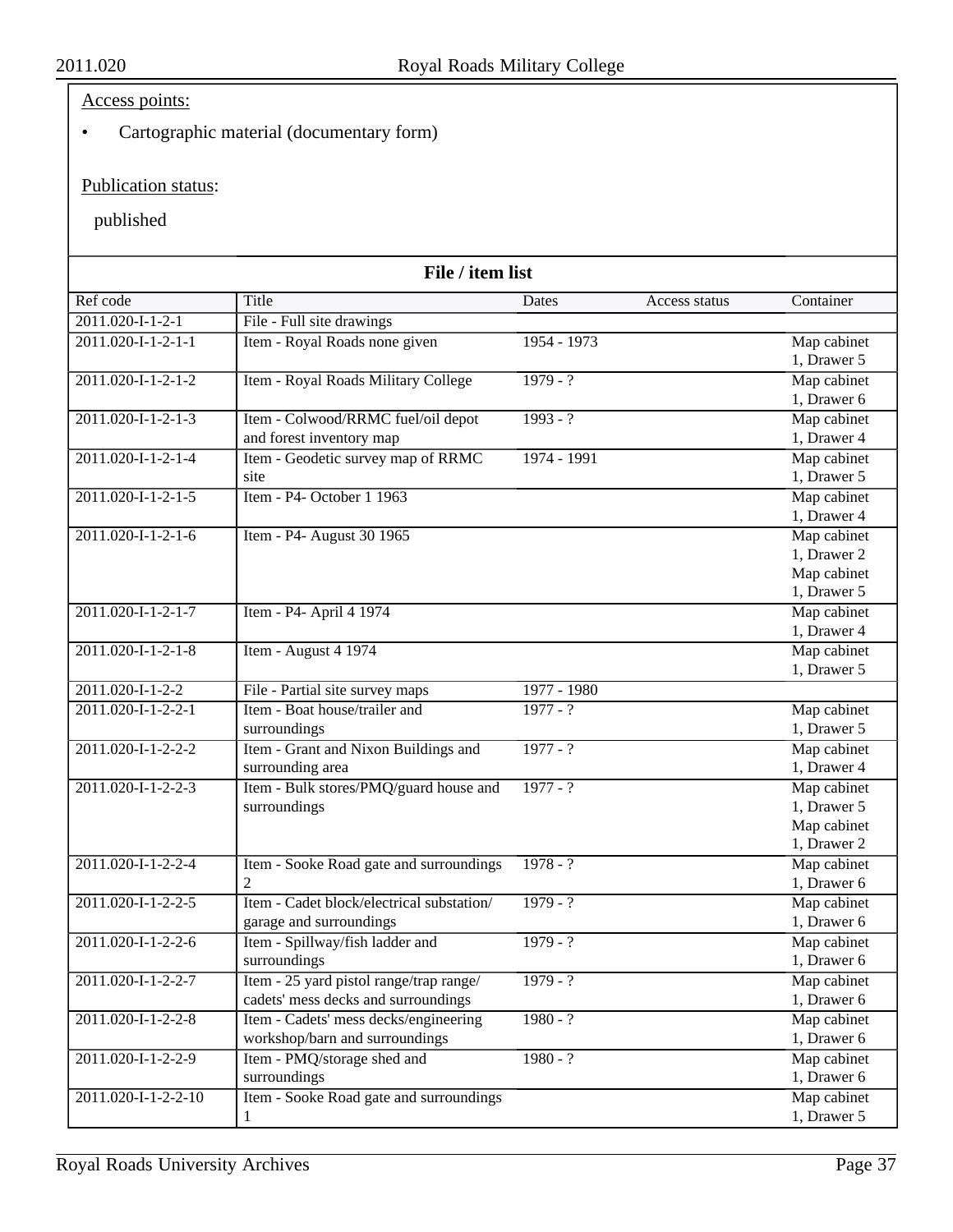| Access points:                 |                                                                                      |                        |                            |
|--------------------------------|--------------------------------------------------------------------------------------|------------------------|----------------------------|
|                                | Architectural drawing (documentary form)<br>Cartographic material (documentary form) |                        |                            |
| Publication status:            |                                                                                      |                        |                            |
| published                      |                                                                                      |                        |                            |
|                                | File / item list                                                                     |                        |                            |
|                                | Subseries 2011.020-I-2-1: Building plans                                             |                        |                            |
| Access points:                 |                                                                                      |                        |                            |
|                                | Architectural drawing (documentary form)                                             |                        |                            |
|                                |                                                                                      |                        |                            |
| Publication status:            |                                                                                      |                        |                            |
|                                |                                                                                      |                        |                            |
| published                      |                                                                                      |                        |                            |
|                                | File / item list                                                                     |                        |                            |
| Ref code                       | <b>Title</b>                                                                         | Dates<br>Access status | Container                  |
| $2011.020 - 1 - 2 - 1 - 1$     | File - Hatley Castle- Building 1                                                     |                        |                            |
| 2011.020-I-2-1-1-1             | Item - Early DND floor plans                                                         | $1940 - ?$             | Map cabinet                |
| $2011.020 - 1 - 2 - 1 - 1 - 2$ | Item - Electrical systems renewal                                                    | $1967 - ?$             | 1, Drawer 9<br>Map cabinet |
|                                |                                                                                      |                        | 1, Drawer 9                |
| 2011.020-I-2-1-1-3             | Item - Fire safety upgrading and sprinkler                                           | $1984 - ?$             | Map cabinet                |
|                                | system                                                                               |                        | 1, Drawer 7                |
| $2011.020 - 1 - 2 - 1 - 1 - 4$ | Item - Review plans- Fire safety                                                     | $1984 - ?$             | Bay 15, Shelf              |
| 2011.020-I-2-1-1-5             | upgrading and sprinkler system<br>Item - Construction plans- Fire safety             | $1984 - ?$             | 3<br>Bay 15, Shelf         |
|                                | upgrading and sprinkler system                                                       |                        | 3                          |
| 2011.020-I-2-1-2               | File - Grant Building-Building 24-                                                   |                        |                            |
|                                | Originals                                                                            |                        |                            |
| 2011.020-I-2-1-2-1             | Item - Complete set?- 25 pages & notes                                               | $1942 - ?$             | Bay 15, Shelf              |
|                                |                                                                                      |                        | 3                          |
| 2011.020-I-2-1-2-2             | Item - Electrical/heating plans                                                      | $1942 - ?$             | Map cabinet<br>1, Drawer 9 |
|                                |                                                                                      |                        | Map cabinet                |
|                                |                                                                                      |                        | 1, Drawer 2                |
| 2011.020-I-2-1-2-3             | Item - 9 pages $&$ notes                                                             | $1942 - ?$             | Map cabinet                |
|                                |                                                                                      |                        | 1, Drawer 8                |
| 2011.020-I-2-1-2-4             | Item - Floor plans- 3 pages & notes                                                  | $1942 - ?$             | Map cabinet                |
|                                |                                                                                      |                        | 1, Drawer 7                |
| 2011.020-I-2-1-2-5             | Item - Exterior plans- 4 pages                                                       | $1942 - ?$             | Map cabinet                |
|                                |                                                                                      |                        | 1, Drawer 7                |

# 2011.020-I-1-2-2-11 Item - Sanitary and storm drain sewers-

**Series 2011.020-I-2: Plans**

## 2011.020 Royal Roads Military College

1978 - ? Map cabinet

1, Drawer 6

Sooke Rd. gate and surroundings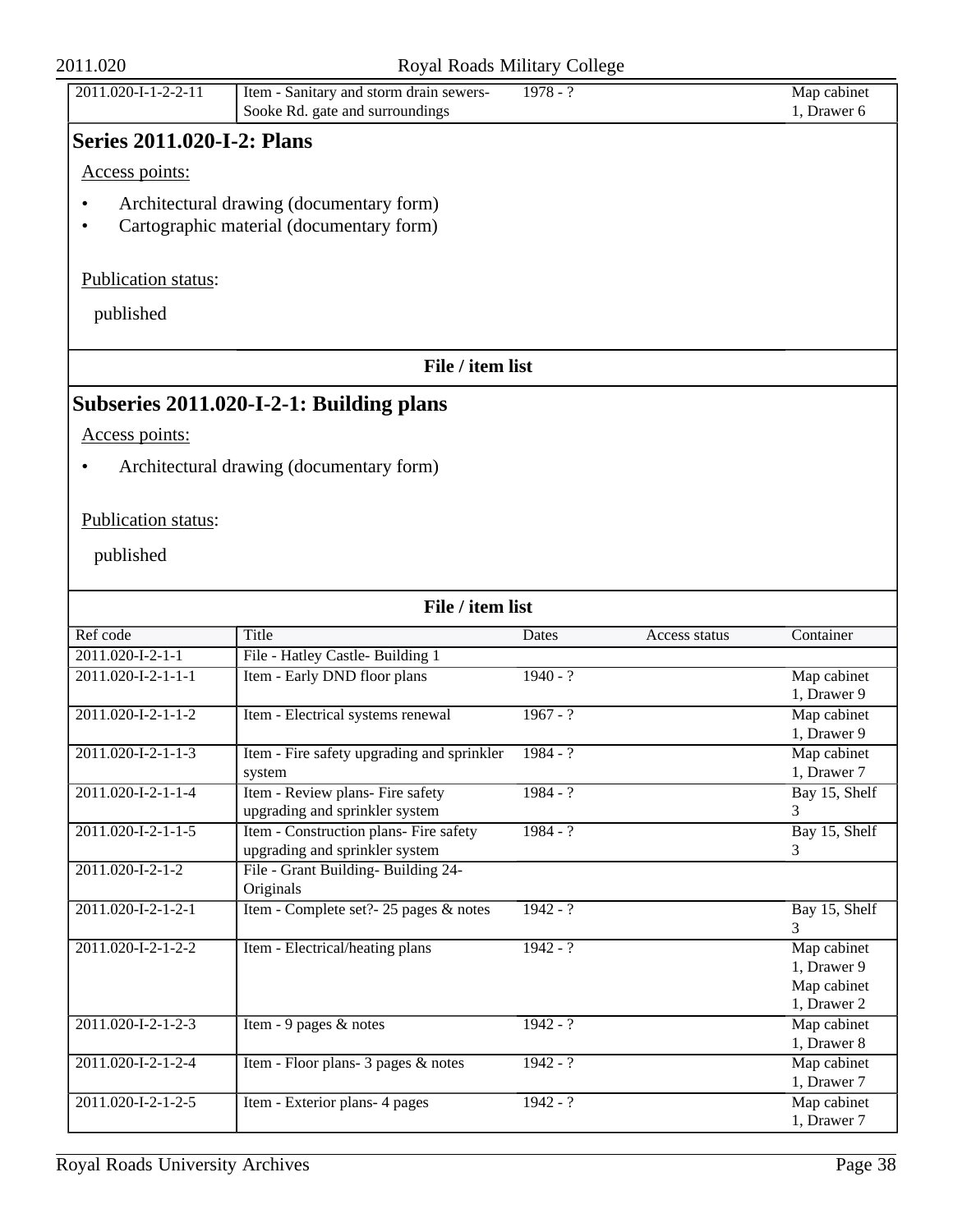|                                       |                                           |             | Map cabinet   |
|---------------------------------------|-------------------------------------------|-------------|---------------|
|                                       |                                           |             | 1, Drawer 8   |
| $20\overline{11.020 - 1 - 2 - 1} - 3$ | File - Grant Building-Renovations and     |             |               |
|                                       | maintenance                               |             |               |
| 2011.020-I-2-1-3-1                    | Item - Proposed additions and alterations | $1956 - ?$  | Map cabinet   |
|                                       | (1956)                                    |             | 1, Drawer 9   |
| 2011.020-I-2-1-3-2                    | Item - New suspended ceilings and         | $1980 - ?$  | Map cabinet   |
|                                       | lighting                                  |             | 1, Drawer 8   |
| 2011.020-I-2-1-3-3                    | Item - Addition (1983) - complete set of  | $1983 - ?$  | Bay 15, Shelf |
|                                       | plans                                     |             | 3             |
| 2011.020-I-2-1-3-4                    | Item - New ADP facility- as built         | $1985 - ?$  | Map cabinet   |
|                                       | elevations                                |             | 1, Drawer 7   |
| 2011.020-I-2-1-3-5                    | Item - Room maintenance/conversion        | $1986 - ?$  | Bay 15, Shelf |
|                                       |                                           |             | 3             |
| 2011.020-I-2-1-3-6                    | Item - Renovation floor plans             | $1989 - ?$  | Map cabinet   |
|                                       |                                           |             | 1, Drawer 9   |
| 2011.020-I-2-1-3-7                    | Item - Undated renovations floor plans    | $1989 - ?$  | Map cabinet   |
|                                       |                                           |             | 1, Drawer 9   |
| $2011.020 - 1 - 2 - 1 - 3 - 8$        | Item - Miscellaneous plans                | 1944 - 1979 | Bay 15, Shelf |
|                                       |                                           |             | 2             |
| 2011.020-I-2-1-4                      | File - Grant Building- Coastal Marine     |             |               |
|                                       | <b>Sciences Laboratory</b>                |             |               |
| 2011.020-I-2-1-4-1                    | Item - February 23                        | $1977 - ?$  | Map cabinet   |
|                                       |                                           |             | 1, Drawer 10  |
| 2011.020-I-2-1-4-2                    | Item - Memorandum- proposed coastal       | $1977 - ?$  | Map cabinet   |
|                                       | marine sciences laboratory                |             | 1, Drawer 10  |
| 2011.020-I-2-1-4-3                    | Item - August 31                          | $1977 - ?$  | Map cabinet   |
|                                       |                                           |             | 1, Drawer 10  |
| 2011.020-I-2-1-4-4                    | Item - 1977-1978                          | $1978 - ?$  | Map cabinet   |
|                                       |                                           |             | 1, Drawer 10  |
| $2011.020 - 1 - 2 - 1 - 5$            | File - Grant Building- Chemistry          |             |               |
|                                       | laboratory                                |             |               |
| $2011.020 - 1 - 2 - 1 - 5 - 1$        | Item - Proposed jib crane for Grant Block | $1960 - ?$  | Map cabinet   |
|                                       | chemistry lab                             |             | 1, Drawer 8   |
| 2011.020-I-2-1-5-2                    | Item - Renovate laboratory                | $1978 - ?$  | Map cabinet   |
|                                       |                                           |             | 1, Drawer 7   |
| 2011.020-I-2-1-5-3                    | Item - Install chemistry benches          | $1980 - ?$  | Map cabinet   |
|                                       |                                           |             | 1, Drawer 8   |
| 2011.020-I-2-1-5-4                    | Item - Upgrade chemistry lab floor plan   | $1984 - ?$  | Map cabinet   |
|                                       |                                           |             | 1, Drawer 9   |
| $2011.020 - 1 - 2 - 1 - 5 - 5$        | Item - Upgrade chemistry lab, possibly    | $1985 - ?$  | Map cabinet   |
|                                       | complete set of plans                     |             | 1, Drawer 10  |
| 2011.020-I-2-1-6                      | File - Nixon Building-Building 24A-       |             |               |
|                                       | Originals                                 |             |               |
| 2011.020-I-2-1-6-1                    | Item - Most complete set                  | $1954 - ?$  | Bay 18, Shelf |
|                                       |                                           |             | 3             |
| 2011.020-I-2-1-6-2                    | Item - Siting plan                        | $1954 - ?$  | Map cabinet   |
|                                       |                                           |             | 1, Drawer 7   |
| 2011.020-I-2-1-6-3                    | Item - Electrical plans                   | $1954 - ?$  | Map cabinet   |
|                                       |                                           |             | 1, Drawer 8   |
| 2011.020-I-2-1-6-4                    | Item - Finishing schedules                | $1954 - ?$  | Map cabinet   |
|                                       |                                           |             | 1, Drawer 9   |
| 2011.020-I-2-1-6-5                    | Item - "As built" plans                   | $1956 - ?$  | Map cabinet   |
|                                       |                                           |             | 1, Drawer 7   |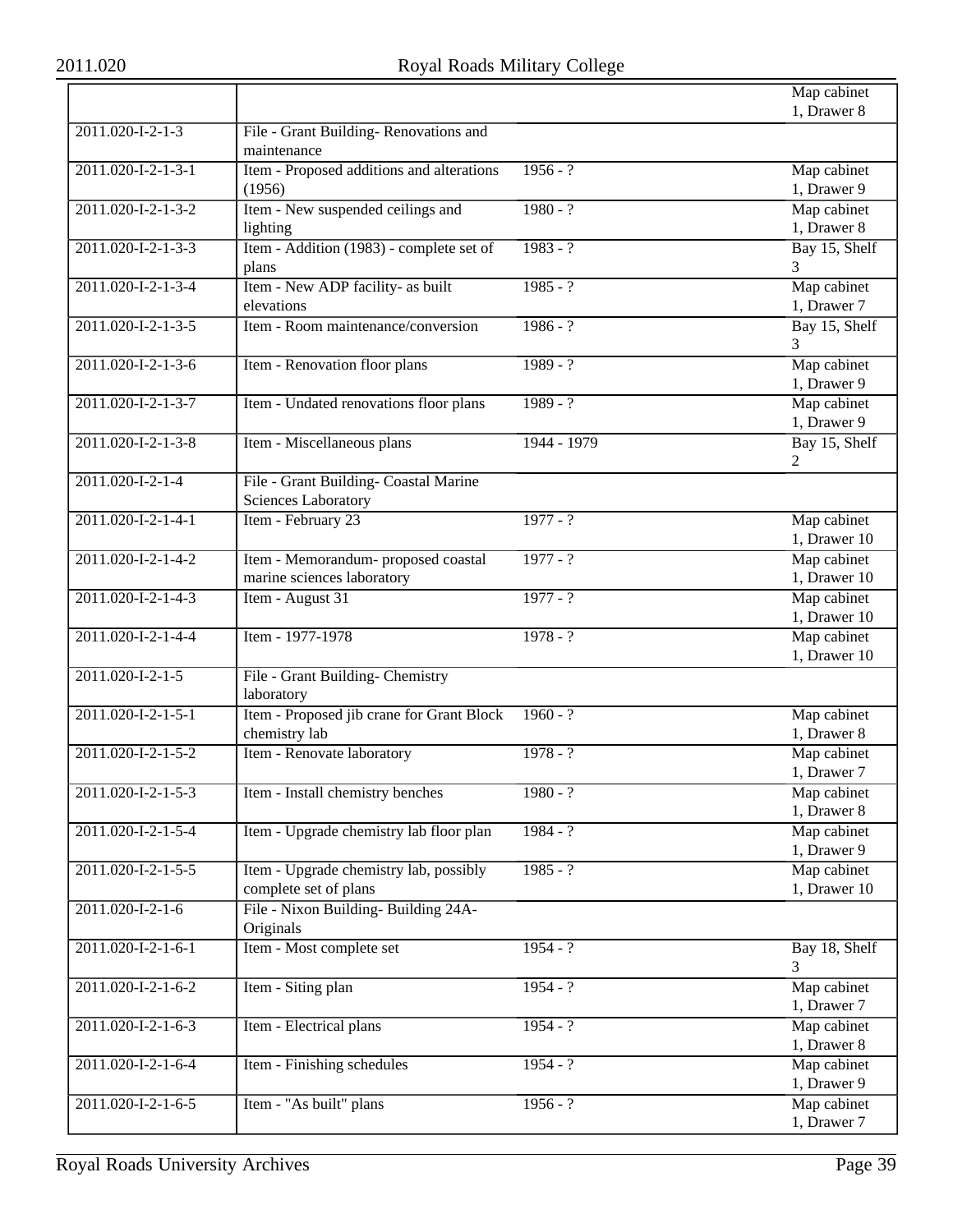| 2011.020-I-2-1-7    | File - Nixon Building-Renovations and                   |             |               |
|---------------------|---------------------------------------------------------|-------------|---------------|
|                     | maintenance                                             |             |               |
| 2011.020-I-2-1-7-1  | Item - Convert unused EM Building 24A                   | $1971 - ?$  | Map cabinet   |
|                     | into baggage room                                       |             | 1, Drawer 7   |
| 2011.020-I-2-1-7-2  | Item - Modify cabin receptacles                         |             | Map cabinet   |
|                     |                                                         |             | 1, Drawer 8   |
| 2011.020-I-2-1-7-3  | Item - September 8 1989 electrical/                     | $1989 - ?$  | Map cabinet   |
|                     | lighting/power plans                                    |             | 1, Drawer 8   |
| 2011.020-I-2-1-8    | File - Building 10                                      |             |               |
| 2011.020-I-2-1-8-1  | Item - Convert old stable into 3 family                 | $1942 - ?$  | Map cabinet   |
|                     | dwellings                                               |             | 1, Drawer 8   |
| 2011.020-I-2-1-8-2  | Item - Revised ground floor plan                        | $1944 - ?$  | Map cabinet   |
|                     |                                                         |             | 1, Drawer 7   |
| 2011.020-I-2-1-8-3  | Item - Proposed Chief and Petty Officer's               | $1966 - ?$  | Map cabinet   |
|                     | and men's Mess                                          |             | 1, Drawer 9   |
| 2011.020-I-2-1-8-4  | Item - Chief and Petty Officer's and                    | $1970 - ?$  | Map cabinet   |
|                     | men's mess                                              |             | 1, Drawer 10  |
| 2011.020-I-2-1-8-5  | Item - Renovate Building 10 into 4                      | 1976 - 1977 | Map cabinet   |
|                     | apartments                                              |             | 1, Drawer 3   |
| 2011.020-I-2-1-9    | File - Guard House- Building 25                         |             |               |
| 2011.020-I-2-1-9-1  |                                                         | $1955 - ?$  |               |
|                     | Item - Originals                                        |             | Map cabinet   |
|                     |                                                         |             | 1, Drawer 8   |
| 2011.020-I-2-1-10   | File - Gymnasium & swimming pool-<br>Buildings 22 & 22A |             |               |
| 2011.020-I-2-1-10-1 | Item - Proposed addition to Gymnasium/                  | $1955 - ?$  | Map cabinet   |
|                     | Pool Room                                               |             | 1, Drawer 10  |
| 2011.020-I-2-1-10-2 | Item - Renovation to Building 22                        | $1981 - ?$  | Map cabinet   |
|                     |                                                         |             | 1, Drawer 2   |
| 2011.020-I-2-1-10-3 | Item - Gymnasium weight training                        |             | Map cabinet   |
|                     | addition                                                |             | 1, Drawer 10  |
| 2011.020-I-2-1-10-4 | Item - Phase II Gym extension                           | $1988 - ?$  | Map cabinet   |
|                     |                                                         |             | 1, Drawer 10  |
| 2011.020-I-2-1-10-5 | Item - Memoranda re: phase II Gym                       | $? - 1988$  | Map cabinet   |
|                     | extension                                               |             | 1, Drawer 10  |
| 2011.020-I-2-1-11   | File - Cadet lounge & combined mess-                    |             |               |
|                     | Building 4                                              |             |               |
| 2011.020-I-2-1-11-1 | Item - Conversion to dormitories                        | $1955 - ?$  | Map cabinet   |
|                     |                                                         |             | 1, Drawer 10  |
| 2011.020-I-2-1-11-2 | Item - Proposed cadets' club floor plan                 | $1969 - ?$  | Map cabinet   |
|                     |                                                         |             | 1, Drawer 10  |
| 2011.020-I-2-1-11-3 | Item - Conversion to mess and lounges                   | 1960 - 1980 | Map cabinet   |
|                     |                                                         |             | 1, Drawer 2   |
| 2011.020-I-2-1-11-4 | Item - Renovation proposal plans                        |             | Map cabinet   |
|                     |                                                         |             | 1, Drawer 10  |
| 2011.020-I-2-1-11-5 | Item - Renovation plans                                 | $1981 - ?$  | Map cabinet   |
|                     |                                                         |             | 1, Drawer 10  |
| 2011.020-I-2-1-11-6 | Item - Miscellaneous plans                              | $1981 - ?$  | Bay 15, Shelf |
|                     |                                                         |             | 2             |
| 2011.020-I-2-1-11-7 | Item - New bar for officers' mess                       | $1988 - ?$  | Map cabinet   |
|                     |                                                         |             | 1, Drawer 8   |
| 2011.020-I-2-1-11-8 | Item - Basement renovations- check print                | $1990 - ?$  | Bay 15, Shelf |
|                     |                                                         |             | 3             |
| 2011.020-I-2-1-11-9 | Item - Basement renovations memoranda                   | $1990 - ?$  | Bay 15, Shelf |
|                     |                                                         |             | 3             |
|                     |                                                         |             |               |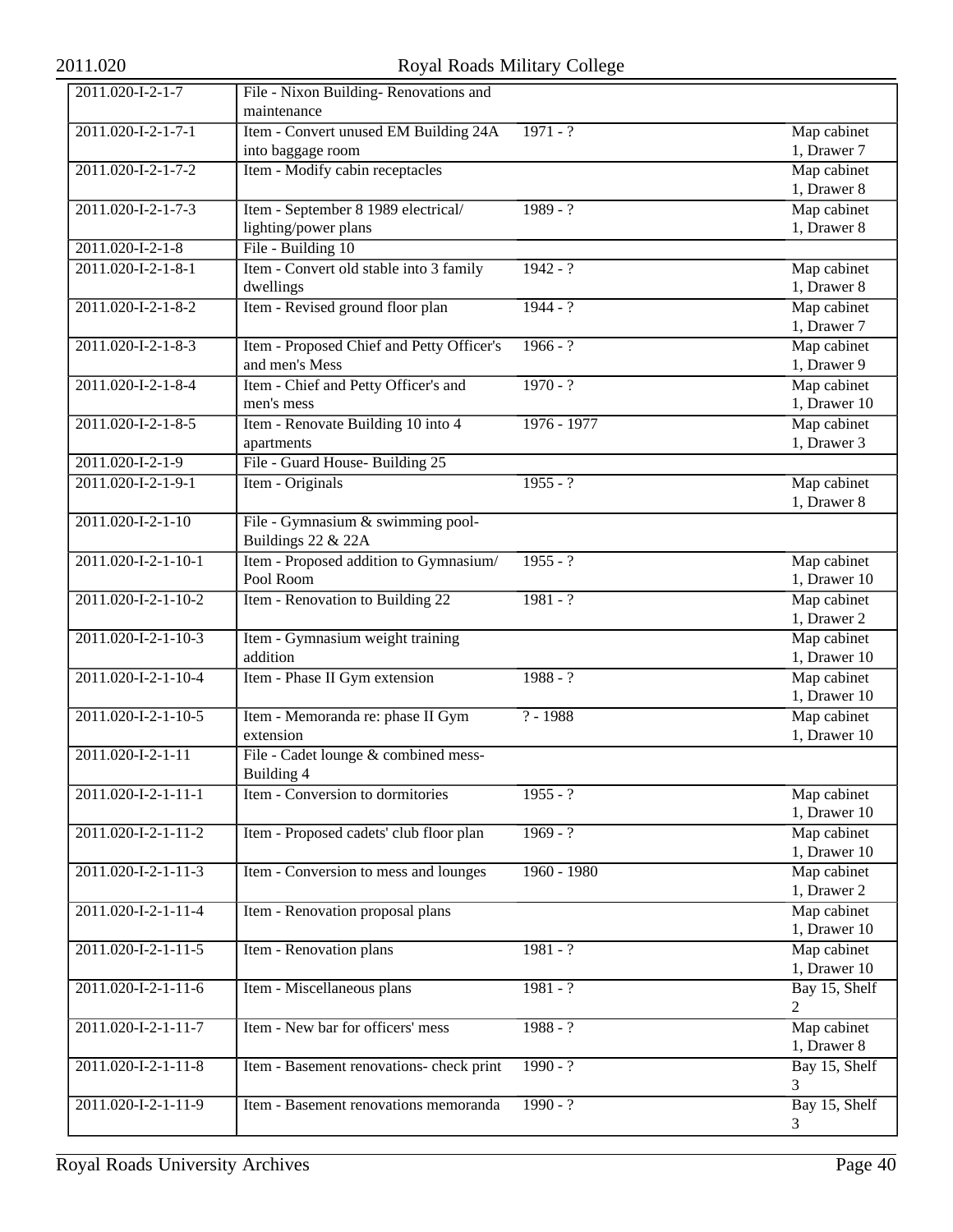# 2011.020 Royal Roads Military College

| 2011.020-I-2-1-11-10   | Item - Proposed floor plan- basement    | $1990 - ?$    | Map cabinet                   |
|------------------------|-----------------------------------------|---------------|-------------------------------|
|                        | renovations                             |               | 1, Drawer 10                  |
| $2011.020-I-2-1-11-11$ | Item - Memoranda re: Building 4         | $1990 - ?$    | Map cabinet                   |
|                        | basement renovation plan                |               | 1, Drawer 10                  |
| 2011.020-I-2-1-11-12   | Item - Memorandum- Building 4 design    | $1990 - ?$    | Map cabinet                   |
|                        | (ATT) approval                          |               | 1, Drawer 10                  |
| 2011.020-I-2-1-12      | File - Boat House- Building 29          |               |                               |
| 2011.020-I-2-1-12-1    | Item - Royal Roads floats               | $1960 - 1969$ | Map cabinet                   |
|                        |                                         |               | 1, Drawer 5                   |
| 2011.020-I-2-1-12-2    | Item - Repair boat float complex        | $1969 - ?$    | Map cabinet                   |
|                        |                                         |               | 1, Drawer 5                   |
| 2011.020-I-2-1-13      | File - PMQ                              |               |                               |
| 2011.020-I-2-1-13-1    | Item - Commandants' residence plan      | $1965 - ?$    | Map cabinet                   |
|                        |                                         |               | 1, Drawer 7                   |
| 2011.020-I-2-1-13-2    | Item - Proposed additions to Officer    | $1966 - ?$    | Map cabinet                   |
|                        | Commanding Cadet Wing's residence       |               | 1, Drawer 7                   |
| 2011.020-I-2-1-13-3    | Item - PMQ repairs- Commandant's        | $1987 - ?$    | Map cabinet                   |
|                        | residence                               |               | 1, Drawer 9                   |
| 2011.020-I-2-1-15      | File - Library- Building 30             |               |                               |
| 2011.020-I-2-1-15-1    | Item - Proposal A                       | $1972 - ?$    | Bay 15, Shelf                 |
|                        |                                         |               | 1                             |
| 2011.020-I-2-1-15-2    | Item - Royal Roads Library              | $1972 - ?$    | Bay 15, Shelf                 |
|                        |                                         |               | 1                             |
| 2011.020-I-2-1-15-3    | Item - Wall sections                    | $1972 - ?$    | Map cabinet                   |
|                        |                                         |               | 1, Drawer 3                   |
| 2011.020-I-2-1-15-4    | Item - Electrical and lighting plans    | $1972 - ?$    | Bay 15, Shelf                 |
|                        |                                         |               | 1                             |
| 2011.020-I-2-1-15-5    | Item - Presentation plan                | $1972 - ?$    | Map cabinet                   |
|                        |                                         |               | 3, top                        |
| 2011.020-I-2-1-15-6    | Item - Shelving and furniture layout    | $1974 - ?$    | Bay 15, Shelf                 |
|                        | Item - Building and "as built" plans    | $1974 - ?$    | 1                             |
| 2011.020-I-2-1-15-7    |                                         |               | Bay 15, Shelf<br>$\mathbf{1}$ |
| 2011.020-I-2-1-15-8    | Item - Lower floor plan                 | $1974 - ?$    | Bay 15, Shelf                 |
|                        |                                         |               | 1                             |
| 2011.020-I-2-1-15-9    | Item - Miscellaneous plans              | $1974 - ?$    | Bay 15, Shelf                 |
|                        |                                         |               | 2                             |
| 2011.020-I-2-1-15-10   | Item - Later floor plan                 | 1974 - 1995   |                               |
| 2011.020-I-2-1-16      | File - Millward Building- Building 21   |               |                               |
| 2011.020-I-2-1-16-1    | Item - Exterior plans                   | $1988 - ?$    | Map cabinet                   |
|                        |                                         |               | 1, Drawer 7                   |
|                        |                                         |               | Map cabinet                   |
|                        |                                         |               | 1, Drawer 9                   |
| 2011.020-I-2-1-16-2    | Item - Reception plans                  | $1988 - ?$    | Map cabinet                   |
|                        |                                         |               | 1, Drawer 8                   |
|                        |                                         |               | Map cabinet                   |
|                        |                                         |               | 1, Drawer 4                   |
| 2011.020-I-2-1-16-3    | Item - Client review plans              | $1989 - ?$    | Bay 15, Shelf                 |
|                        |                                         |               | 3                             |
| 2011.020-I-2-1-16-4    | Item - Electrical plans                 | $1989 - ?$    | Bay 15, Shelf                 |
|                        |                                         |               | 3                             |
| 2011.020-I-2-1-16-5    | Item - Power/lighting/electrical layout | $1989 - ?$    | Map cabinet                   |
|                        |                                         |               | 1, Drawer 7                   |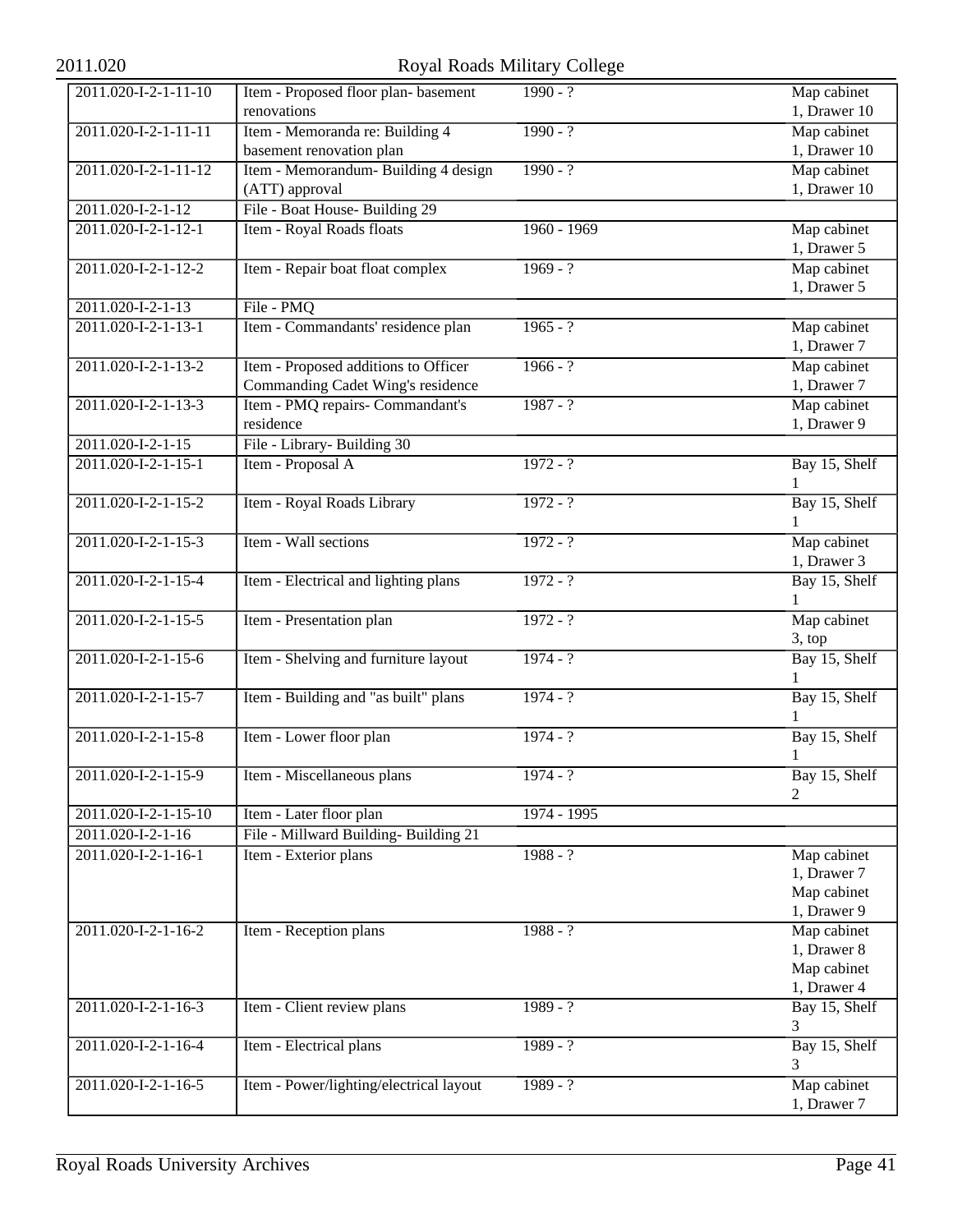### 2011.020 Royal Roads Military College

| 2011.020-I-2-1-16-6                        | Item - Possibly complete set-working    | $1989 - ?$    | Bay 16, Shelf |
|--------------------------------------------|-----------------------------------------|---------------|---------------|
|                                            | plans                                   |               |               |
| 2011.020-I-2-1-16-7                        | Item - Working plans                    | $1989 - ?$    | Bay 15, Shelf |
|                                            |                                         |               |               |
| 2011.020-I-2-1-17                          | File - Millward Building- presentation  | $1988 - ?$    | Map cabinet   |
|                                            | plans                                   |               | 3, top        |
| 2011.020-I-2-1-17-1                        | Item - Wall sections                    |               |               |
| 2011.020-I-2-1-17-2                        | Item - Perspective                      |               |               |
| 2011.020-I-2-1-17-3                        | Item - Sections                         |               |               |
| 2011.020-I-2-1-17-4                        | Item - Roof plan                        |               |               |
| 2011.020-I-2-1-17-5                        | Item - Concept development II           |               |               |
| 2011.020-I-2-1-17-6                        | Item - Lower headquarters level         |               |               |
| 2011.020-I-2-1-17-7                        | Item - West and east elevations         |               |               |
| 2011.020-I-2-1-17-8                        | Item - Squadron 3 level                 |               |               |
| 2011.020-I-2-1-17-9                        | Item - Site plan/reception              |               |               |
| 2011.020-I-2-1-17-10                       | Item - Squadron 1 level                 |               |               |
| 2011.020-I-2-1-17-11                       | Item - Location plan                    |               |               |
| 2011.020-I-2-1-17-12                       | Item - Room layouts II                  |               |               |
| 2011.020-I-2-1-17-13                       | Item - Room layouts III                 |               |               |
| 2011.020-I-2-1-17-14                       | Item - Concept development I            |               |               |
| 2011.020-I-2-1-17-15                       | Item - Upper headquarters level         |               |               |
| 2011.020-I-2-1-17-16                       | Item - Squadron 2 level                 |               |               |
| 2011.020-I-2-1-18                          | File - Cadet Dining Hall (planned)      | $1990 - ?$    |               |
| 2011.020-I-2-1-18-1                        | Item - Preliminary design plans- likely | $1990 - ?$    | Bay 16, Shelf |
|                                            | full set                                |               |               |
| 2011.020-I-2-1-18-2                        | Item - Preliminary design plans- floor  | $1990 - ?$    | Bay 16, Shelf |
|                                            | plans                                   |               |               |
| 2011.020-I-2-1-18-3                        | Item - Siting plans                     | $1990 - ?$    | Map cabinet   |
|                                            |                                         |               | 1, drawer 2.  |
| 2011.020-I-2-1-18-4                        | Item - Appliances plan                  | $1990 - ?$    | Map cabinet   |
|                                            |                                         |               | 1, Drawer 2   |
| 2011.020-I-2-1-18-5                        | Item - Preliminary electrical plans     | $1990 - ?$    | Bay 15, Shelf |
|                                            |                                         |               | 2             |
| 2011.020-I-2-1-18-6                        | Item - Utilities plans                  | $1990 - ?$    | Bay 15, Shelf |
|                                            |                                         |               | 2             |
| 2011.020-I-2-1-18-7                        | Item - Landscape plans                  | $1990 - ?$    | Map cabinet   |
|                                            |                                         |               | 1, Drawer 2   |
| 2011.020-I-2-1-14                          | File - Engineering Workshop & Storage   | $1960 - ?$    |               |
|                                            | <b>Building</b>                         |               |               |
| $2011.020 - \overline{I - 2 - 1 - 14 - 1}$ | Item - K. Weisse [clipboard of          | $1960 - 1961$ | Map cabinet   |
|                                            | architectural drawings]                 |               | 1, Drawer 5   |

## **Subseries 2011.020-I-2-2: Site and garden plans**

Access points:

- Architectural drawing (documentary form)
- Cartographic material (documentary form)

Publication status: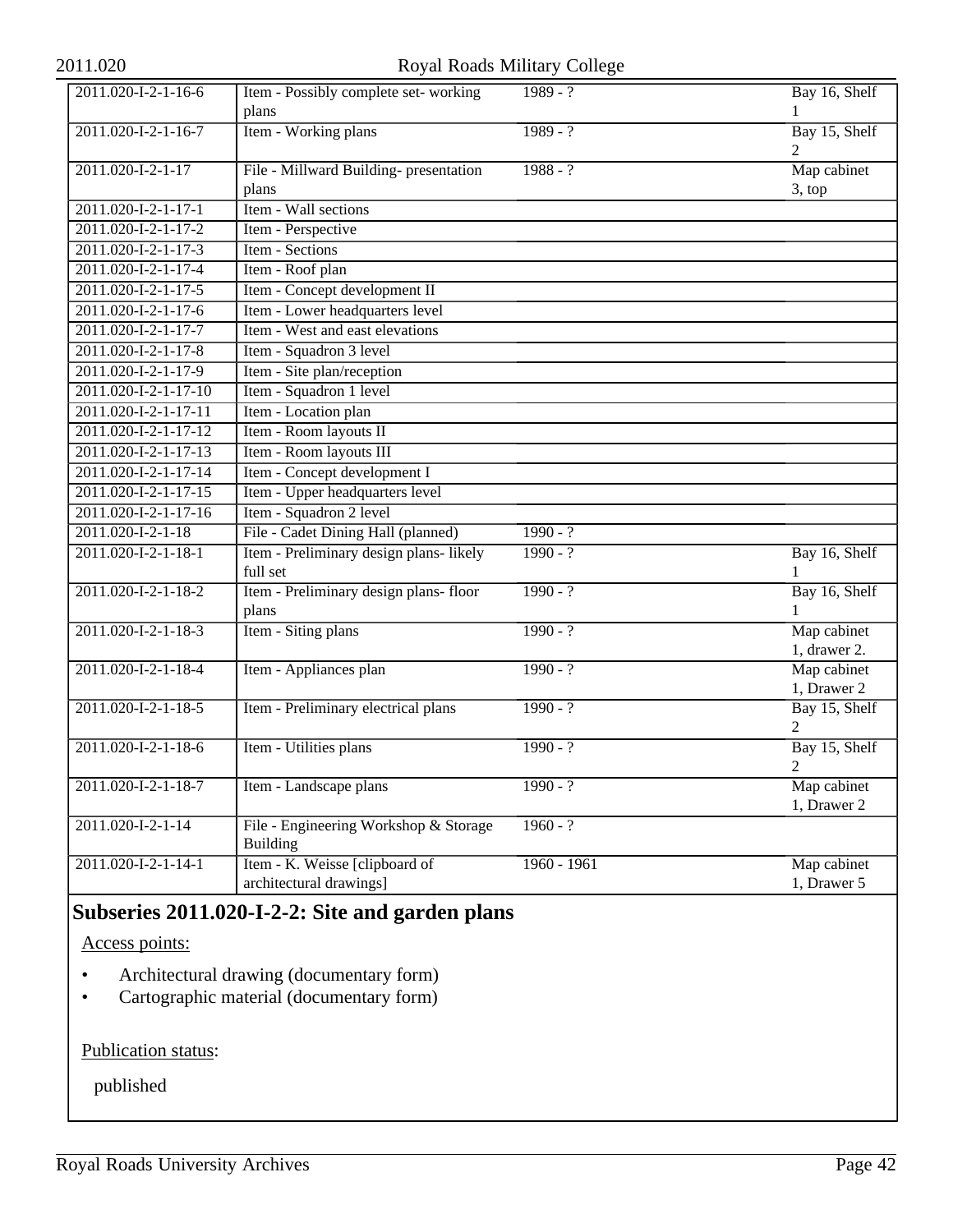| File / item list                |                                           |               |               |              |
|---------------------------------|-------------------------------------------|---------------|---------------|--------------|
| Ref code                        | <b>Title</b>                              | Dates         | Access status | Container    |
| 2011.020-I-2-2-1                | File - Site plans                         |               |               |              |
| 2011.020-I-2-2-1-1              | Item - Area for agricultural and grazing  | $1940 - 1942$ |               | Map cabinet  |
|                                 | purposes                                  |               |               | 1, Drawer 6  |
| 2011.020-I-2-2-1-2              | Item - Construction and field             | 1942 - 1954   |               | Map cabinet  |
|                                 | maintenance                               |               |               | 1, Drawer 5  |
| 2011.020-I-2-2-1-3              | Item - Traverse of proposed sanitary      | $1954 - ?$    |               | Map cabinet  |
|                                 | sewer                                     |               |               | 1, Drawer 6  |
| 2011.020-I-2-2-1-4              | Item - Tree removal                       | $1957 - ?$    |               | Map cabinet  |
|                                 |                                           |               |               | 1, Drawer 2  |
| 2011.020-I-2-2-1-5              | Item - Water mains                        | $1962 - ?$    |               | Map cabinet  |
|                                 |                                           |               |               | 1, Drawer 4  |
| 2011.020-I-2-2-1-6              | Item - Proposed campus development-       | $1965 - ?$    |               | Map cabinet  |
|                                 | land use pattern                          |               |               | 1, Drawer 10 |
| 2011.020-I-2-2-1-7              | Item - Redevelopment of Royal Roads       | $1965 - ?$    |               | Map cabinet  |
|                                 |                                           |               |               | 1, Drawer 4  |
| 2011.020-I-2-2-1-8              | Item - Road use diagram                   | $1967 - ?$    |               | Map cabinet  |
|                                 |                                           |               |               | 1, Drawer 4  |
| 2011.020-I-2-2-1-9              | Item - Site development drawing-          | $1967 - ?$    |               | Map cabinet  |
|                                 | February 17 1967                          |               |               | 1, Drawer 6  |
| 2011.020-I-2-2-1-10             | Item - Site development drawing-          | $1967 - ?$    |               | Map cabinet  |
|                                 | September 27 1967                         |               |               | 1, Drawer 5  |
| 2011.020-I-2-2-1-11             | Item - Site development study             | $1971 - ?$    |               | Map cabinet  |
|                                 |                                           |               |               | 1, Drawer 5  |
| 2011.020-I-2-2-1-12             | Item - Primary and secondary electrical   | $1976 - ?$    |               | Map cabinet  |
|                                 | distribution                              |               |               | 1, Drawer 7  |
|                                 |                                           |               |               | Map cabinet  |
|                                 |                                           |               |               | 1, Drawer 4  |
| 2011.020-I-2-2-1-13             | Item - Plan of fences and gates           | $1978 - ?$    |               | Map cabinet  |
|                                 |                                           |               |               | 1, Drawer 5  |
| 2011.020-I-2-2-1-14             | Item - CEMIS site plans and building      | $1978 - ?$    |               | Map cabinet  |
|                                 | legends for Royal Roads, Colwood          |               |               | 1, Drawer 6  |
| 2011.020-I-2-2-1-15             | Item - CEMIS site plans and building      | $1983 - ?$    |               | Map cabinet  |
|                                 | legends for Royal Roads, Colwood          |               |               | 1, Drawer 7  |
| 2011.020-I-2-2-1-16             | Item - Street light type and distribution | $1984 - ?$    |               | Map cabinet  |
|                                 | on RRMC campus                            |               |               | 1, Drawer 6  |
| 2011.020-I-2-2-1-17             | Item - Repave/rebuild roads               | $1984 - ?$    |               | Map cabinet  |
|                                 |                                           |               |               | 1, Drawer 6  |
| 2011.020-I-2-2-1-18             | Item - Install storage shed               | $1985 - ?$    |               | Map cabinet  |
|                                 |                                           |               |               | 1, Drawer 5  |
| $2011.020 - 1 - 2 - 2 - 1 - 19$ | Item - Main entrance improvement          | $1985 - ?$    |               | Map cabinet  |
|                                 | alternative 'B'                           |               |               | 1, Drawer 6  |
| 2011.020-I-2-2-1-20             | Item - Main entrance improvement          | $1986 - ?$    |               |              |
| 2011.020-I-2-2-1-21             | Item - Utilities alterations              | $1986 - ?$    |               | Map cabinet  |
|                                 |                                           |               |               | 1, Drawer 4  |
| 2011.020-I-2-2-1-22             | Item - Major development projects         | $1987 - ?$    |               | Map cabinet  |
|                                 |                                           |               |               | 1, Drawer 4  |
| 2011.020-I-2-2-1-23             | Item - RRMC map fragment                  | $1987 - ?$    |               | Map cabinet  |
|                                 |                                           |               |               | 1, Drawer 4  |
| 2011.020-I-2-2-1-24             | Item - Sanitary sewer and water           | $1989 - ?$    |               | Map cabinet  |
|                                 | extension                                 |               |               | 1, Drawer 4  |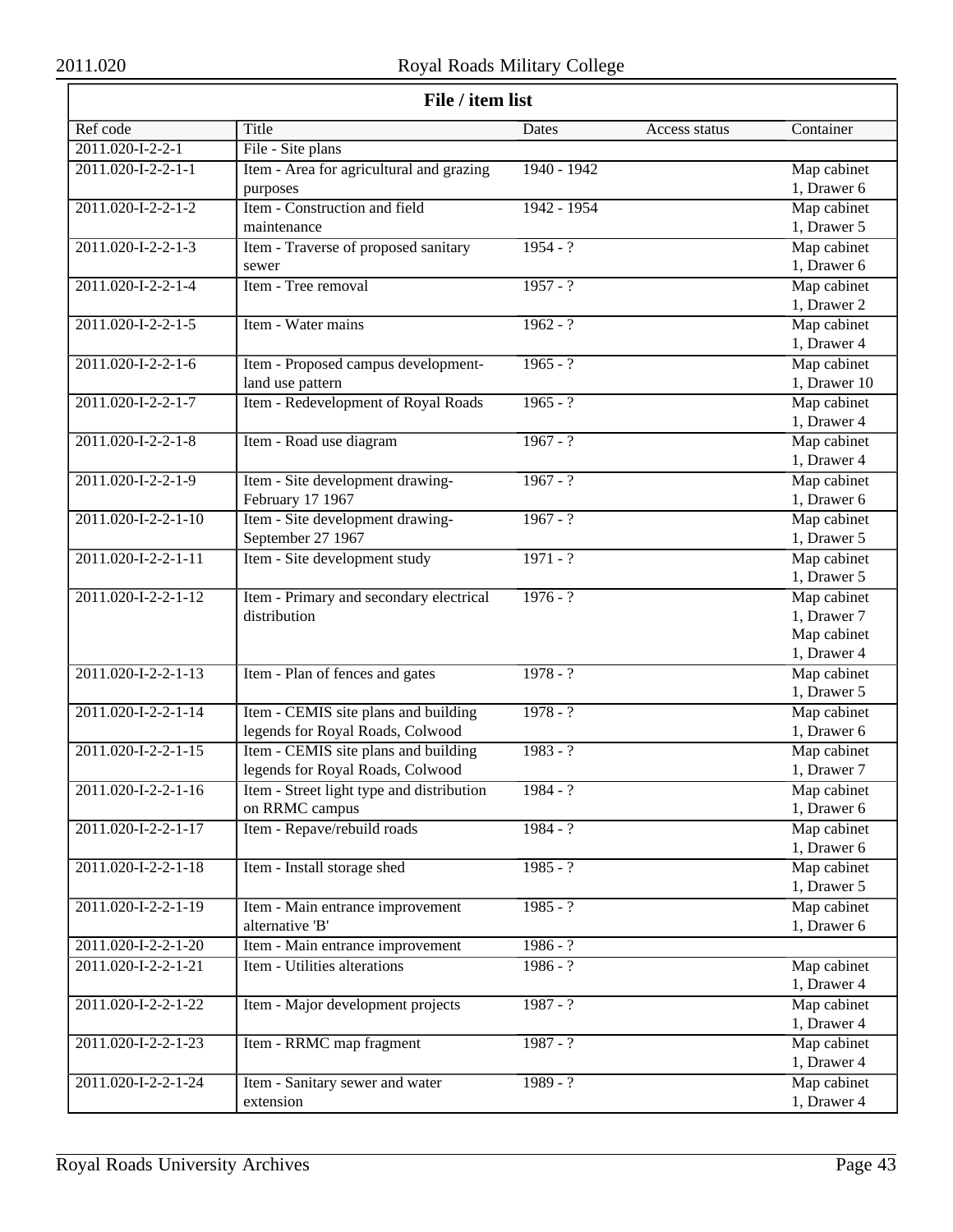#### 2011.020 Royal Roads Military College

| 2011.020-I-2-2-1-25            | Item - Sanitary sewer and water [plan] | $1990 - ?$ | Map cabinet |
|--------------------------------|----------------------------------------|------------|-------------|
|                                |                                        |            | 1, Drawer 4 |
| 2011.020-I-2-2-1-26            | Item - Partial map of RRMC grounds     |            | Map cabinet |
|                                | showing watermains                     |            | 1, Drawer 4 |
| 2011.020-I-2-2-2               | File - Garden plans                    |            |             |
| $2011.020 - 1 - 2 - 2 - 2 - 1$ | Item - Italian Garden redesign plan    | $1958 - ?$ | Map cabinet |
|                                |                                        |            | 1, drawer 3 |
| 2011.020-I-2-2-2-2             | Item - Replace bridges in Japanese     |            | Map cabinet |
|                                | Gardens                                |            | 1, Drawer 1 |

## **Series 2011.020-I-2-3: Colwood**

Physical description: 4 maps.

Access points:

• City of Colwood

Publication status:

published

| File / item list           |                                                                 |              |               |             |  |  |
|----------------------------|-----------------------------------------------------------------|--------------|---------------|-------------|--|--|
| Ref code                   | Title                                                           | <b>Dates</b> | Access status | Container   |  |  |
| 2011.020-I-2-3-1           | Item - Plan of subdivisions in Colwood,                         | $1982 - ?$   |               | Map cabinet |  |  |
|                            | version 1                                                       |              |               | 1, Drawer 6 |  |  |
| 2011.020-I-2-3-2           | Item - Plan of subdivisions in Colwood,<br>version 2Al Langevin | $1983 - ?$   |               |             |  |  |
| 2011.020-I-2-3-3           | Item - Contour mapCity of Colwood                               | $1989 - ?$   |               | Map cabinet |  |  |
|                            |                                                                 |              |               | 1, Drawer 5 |  |  |
| $2011.020 - 1 - 2 - 3 - 4$ | Item - Lot divisions mapCity of Colwood                         | $1993 - ?$   |               | Map cabinet |  |  |
|                            |                                                                 |              |               | 1, Drawer 5 |  |  |

## <span id="page-43-0"></span>**Collection 2011.020-J: S. Butterfield**

Date: 1952 (date of creation)

Scope and content:

the Canadian Services College Royal Roads cadet choir plays bells for a Christmas recording

Physical description: 1 sound recording

Access points:

- Sound recording (documentary form)
- Colwood (place)

Publication status:

published

| File / item list |       |       |               |           |  |
|------------------|-------|-------|---------------|-----------|--|
| Ref code         | Title | Dates | Access status | Container |  |
|                  |       |       |               |           |  |

Royal Roads University Archives Page 44